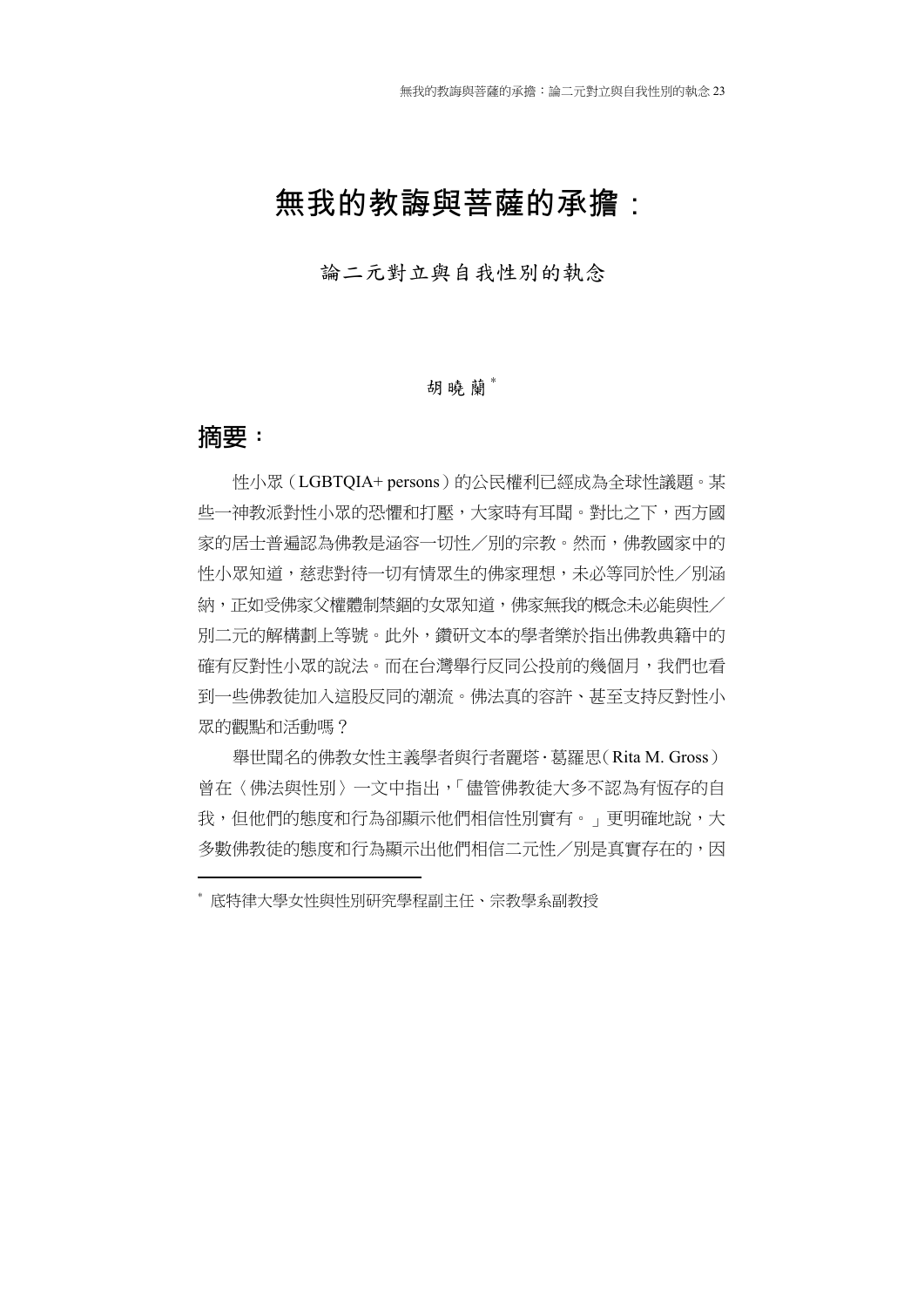而對於自我性/別相當執著。堅守二元性/別的人,會難以容忍任何模 糊或跨越性/別界線的舉動。本文主張,不論是從無我的哲學觀點出發, 或是從發菩薩大願救度一切有情的修行層面來看,佛家教誨並不支持任 何以二元為基礎的偏見,遑論對性/別他者的仇恨。事實上,觀音菩薩 所展現的,正是泯除二元性/別認同、不起分別心而慈悲攝受一切有情 的佛家理想。

關鍵詞:佛教與性小眾、性/別二元、無我、菩薩、觀音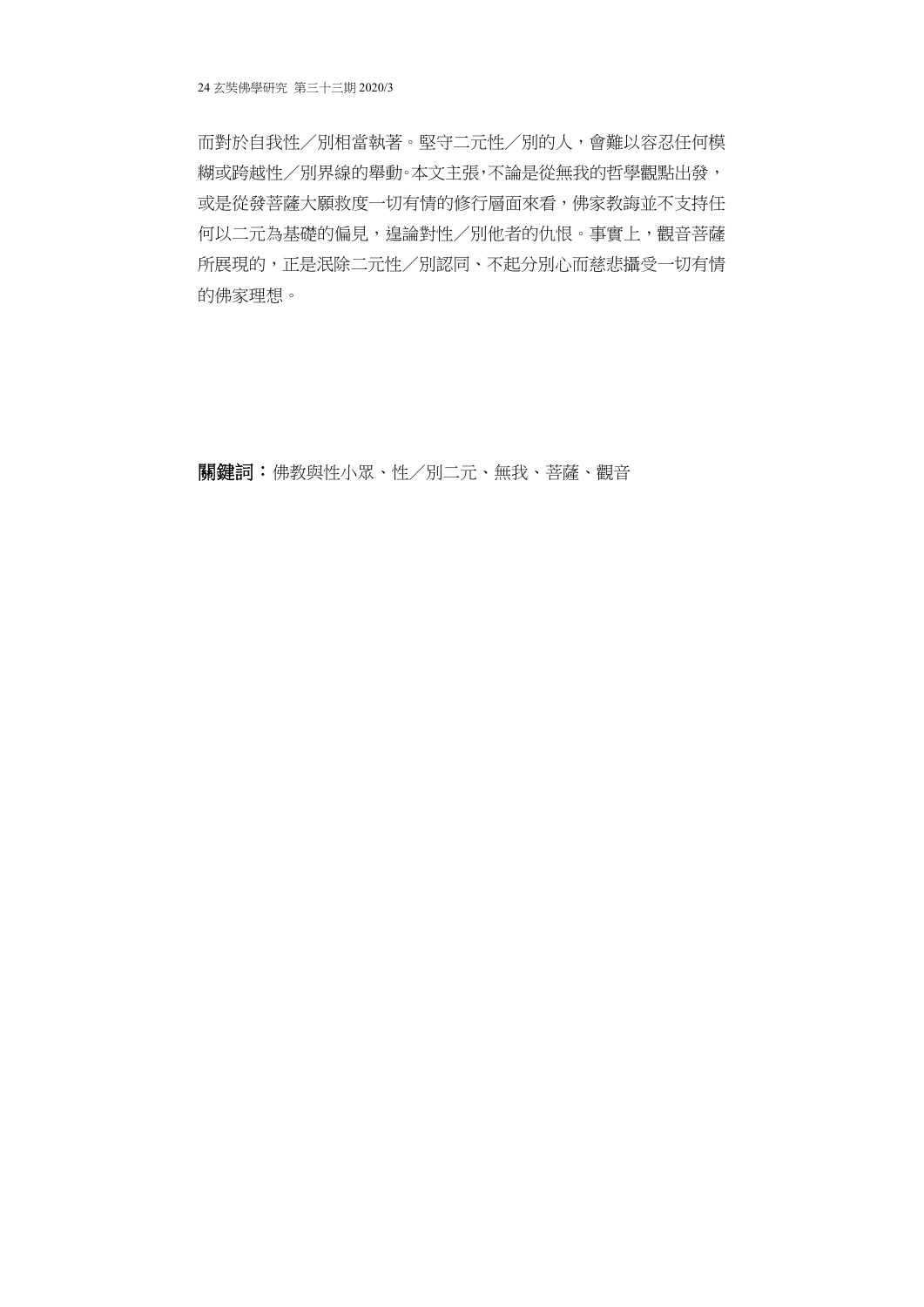# **The Teaching of** *Anātman* **and the Commitment of Bodhisattva:**

On the Attachment to Binaries and the Gendered Self

Hu, Hsiao-lan<sup>\*</sup>

#### **ABSTRACT**:

1

The civil rights of LGBTQIA+ persons have become a global issue. While anti-LGBTQIA+ sentiments and propaganda from certain monotheistic religious denominations have been well known, Buddhism is generally perceived by western practitioners to be inclusive of gender and sexual minorities. LGBTQIA+ persons in Buddhist countries, however, know that the Buddhist ideal of loving-kindness and compassion for *all* sentient beings does not necessarily translate to inclusivity in practice, just as women under the yoke of Buddhist patriarchy know that the central Buddhist teaching of *anātman* does not necessarily translate to deconstruction of the gender binary. Moreover, textual scholars are eager to point out that there are anti-LGBTQIA+ judgments in Buddhist texts, and in the months leading up

<sup>∗</sup> Associate Director of Women's and Gender Studies Program; Associate Professor of Religious Studies, University of Detroit Mercy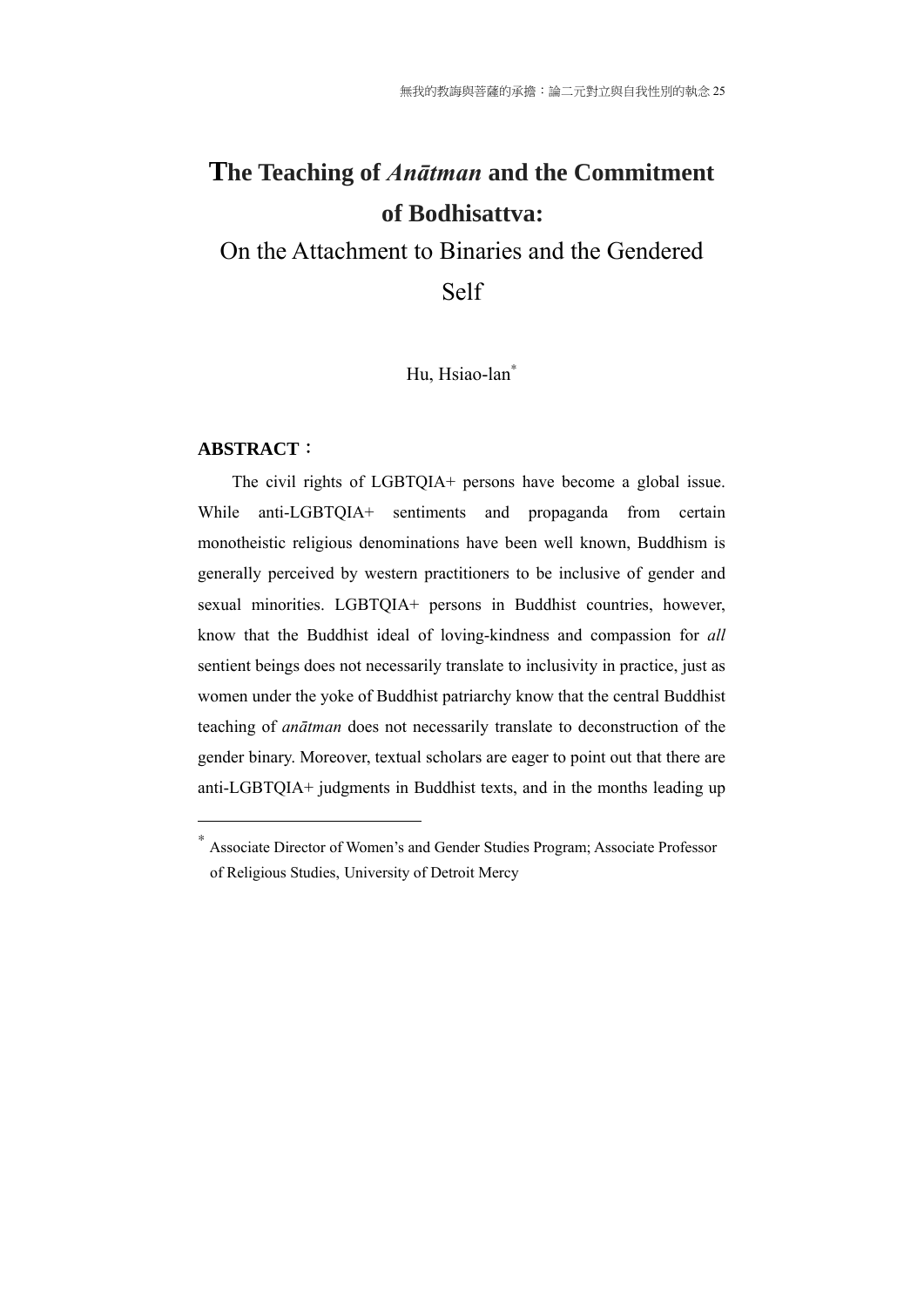to the voting on anti-LGBTQIA+ referenda in Taiwan we see some Buddhists hopping on the anti-LGBTQIA+ bandwagon. Do Buddhist teachings condone or even support anti-LGBTQIA+ sentiments and activities?

In "Dharma and Gender," world-renowned Buddhist-feminist scholar-practitioner Rita M. Gross points out, "while most Buddhist do not believe in the existence of a permanent, abiding self, their attitudes and actions nevertheless indicate that they do believe in the real existence of gender." More specifically, the attitudes and actions of most Buddhists indicate that they consider the gender binary "real" and are stubbornly attached to their gendered self. Insofar as the gender binary is firmly upheld, any blurring or transgression of the binary becomes problematic. This paper argues that, whether in philosophical views such as *anātman*, or in spiritual practices such as taking the bodhisattva vow of liberating all sentient beings, Buddhist teachings do not lend themselves to any binary-based prejudice, much less hatred, against the gendered or sexual others. In fact, the example of Bodhisattva Guanyin manifests the Buddhist ideals of eliminating attachment to binary gender identity and of being compassionate and affirming to all sentient beings without discrimination.

**Key words:** Buddhism and LGBTQIA+, gender binary, *anātman* (no-Self), Bodhisattva, Avalokiteśvara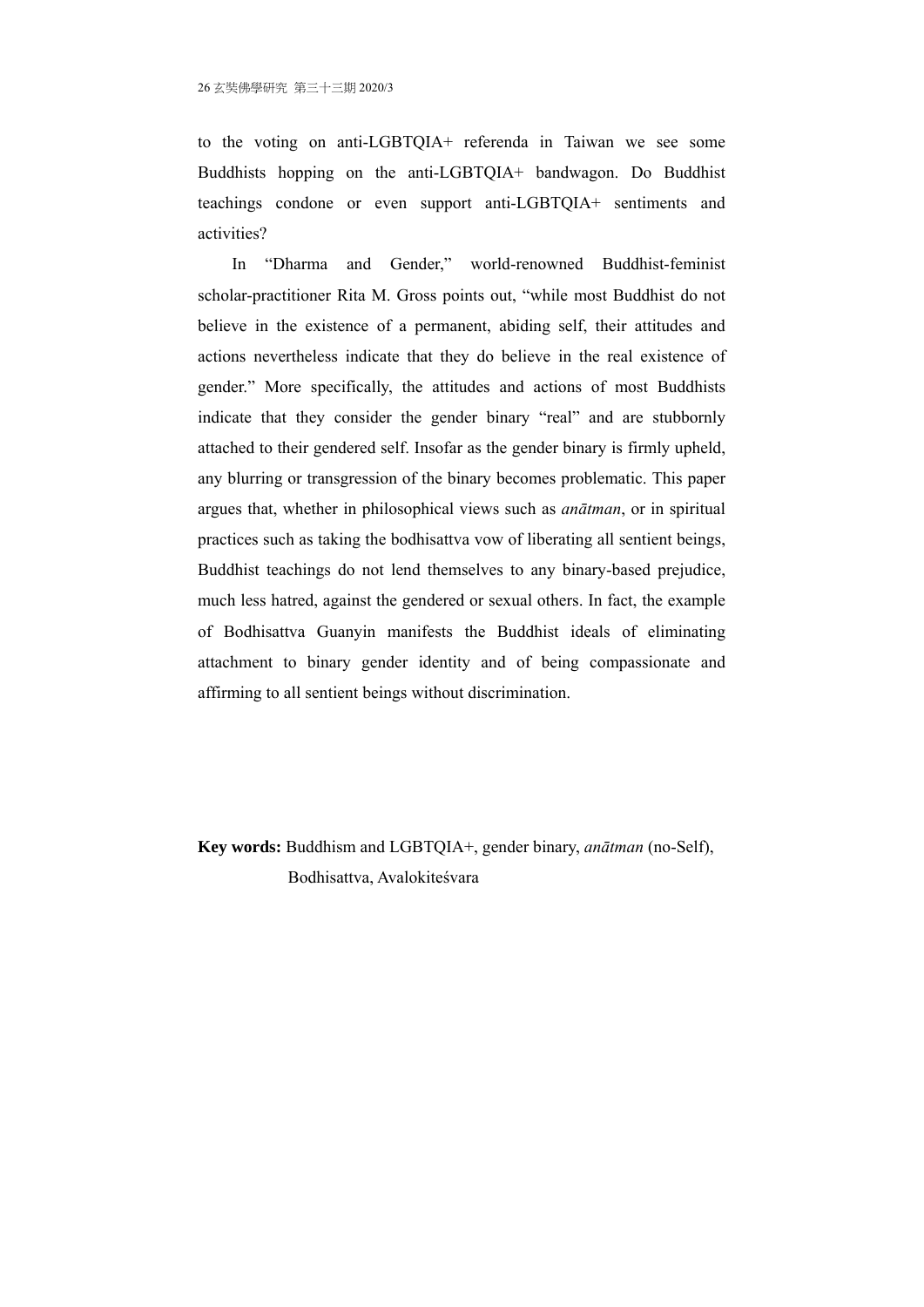### Background: Buddhism's Ambivalence toward LGBTQIA+ Issues?

The civil rights of LGBTQIA+ (lesbian, gay, bisexual, transgender, queer, intersex, asexual, and more) persons have become a global issue. While anti-LGBTQIA+ sentiments and propaganda from certain wings of monotheistic religions have been well known, Buddhism is generally perceived, especially by its western practitioners, to be inclusive of gender and sexual minorities. In a 2015 Pew Research Center report, Buddhism is categorized as having "no clear position" on same-sex marriage.<sup>1</sup> On the one hand, contributors to the two volumes of *Queer Dharma*, 2 mostly white men in North America, state that they are drawn to Buddhism because, by comparison to other major religions found in the West, Buddhism is not homophobic. Ann Gleig's ethnographical research also found that queer converts consider Buddhism to be "not as inherently 'sexually moralistic' as Christianity."<sup>3</sup> That perception can easily be backed up by a number of teachings and practices found in Buddhist communities. For instances,

<sup>1</sup> David Masci and Michael Lipka, "Where Christian Churches, Other Religions Stand on Gay Marriage," Fact Tank: News in the Numbers, Pew Research Center, December 21, 2015 (http://www.pewresearch.org/fact-tank/ 2015/03/18/wherechristian-churches-stand-on-gay-marriage/ , accessed September 23, 2019).

<sup>2</sup> Winston Leyland, ed., *Queer Dharma: Voices of Gay Buddhists*, Vol. 1 (San Francisco, CA: Gay Sunshine Press, 19980); Winston Leyland, ed. *Queer Dharma: Voices of Gay Buddhists*, Vol. 2 (San Francisco, CA: Gay Sunshine Press, 2000).

<sup>3</sup> Ann Gleig, "Queering Buddhism or Buddhist De-Queering? Reflecting Differences Amongst Western LGBTQ Buddhists and the Limits of Liberal Convert Buddhism," *Theology & Sexuality 18(3)* (2012): 208-209.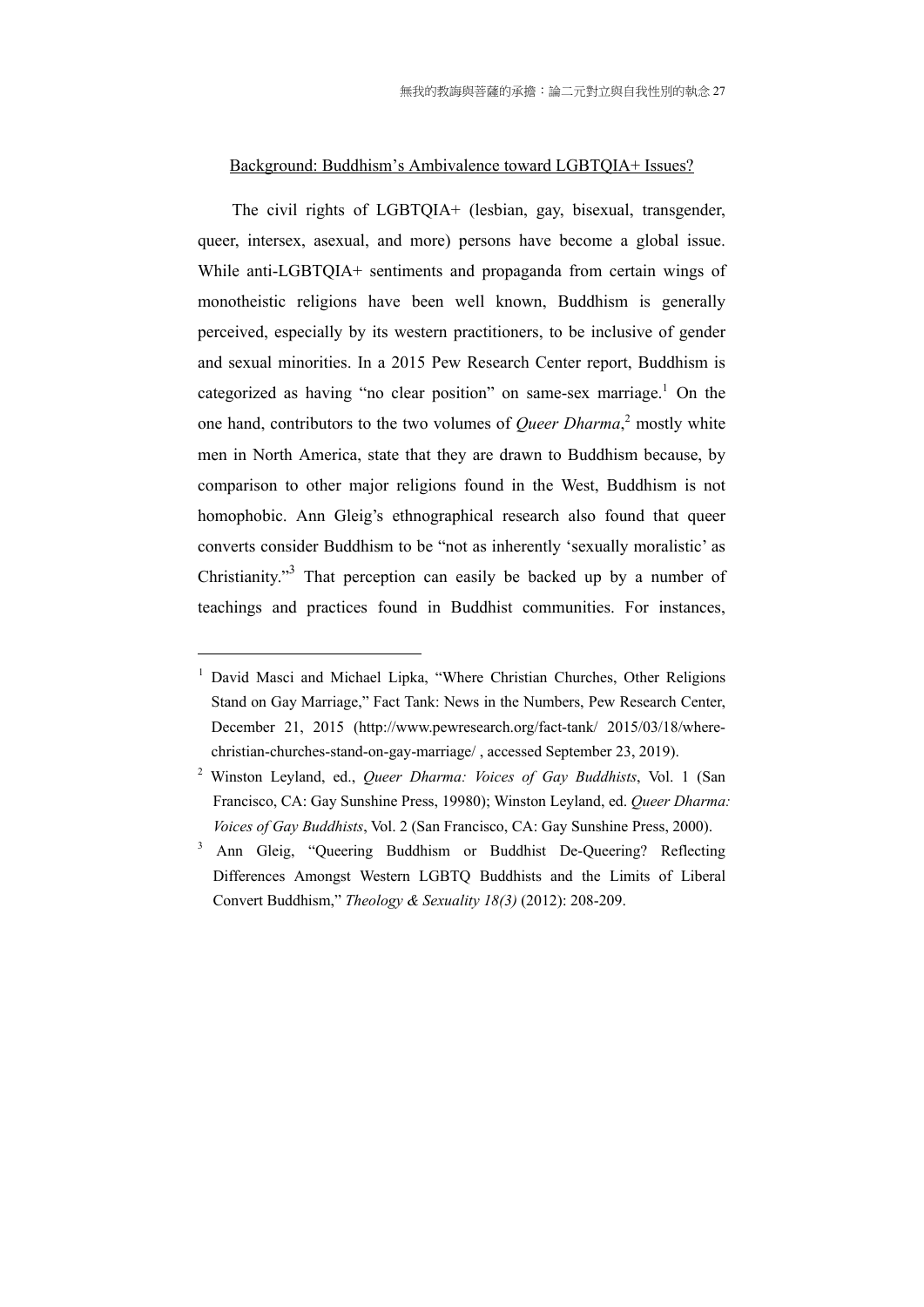1

Robert Aitken, American Zen teacher, encouraged practitioners to get in touch with their sexuality, and a few other American Buddhist lay teachers have held same-sex marriage ceremonies.<sup>4</sup> In fact, lay priests in Japan<sup>5</sup> as well as in the West have officiated same-sex Buddhist weddings since as early as 40 years ago.<sup>6</sup> In addition, one can easily locate many "Queer Dharma" communities<sup>7</sup> with a quick search on the Internet, which indicates Buddhist acceptance of people with non-normative gender identities and sexual orientations. On the other hand, written discourses on issues concerning LGBTQIA+ people, whether by Buddhist studies scholars or Buddhist teachers, are few, despite the fact that several Buddhist monastic and lay teachers have gotten more outspoken in advocating for LGBTQIA+ rights in recent years, such as Taiwanese Bhiksunī Chao-Hwei 釋昭慧, British Therāvada *bhikkhu* Ajahn Brahm, Australian Therāvada *bhikkhu*

<sup>4</sup> Roger Corless, "Coming Out in the Sangha: Queer Community in American Buddhism," in *The Faces of Buddhism in America*, eds. Charles S. Prebish and Kenneth K. Tanaka (Berkeley, CA: University of California Press, 1998), 256.

<sup>5</sup> Mikako Kubo, "Gay Wedding Ceremonies Seen Gaining Wider Acceptance," *The Japan Times*, April 6, 2015 (http://www.japantimes.co.jp/news/2015/04/06/ national/social-issues/gay-wedding-ceremonies-seen-gaining-wider-acceptance/#. VTGFJiFVikp, accessed September 24, 2019).

<sup>6</sup> Jeff Wilson, " 'All Beings Are Equally Embraced By Amida Buddha': Jodo Shinshu Buddhism and Same-Sex Marriage in the United States," *Journal of Global Buddhism 13* (2012): 37.

<sup>&</sup>lt;sup>7</sup> Gleig, "Queering Buddhism or Buddhist De-Queering?" pp.198-214; Corless, "Coming Out in the Sangha"; Paul David Numrich, "The Problem with Sex According to Buddhism," *Dialog: A Journal of Theology 48(1)* (Spring 2009): 62-73.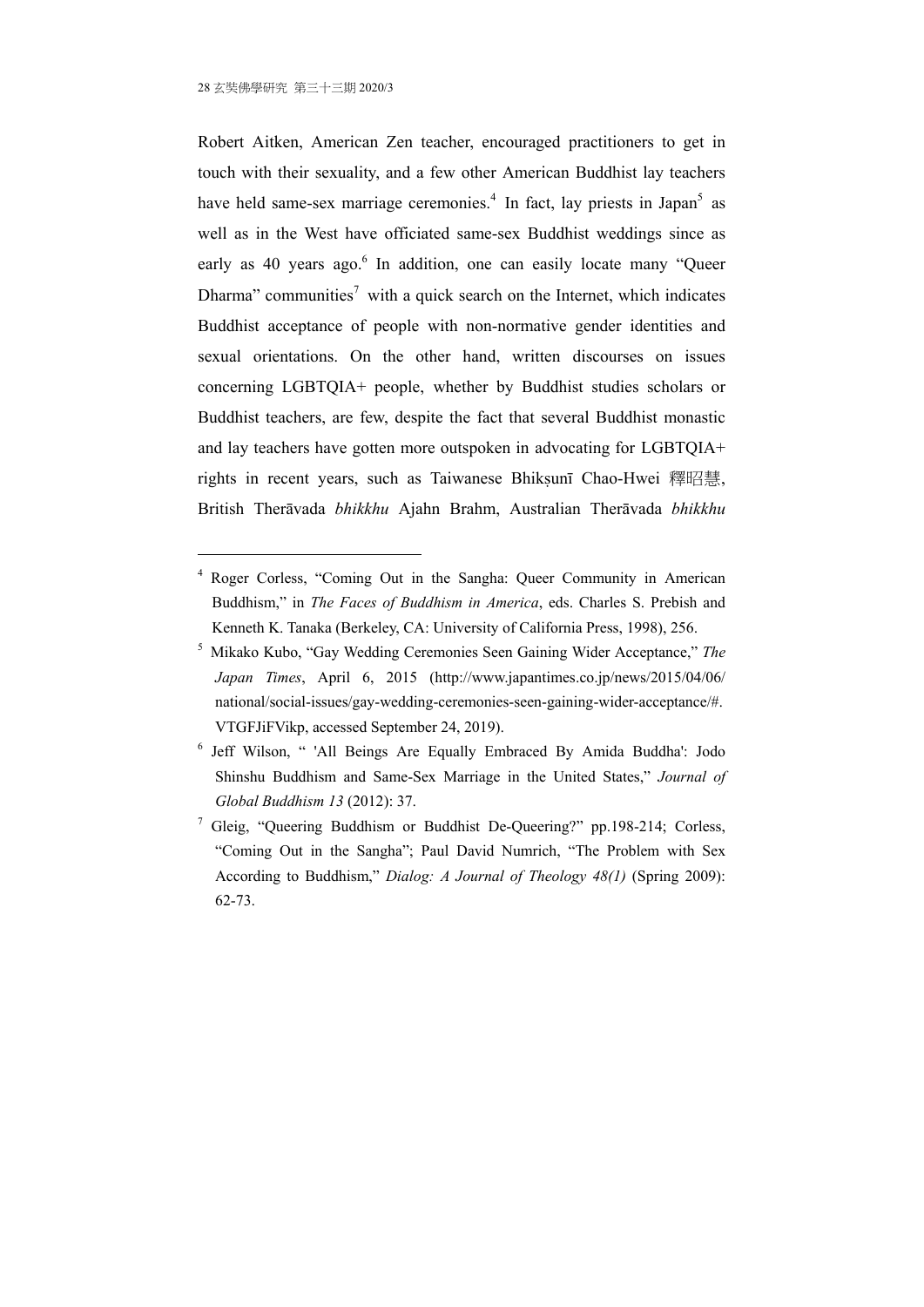Ajahn Sujato, Bhutanese *rinpoche* Dzongsar Khyentse, Tibetan *rinpoche*s the Seventeenth Karmapa and Gyalwang Drukpa, African-American Zen teacher Zenju Earthlyn Manuel, and Filipina Vipassana teacher La Sarmiento. Perhaps LGBTQIA+ issues are not considered "issues" from the "may all beings be at ease" Buddhist perspective—could it be that, when acceptance of diverse people is done in practice and benevolence toward "all beings" is avowed in theory, there is not much need to write about any particular group?

LGBTQIA+ persons in conservative Buddhist countries, however, know that the Buddhist ideal of loving-kindness and compassion for *all* sentient beings does not necessarily translate to inclusivity of gender and sexual minorities, just as women under the yoke of Buddhist patriarchy know that the central Buddhist teaching of no-Self (Pāli: *anattā*; Sanskrit: *anātman*) does not necessarily translate to the deconstruction of, and freedom from, the rigid gender binary in real life. Until recently, when asked about LGBTQIA+ issues, most monastic Buddhist masters either refrained from commenting or sounded heteronormative (if not outright homophobic). Drawing from their understanding of monastic precepts, some would group homosexual acts under "sexual misconduct"<sup>8</sup>—even the face of Buddhist universal compassion, the XIVth Dalai Lama, who eventually said on the *Larry King Now* program in 2014 that it is "OK" for individuals to have

<u>.</u>

<sup>8</sup> Corless, "Coming Out in the Sangha"; Numrich, "The Problem with Sex According to Buddhism."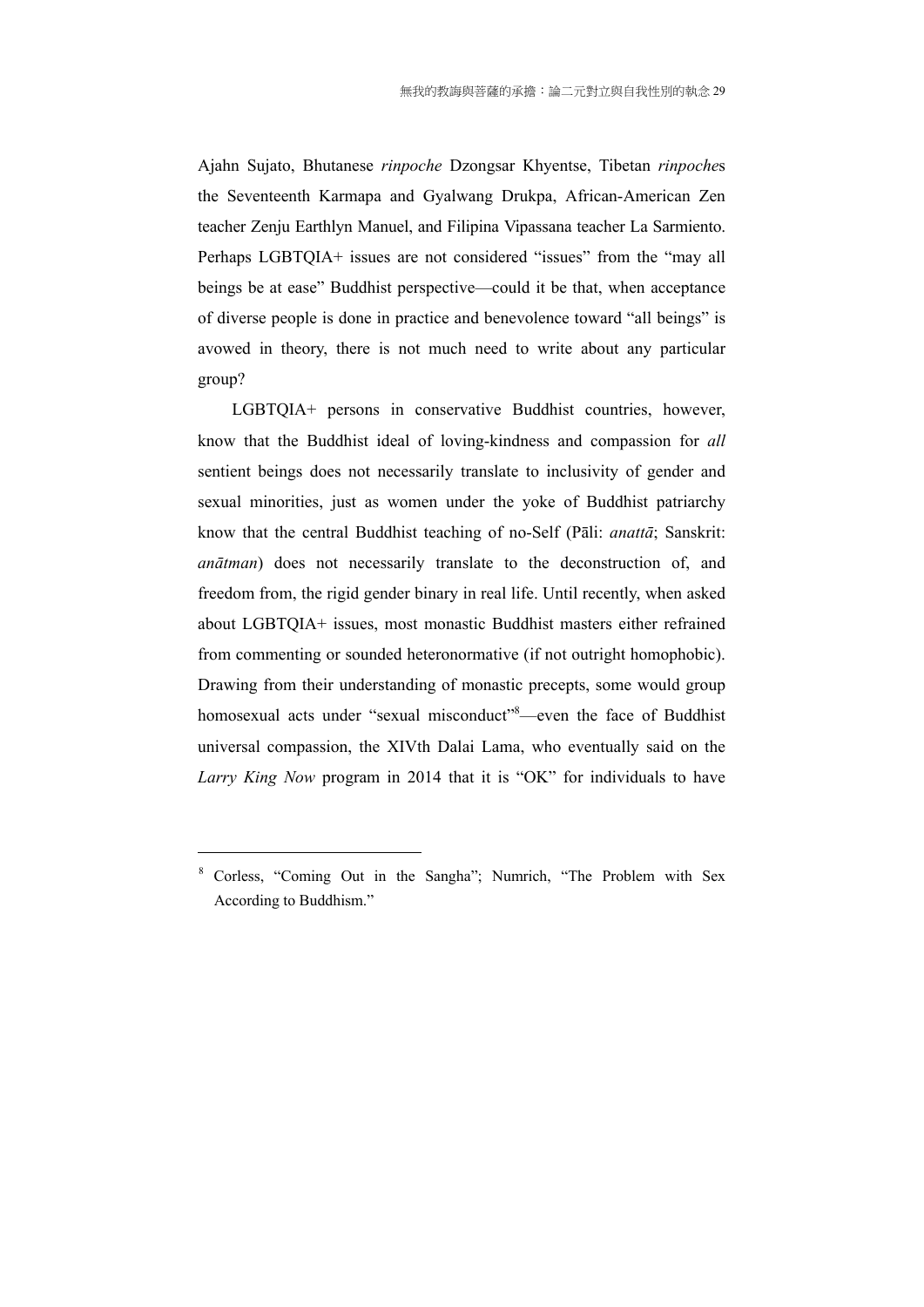1

same-sex relationships as long as they do not hurt anybody, $9$  used to say that homosexual acts are wrong because inappropriate orifices are used.<sup>10</sup>

#### Separate Teachings for Monastic and Lay Sexual Conduct

Some other monastic masters would concede that homosexual acts are "sexual misconduct" only for celibate monastics, for whom *any form of sex* is a violation of precepts because monastics are supposed to be dedicated to the complete uprooting of all forms of craving, including sexual desire of any kind.<sup>11</sup> As a matter of fact, refraining from sex is the most important requirement of Buddhist monastic life: "The most obvious and central difference between a monk or nun and a layperson," Peter Harvey observes, "is the former's commitment to celibacy: total avoidance of sexual intercourse." 12 "Indeed," Amy Paris Langenberg further notes, "the placement of a rule saying that monks and nuns shall be defeated (*pārājika*) should they engage in sexual intercourse, at the very top of the code of

<sup>9</sup> Henry Austin, "Dalai Lama Voices Support for Gay Marriage," *NBCNews.com*, March 7, 2014 (http://www.nbcnews.com/news/world/dalai-lama-voices-supportgay-marriage-n46906 , accessed September 24, 2019).

<sup>10</sup> Dalai Lama, *Beyond Dogma: Dialogues and Discourses* (Berkeley, CA: North Atlantic Books, 1996), 47.

<sup>&</sup>lt;sup>11</sup> Liz Wilson, "Buddhist Views on Gender and Desire," in *Sexuality and the World's Religions*, eds. David W. Machacek and Melissa M. Wilcox (Santa Barbara, CA: ABC-CLIO, 2003), 164; Numrich, "The Problem with Sex According to Buddhism."

<sup>12</sup> Peter Harvey, *An Introduction to Buddhist Ethics: Foundations Values and Issues* (Cambridge: Cambridge University Press, 2000), 89.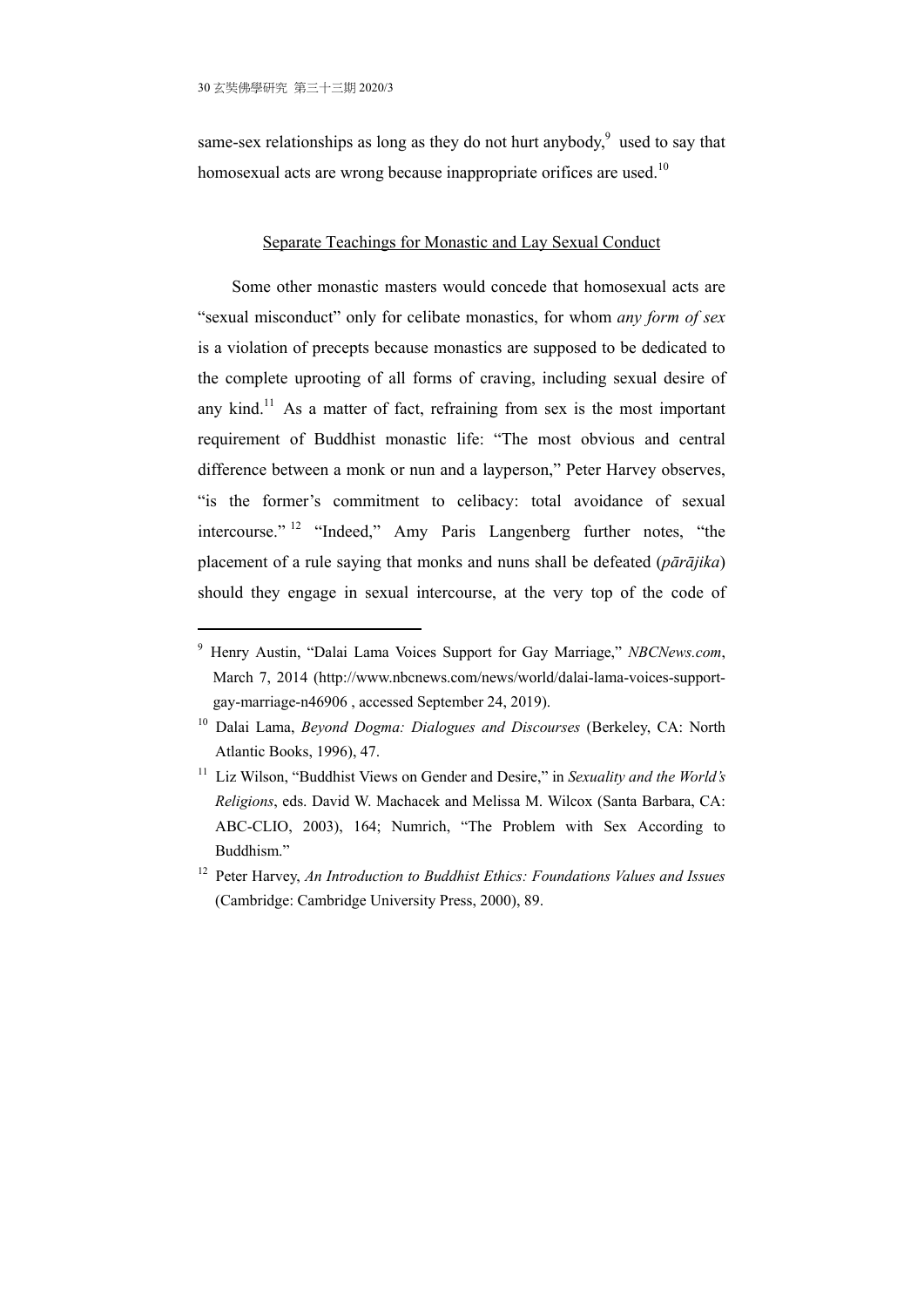monastic conduct (*prātimoksa*), suggests that celibacy is the Rubicon separating those who have fully committed themselves to the monastic way of practising the Buddha's teachings from" lay people.<sup>13</sup>

For Buddhist monastics who live closely together in same-sex orders that share nearly everything, it is understandable that some of the stipulators of the *vinaya* (Buddhist monastic behavioral code) would feel the need to make clear that the monastic precept about "no sexual conduct" includes no homosexual conduct.<sup>14</sup> In fact, "the prohibitive stance taken by Buddhist monastic law seems to release a viral proliferation of sexual behaviours, if not in historical reality, at least in the discursive space of the *Vinaya*. There, sex is quantified and measured and specified in all of its variety."<sup>15</sup> The prohibitions against homosexual acts in the *vinaya* "are not given any special (homophobic) metaphysical, philosophical, or doctrinal support," and homosexual acts are seen as problematic because they are "expressions of uncontrollable desire (*trsna*, *upadana*) on the part of persons who vow to control their desires."16 Given the symbiotic relationship between monastic and lay communities, "[t]he *vinaya* code is vigilant in ensuring that the ethical conduct of monks and nuns remains beyond the reproach of the

<sup>13</sup> Amy Paris Langenberg, "Buddhism and Sexuality," *The Oxford Handbook of Buddhist Ethics*, eds. Daniel Cozort and James Mark Shields (Oxford: Oxford University Press, 2018): 569.

<sup>14</sup> Michael J. Sweet, "Buddhism," in *Homosexuality and Religion: An Encyclopedia*, ed. Jeffrey S. Siker (Westport, CT: Greenwood, 2007), 76.

<sup>&</sup>lt;sup>15</sup> Langenberg, "Buddhism and Sexuality," 574-575.

<sup>&</sup>lt;sup>16</sup> Corless, "Coming Out in the Sangha."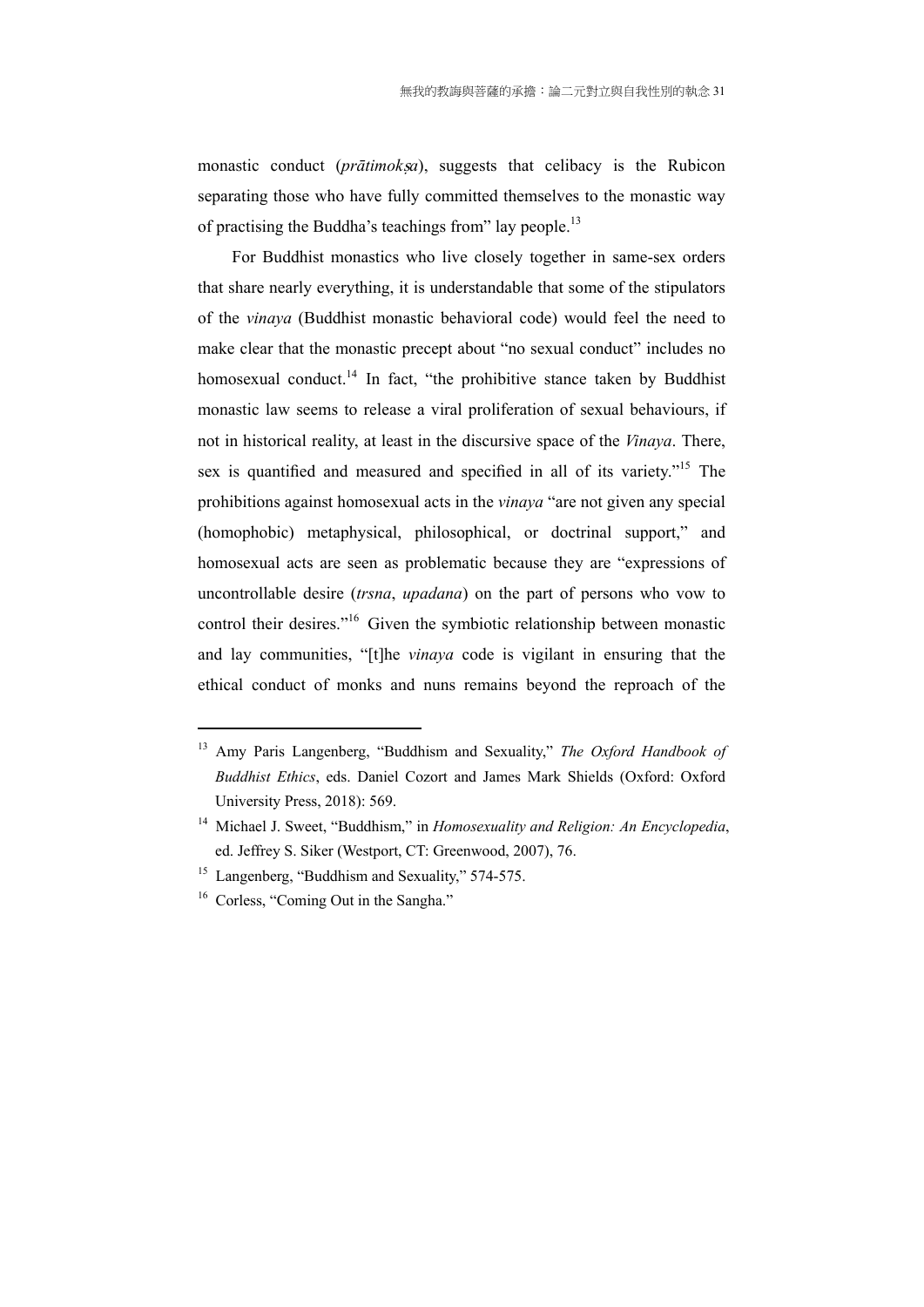1

laity."<sup>17</sup> That is, to make sure that monastics were in control of their desires and worthy of lay support, the *vinaya* code prohibits all sexual acts, which are all considered expressions of uncontrollable desire; homosexual acts are included in the prohibitions because they are also sexual acts, not because they are in any way inherently wrong or more reprehensible than heterosexual acts.

Some textual scholars are eager to point to those monastic precepts in the *vinaya* and their commentaries to prove that there are indeed anti-LGBTQIA+ judgments in Buddhist texts, neglecting the fact that, in whichever sub-tradition of Buddhism, the *vinaya* is intended only for monastics and has no bearing on lay life. Moreover, to this date many monastics still insist that lay people should not study the *vinaya* because it is inappropriate for lay people to know about the rules by which monastics are governed when the lay people themselves are not bound by the same rules.<sup>18</sup>

<sup>&</sup>lt;sup>17</sup> Numrich, "The Problem with Sex According to Buddhism," 66

 $18$  Once by chance I was drafted to translate for an internationally-known Buddhist monastic, who was scheduled to give two talks to a certain Buddhist community, first a public talk open to all "four assemblies" and then the other open only to monastics as the topic was the *vinaya*. After the public talk, several monastics in the community approached me to ask if I would stay to translate the second talk (to the monastics), saying that the designated monastic translator did not possess my level of knowledge or skills. When I replied that it was not up to me, they proceeded to ask the monastic in charge. Several minutes later, they came to tell me, with much disappointment, that it was judged inappropriate for me, a lay person, to be in the room for a talk about the *vinaya* even if my role was restricted to a translator only and prohibited from commenting. They pointed out to the monastic in charge that there are plenty *vinaya* scholars out there who are lay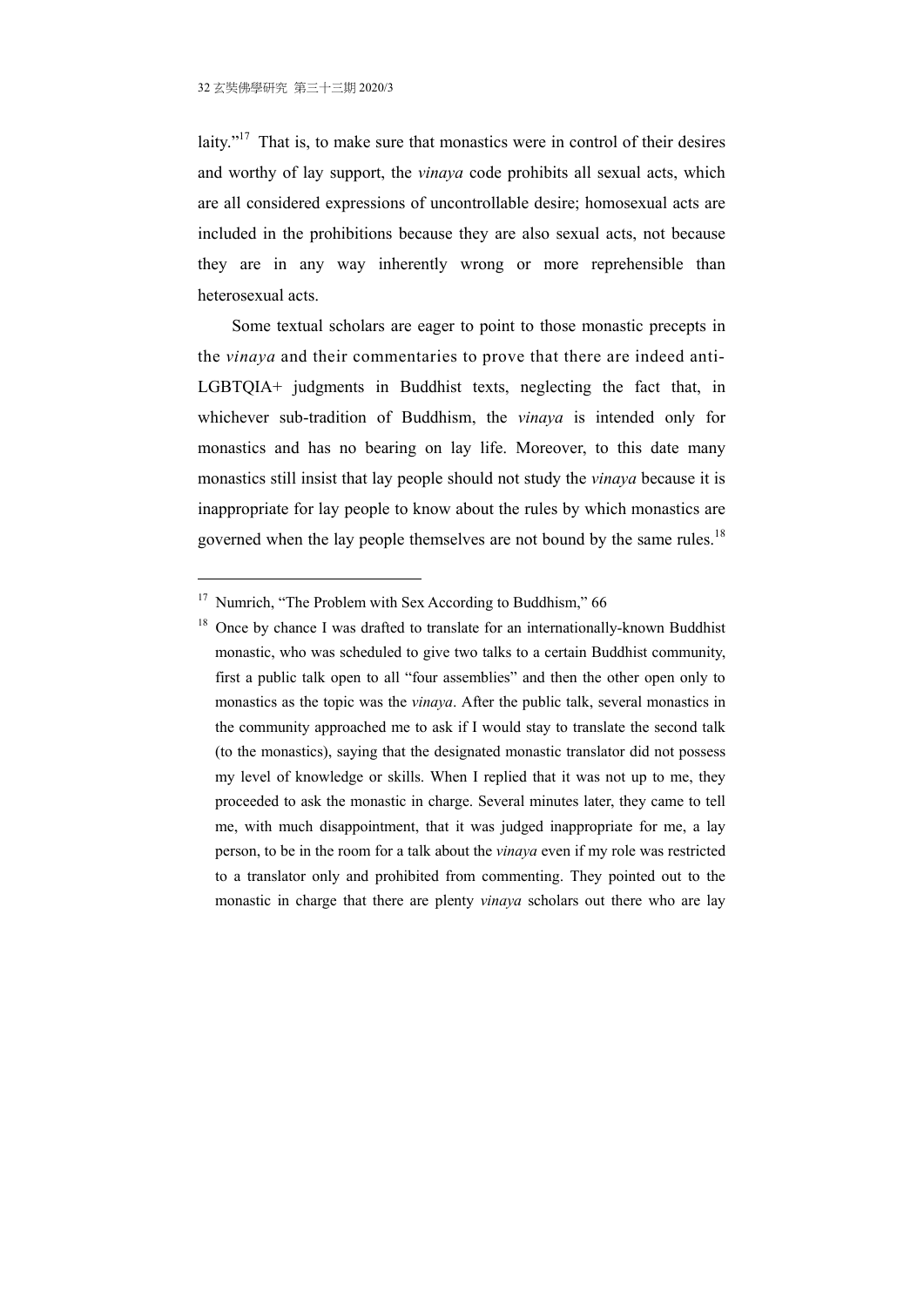Whether due to exclusion or due to lack of interest, Buddhist lay people by and large do not know much about the *vinaya*, much less the commentaries on them. That is, what was written by elite male monastics does not translate to the living tradition of the lay majority, who only know and strive to live by a few overarching principles such as generosity, non-harming, and compassion.

Lay people's sexuality is simply not a topic with which Buddhist monastics concern themselves (with very few exceptions<sup>19</sup>), and so, when being asked to comment on lay people's sexuality, their frame of reference is their monastic discipline combined with the culture in which they live. As Dzongsar Khyentse Rinpoche puts it, "human beings can only think in terms of culture," 20 and monastics are no exception. José Ignacio Cabezón summarizes it well: "The principal question for Buddhism has not been one of heterosexuality vs. homosexuality but one of sexuality vs. celibacy. … because of the essential neutrality of the Buddhist tradition in this regard, it has adapted to particular sociocultural norms..."<sup>21</sup> As the cultures in which

<u>.</u>

persons and it was futile and unrealistic to prohibit lay people from learning the *vinaya*, but the judgment from the higher-up stood.

<sup>19</sup> Langenberg, "Buddhism and Sexuality," 584-585.

<sup>20</sup> *Lion's Roar*, "Watch: Dzongsar Khyentse Rinpoche Urges Respect for LGBTQ people." February 6, 2015 (http://www.lionsroar.com/watch-dzongsar- khyentserinpoche-urges-respect-LGBTQ-people/ , accessed September 24, 2019).

<sup>&</sup>lt;sup>21</sup> José Ignacio Cabezón, "Buddhism and Homosexuality," in *Queer Dharma: Voices of Gay Buddhists, Vol. 1*, ed. Winston Leyland (San Francisco, CA: Gay Sunshine Press, 1998), 30.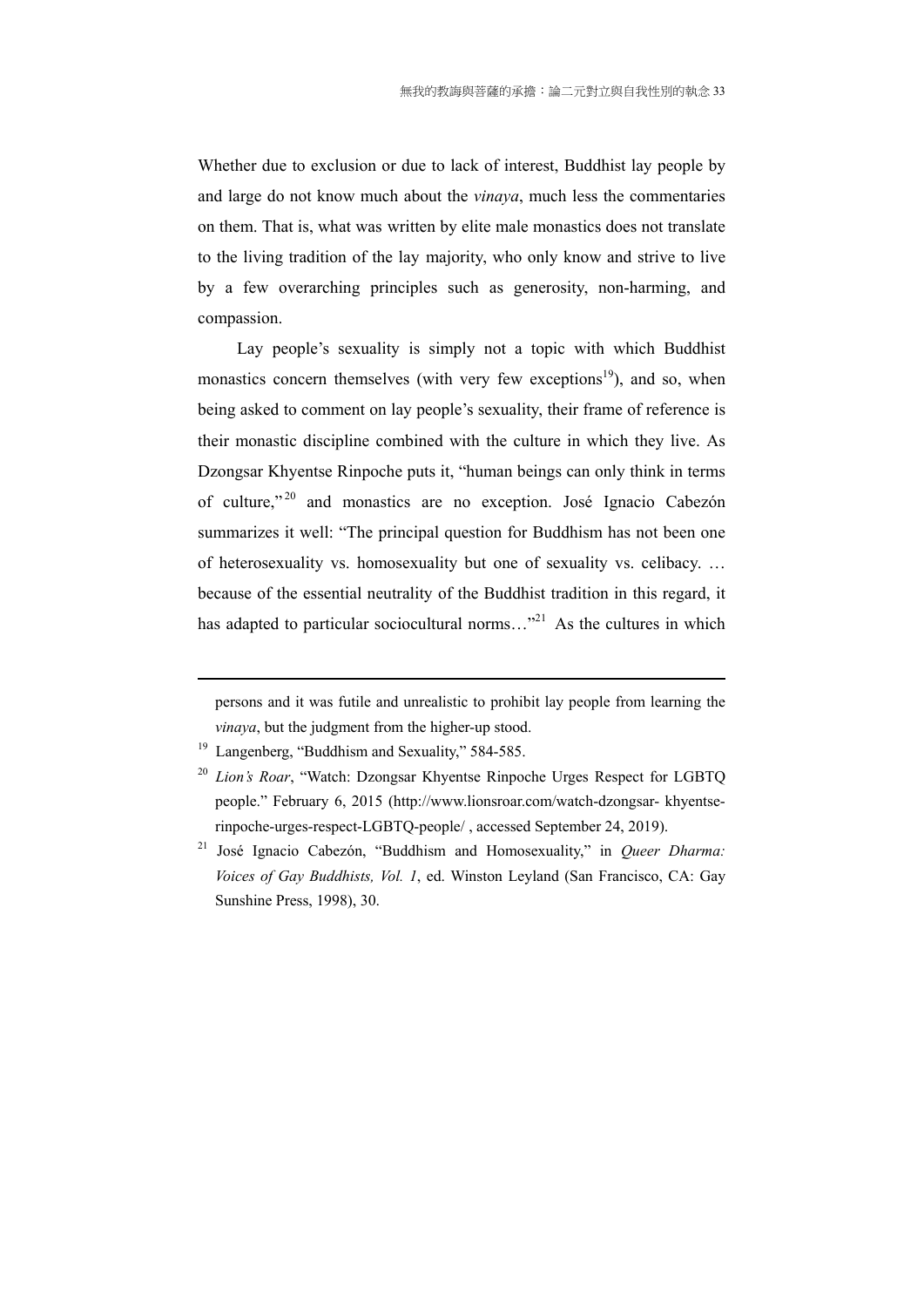Buddhist traditions exist have mostly been heteronormative and androcentric, Buddhist monastics' attitude toward gender and sexual minorities are likely to be heteronormative and androcentric as well. Langenberg remarks, "explicit prohibitions against homosexuality for (generically male) laypeople in Indo-Tibetan Buddhism [as evinced by the Dalai Lama's earlier comments] is more of an accident of the ethical borrowing and reshuffling of *Vinaya* principles evident in scholastic texts on lay sexual ethics than the product of a deeply theorized abomination of male homosexuality."<sup>22</sup>

One particular example of monastics referencing their monastic discipline in combination with their culture would probably horrify those who want to justify binary gender norms and make Buddhism anti-LGBTQIA+: Reflecting an androcentric and heteronormative perspective that holds the penetration of a female as the "gold standard" for sex,  $^{23}$  the monastic code regarding sexual misconduct in effect renders Buddhism "the only instance of a world religion treating homosexual acts more favorably than heterosexual ones."24 As Leonard Zwilling observes, in the *vinaya*, "offenses committed with a *pandaka* require less severe punishment than

<u>.</u>

 $22$  Langenberg, "Buddhism and Sexuality," 586.

<sup>23</sup> Janet Gyatso, "Sex," in *Critical Terms for the Study of Buddhism*, ed. Donald S. Lopez, Jr. (Chicago: University of Chicago Press, 2005), 280.

<sup>24</sup> Randy Conner and Stephen Donaldson, "Buddhism," in *Encyclopedia of Homosexuality*, ed. Wayne Dynes, Vol. 1 (New York: Garland, 1990), 169. See also Leonard Zwilling, "Homosexuality as Seen in Indian Buddhist Texts," in *Buddhism, Sexuality, and Gender*, ed. José Ignacio Cabezón (Albany, NY: State University of NewYork Press, 1992), 209; Langenberg, "Buddhism and Sexuality," 573.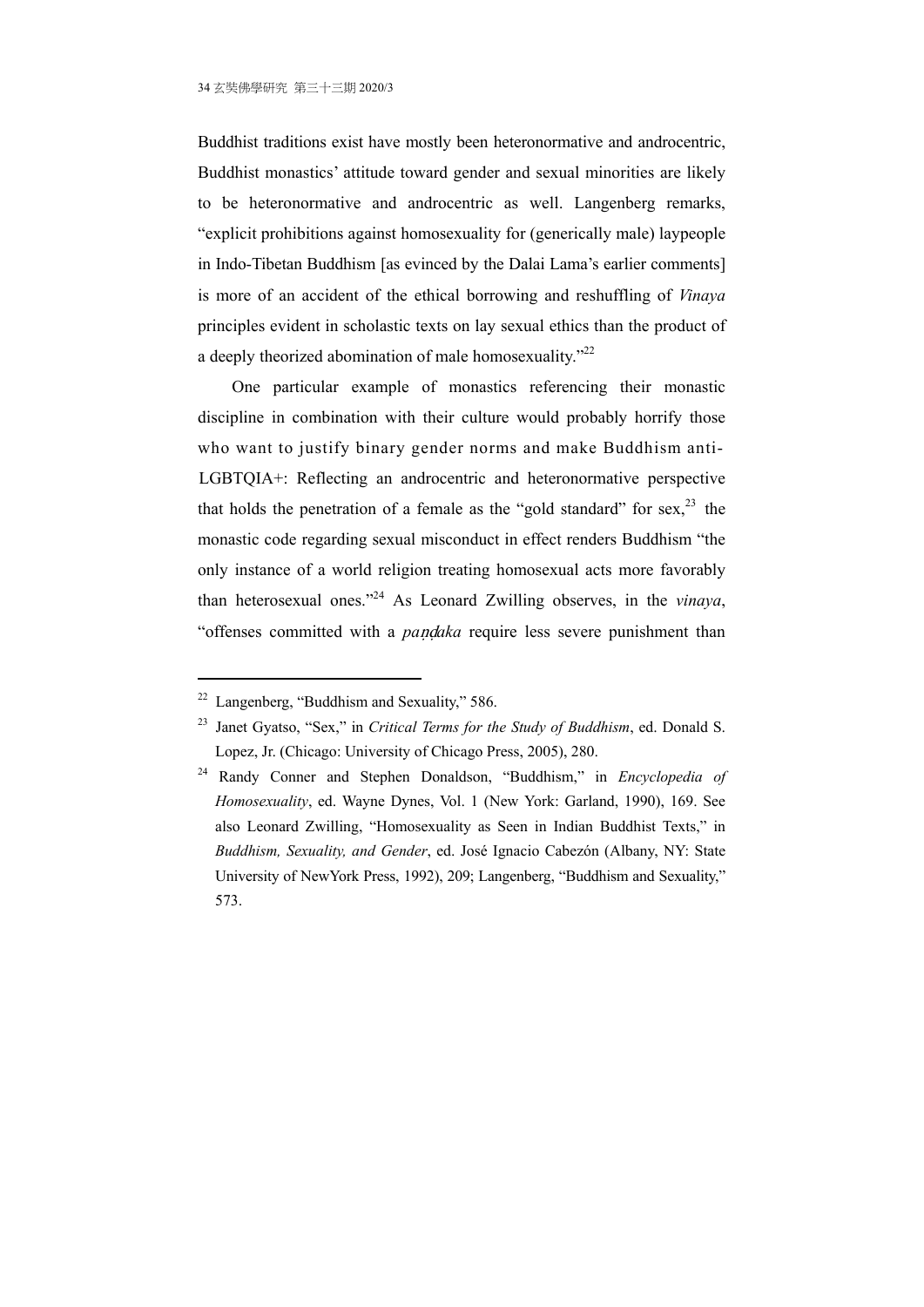those involving a woman, although more than if they were committed with a socially normative man. Mutual masturbation among nuns…is considered a relatively minor offense."<sup>25</sup> Considering that *pandaka* was an ambiguous term that groups together impotent men, voyeur men, men who depend on artificial means to reach sexual satisfaction, homosexual men, hermaphrodites, and any man who failed to fulfill the normative male role (whether biologically or socially), and given the centrality of celibacy in the Buddhist monastic codes, the androcentric and heteronormative definition of sex as penetration of a female is in effect ranking sexual acts between males as more offensive than sexual acts between females, and heterosexual acts more offensive than homosexual acts. When such heteronormative and androcentric thinking is applied to lay sexual ethics, "because the assumed subject of these ethical teachings for laypeople is a heterosexual married man, same-sex female sexual contact falls completely outside of their scope and is thus not explicitly prohibited."26

For the most part in Buddhist history, nevertheless, monastics tend to regard lay Buddhists' sexual life as their individual business and maintain silence when it comes to same-sex relations<sup>27</sup> since, again, monastic

 $25$  Zwilling, "Homosexuality as Seen in Indian Buddhist Texts," 207. See also Liz Wilson, "Buddhist Views on Gender and Desire"; Numrich, "The Problem with Sex According to Buddhism."

<sup>&</sup>lt;sup>26</sup> Langenberg, "Buddhism and Sexuality," 586.

<sup>&</sup>lt;sup>27</sup> Conner and Donaldson, "Buddhism," 169; Peter A. Jackson, "Thai Research on Male Homosexuality and Transgenderism and the Cultural Limits of Foucaultian Analysis," *Journal of the History of Homosexuality 8* (1997): 52-85; Harvey, *An*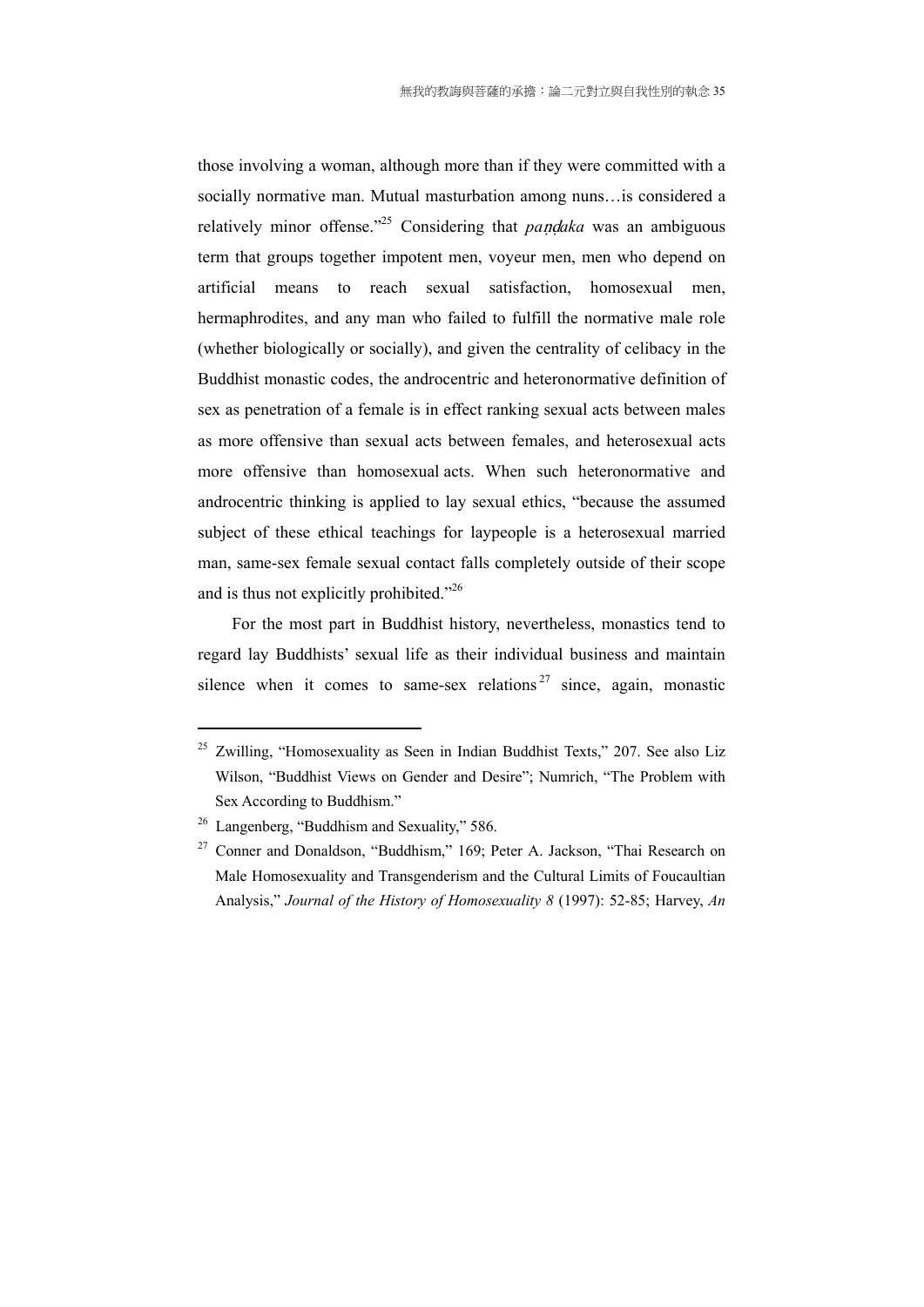<u>.</u>

precepts do not apply to lay practitioners. The silence may sound akin to the "Don't Ask, Don't Tell" policy in the U.S. military but in fact is very different because, in the Buddhist system of spiritual practice, no one has the power or authority to "excommunicate" a lay person—a monastic may be expelled from a monastic order for violating the *vinaya*, but a monastic master has no power to deny a lay person their identity as a Buddhist. Lay people's sexual behavior (or gender identity, for that matter) is simply outside of the purview of monastics. Therefore, there has not been much anti-homosexual discourse in Buddhism, and there has not been any attempt by Buddhist religious authority to forcibly "correct" the sexual orientation of a lay person. 28 Bhikkhu Sujato states that, "In all the thousands of discourses [in the Pāli canon], not a single one regarded homosexuality as a significant issue."<sup>29</sup> As for living practices, Michael J. Sweet observes,

*for ordinary lay Buddhists the precept against sexual misconduct, like that forbidding the use of alcohol and other intoxicants, has never been considered central to Buddhist ethical life, in the way* 

*Introduction to Buddhist Ethics*, 434; Liz Wilson, "Buddhist Views on Gender and Desire," 161-162; Bhikkhu Sujato, "Why Buddhists Should Support Marriage Equality," *Wildmind: Buddhist Meditation*, June 9, 2012 (https://www.wildmind.org/blogs/on-practice/why-buddhists-should-support-marr iage-equality , accessed September 24,2019).

<sup>&</sup>lt;sup>28</sup> Numrich, "The Problem with Sex According to Buddhism"; Cabezón, "Buddhism and Homosexuality," 30.

<sup>&</sup>lt;sup>29</sup> Suiato, "Why Buddhists Should Support Marriage Equality." See also Conner and Donaldson, "Buddhism," 168-171.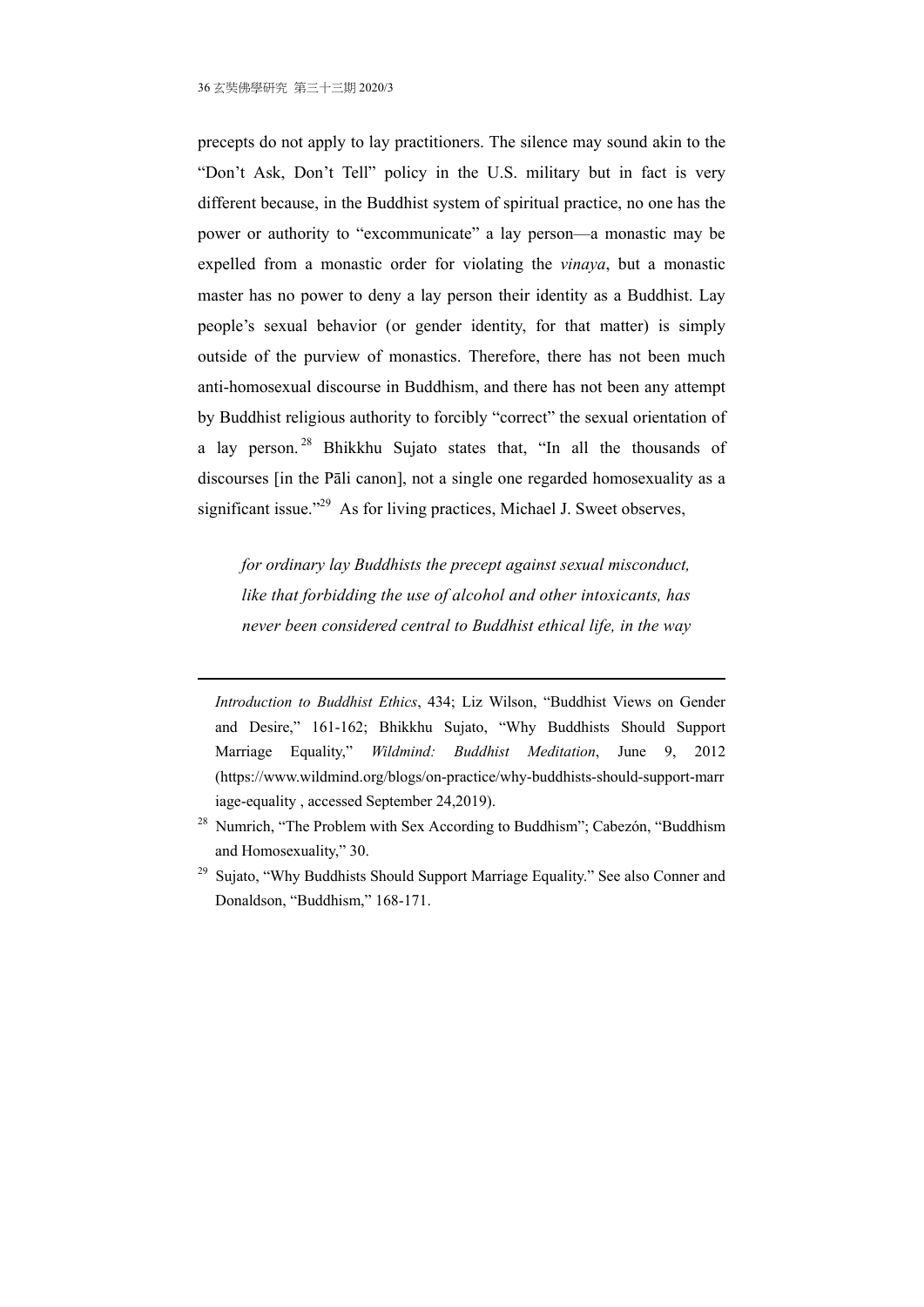*that the injunctions against violence and theft have been. Just as alcohol consumption is found throughout the Buddhist world, so have Buddhists felt free to engage in many forms of noncoercive sexual expressions without censure by religious authorities. Among the varieties of nonmonogamous sex, samesex sexual relations have never been singled out for special opprobrium by any Buddhist society.*30

However, in the months leading up to the voting on the anti-LGBTQIA+ referenda in Taiwan, some Buddhist practitioners hopped on the anti-LGBTQIA+ bandwagon by grafting some simplistic and heteronormative misunderstanding of the Daoist ideas of *yin* and *yang* onto Buddhism and believing that non-binary gender identities or nonheterosexual preferences are "against nature." As such, the question remains: Do central Buddhist teachings—the teachings that apply to monastics and lay people alike—condone or even support such anti-LGBTQIA+ sentiments?

# *No-Self as a Critique to the Sex/Gender Binary*

Interestingly, while queer-friendly discourses may vary based on differences in culture and religious tradition, anti-LGBTQIA+ discourses cross-culturally are hinged on the same few talking points: for the sake of the continuation of human species, humans must reproduce; human reproduction

 $30$  Sweet, "Buddhism," 76.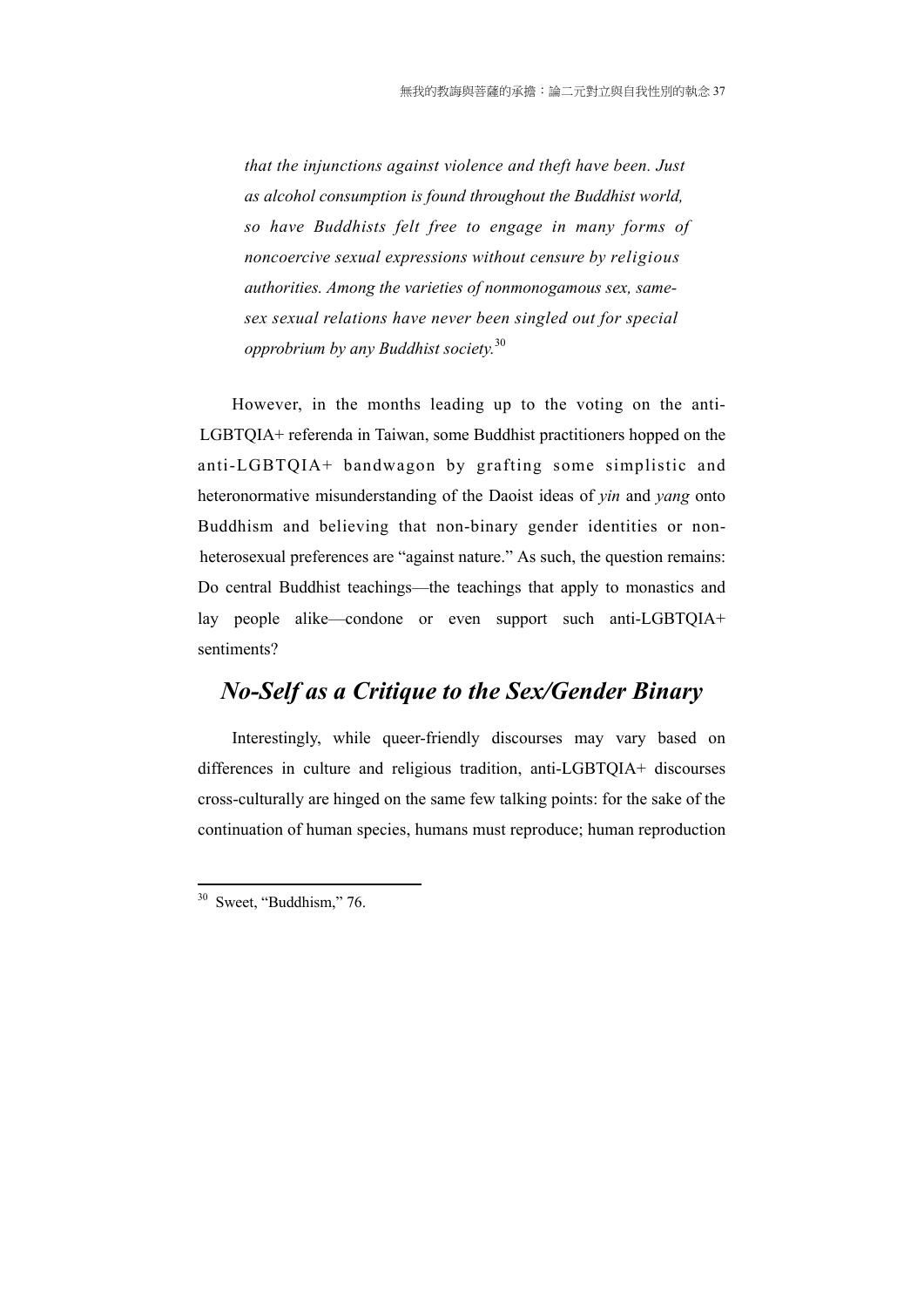<u>.</u>

requires male and female, whose anatomical differences dictate their roles not only in reproduction but in society—the presumed binary of biological sexes anticipates the daily performance of two and only two socio-cultural genders, 31 which differ and contrast with each other in capabilities, temperaments, expressions, and self-identities. Binary sex/gender roles are "natural," and so any transgression of the boundary between the binary is "against nature" and detrimental to the human society and human continuation.

Central Buddhist teachings are non-essentialist and provide sharp critiques to the attachment to such sex/gender binary couched in natural-law language. Buddhists of all traditions have heard that one of the central teachings of the Buddha is no-Self, and most Buddhists seem to be familiar with the analysis of five aggregates and how the analytical framework relates to no-Self: a person is impermanent and subject to change because she or he is constituted of material forms(Pāli/Sanskrit: *rūpa*), sensations (Pāli/ Sanskrit: *vedanā*), perceptions (Pāli: *saññā*; Sanskrit: *samjñā*), volitional constructions (Pāli: *sankhāra*; Sanskrit: *samskāra*), and consciousness (Pāli: *viññāna*; Sanskrit: *vijñāna*).

What is noteworthy is that in the ancient Indian perspective (whether it is orthodox teaching of Brāhmanism, or the so-called "heterodox" teachings

<sup>&</sup>lt;sup>31</sup> Judith Butler, Gender Trouble: Feminism and the Subversion of Identity,  $10^{th}$ Anniversary Edition (New York and London: Routledge, 1999); Judith Butler, *Bodies That Matter: On the Discursive Limits of "Sex"* (New York and London: Routledge, 1993). For a short synopsis of Butler's thought in these two books, see Chris Klassen, *Religion and Popular Culture: A Cultural Studies Approach* (Oxford: Oxford University Press, 2014), 78-81.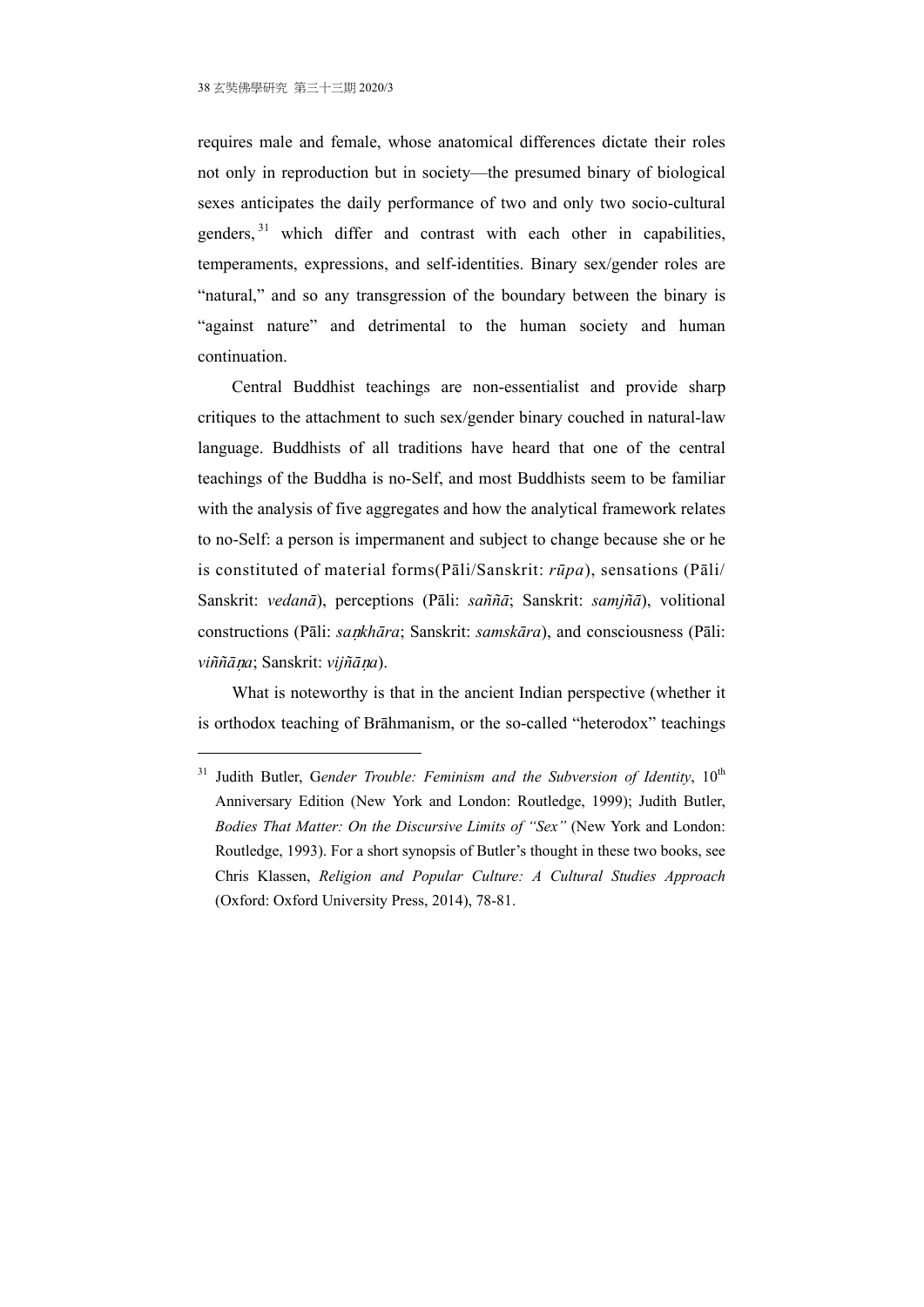of Buddhism and Jainism) there are six senses, and the term *rūpa* refers to both the sense organs and their respective sense-objects. The mind is treated as one of the sense organs alongside eyes, ears, nose, tongue, and body. Serving as the objects of these six sense organs, also termed "internal sense bases," are the six "external sense bases"<sup>32</sup>: that which can be seen, that which can be heard, that which can be smelled, that which can be tasted, that which can be touched and felt, and that which can be processed by the mind. The words "external" and "internal" here obviously do not indicate absolute demarcation, for they are expediently used only for the purpose of explaining the function of senses, which only occur when, in Gier and Kjellberg's words, "the inner flows into the outer and the outer flows into the inner." $33$ 

With the mind being considered a sense organ, virtually all phenomena in the world can be considered the "external sense bases" for the mind insofar as they can all be processed in one way or another by the mind. Sounds, for example, are objects for the ears, and yet the difference between music and noise may be an object for the mind. In the Pāli *Abhidhamma*, six kinds of objects are considered mental objects: sensitive matter, subtle matter, consciousness, mental factors, *nibbāna*, and concepts. While the consciousnesses of the other five sense organs pertain only to the present, the

<sup>32</sup> *Samyutta Nikāya*, IV.7-15 (*Salāyatanasamyutta*), and V.426 (*Saccasamyutta*).

<sup>&</sup>lt;sup>33</sup> Nicholas F. Gier and Paul Kiellberg, "Buddhism and the Freedom of the Will: Pali and Mahayanist Responses," in *Freedom and Determinism*, eds. Joseph Keim Campbell, Michael O'Rourke, and David Shier (Cambridge, MA: Massachusetts Institute of Technology Press, 2004), 282.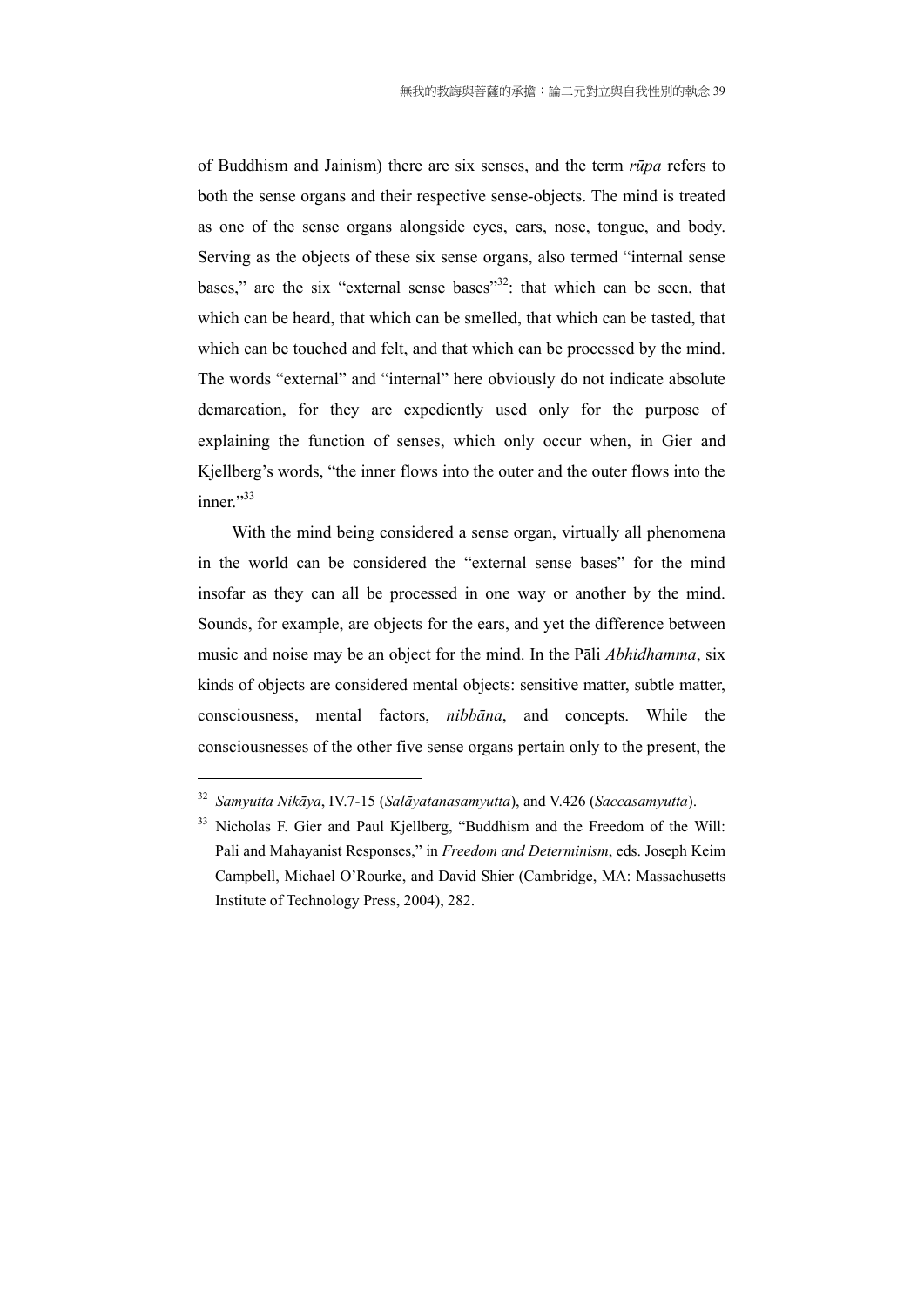1

mind-consciousness can cognize an object of the past, the present, or the future.<sup>34</sup> Thus considered, "external sense bases" encompass not only concrete objects with physical dimensions, but also abstract entities without physical dimensions, such as languages, philosophies, histories, social conventions, cultural norms, political institutions, and the sentiments involved in interpersonal relationships in the past, present, and future. Considering that both mind and mind-objects are included in the Pāli/Sanskrit word *rūpa*, it is better rendered "material and socio-cultural forms" or "material and symbolic forces" than simply "material forms," given that the word *rūpa* actually encompasses both the abstract and the concrete, the mental and the physical, the internal and the external, while the word "material" in quotidian English usage does not usually include mind or mind-objects.

Buddhists generally seem to be familiar with the notion that there are six sense organs in Buddhist teachings, mind being considered one of them.<sup>35</sup> Few, however, seem to grasp how much is encompassed within the term

<sup>34</sup> See Mahāthera Nārada, ed. and trans., *A Comprehensive Manual of Abhidhamma: Pāli Text, Translation and Explanatory Guide of the Abhidhammattha Sangaha of Ācariya Anuruddha*, 1st BPS Pariyatti edition, translation revised by Bhikkhu Bodhi, introduction and explanatory guide by U Rewata Dhamma and Bhikkhu Bodhi, Abhidhamma tables by U Sīlānanda (Onalaska, WA: Pariyatti Press, 2000), 135-137.

<sup>35</sup> However, I have met Buddhists who frequently chant the *Heart Sūtra* and thus presumably are aware that "eye, ear, nose, tongue, body, and mind" appear together, but are still hazy about the idea that Buddhist teachings accept that there are six senses.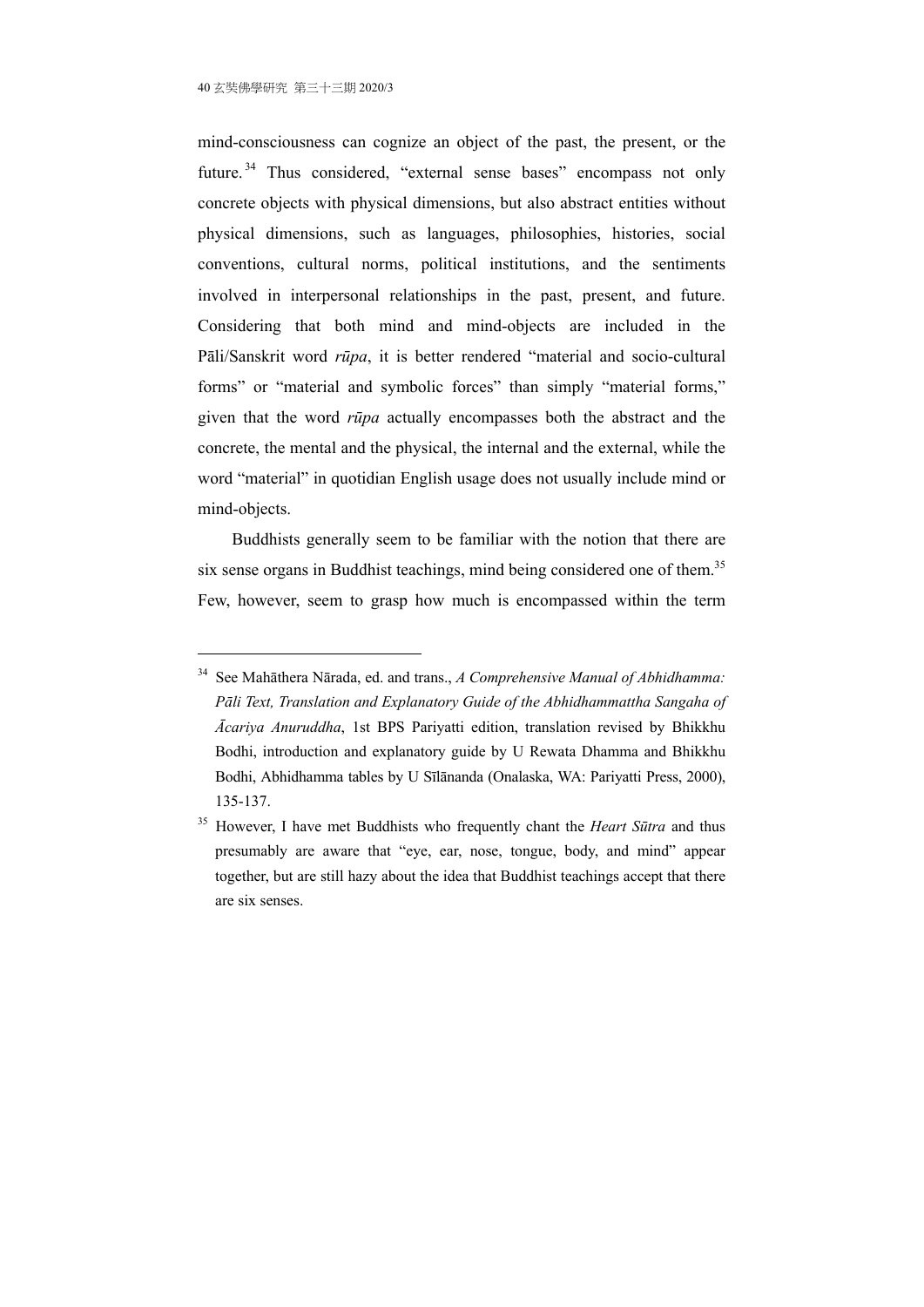*rūpa*, especially when it comes to the sense-objects for the mind. This lack of understanding may have resulted from the common but rather misleading rendering of the term *rūpa* as "material forms"<sup>36</sup> on the one hand, and the unfamiliarity with ancient Indian thought on the other. If the scope of the aggregate *rūpa* were properly understood, there would be no justification for failing to apply the analyses of five-aggregates and no-Self to the construction of binary gender identities. After all, what, if not sense-objects for the mind, are the social conventions that strongly suggest, expect, prescribe, support, impose, and reinforce gender identities and gendered behaviors through gendered colors, toys, chores, career ambitions, postures, uses of language, etc.?

 In "Dharma and Gender," world-renowned Buddhist-feminist scholarpractitioner Rita M. Gross points out that there is something curiously illogical in many Buddhists' understanding and acceptance of the central Buddhist teaching of no-Self: "while most Buddhist do not believe in the existence of a permanent, abiding self, their attitudes and actions nevertheless indicate that they do believe in the real existence of gender."<sup>37</sup> People often appeal to the idea that the Buddhist Dhamma/Dharma transcends gender, thereby either dismissing gender justice as a petty *samsāric* concern that is irrelevant to the ultimate Buddhist goal of

<sup>&</sup>lt;sup>36</sup> The translation in Chinese,  $se \oplus$ , can potentially be even more misleading than "material forms" as *se* literally means "color" in modern Chinese usage.

<sup>37</sup> Rita M. Gross, "The Dharma of Gender," *Contemporary Buddhism 5*, no. 1 (May 2004): 4.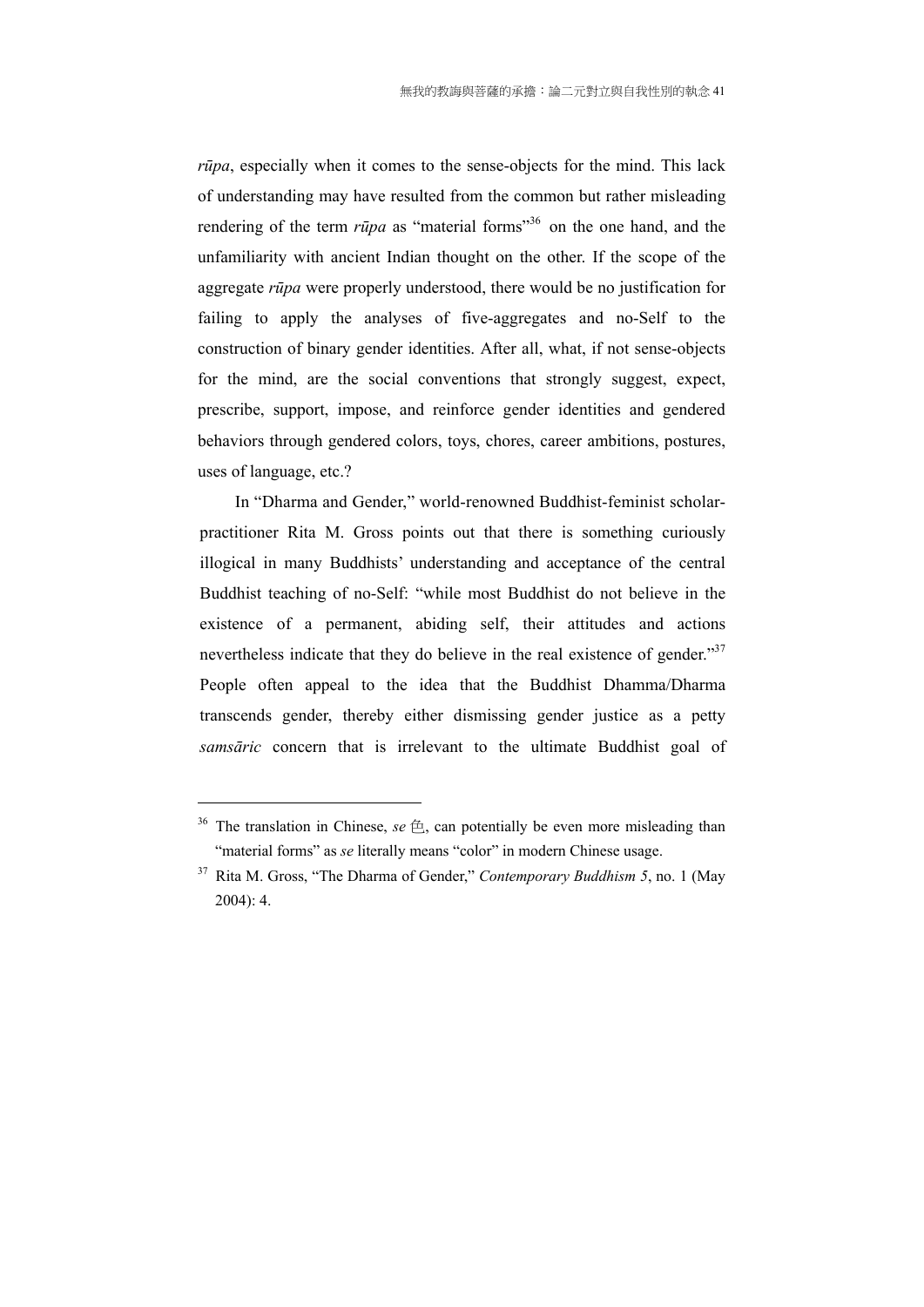*nibbāna*/*nirvāna* and "unfettered mind," 38 or willfully ignoring and defensively denying the persistent gender discrimination, gender stereotypes, and rigid assignment of binary gender roles in both of the voluminous traditional Buddhist texts and the day-to-day operation of Buddhist institutions.<sup>39</sup>

With regard to gender discrimination and gender stereotypes in traditional Buddhist texts, Alan Sponberg points out that, despite the "soteriological inclusiveness" (i.e., everyone can reach *nibbāna*/*nirvāna*) in early Buddhism, "institutional androcentrism" and "ascetic misogyny" are also noticeable strands in traditional Buddhist texts.<sup>40</sup> In terms of day-to-day operation of Buddhist institutions, it is in fact quite common for Buddhist communities to divide needed labor and volunteer work along gender lines and, in effect, reinforce stereotypical binary gender attributes. The central teaching of no-Self, i.e., the lack of eternal, unchanging, self-existing essence, is invoked from time to time in response to various kinds of contentions, but it is rarely remembered when conventional binary gender roles are described, expected, and even imposed. Susanne Mrozik notes, for example, that in South Asian Buddhist traditions virtues are still strongly associated with the male body, despite the talk about the "ultimate" irrelevance of bodily distinctions.<sup>41</sup> Similar attitudes can be found in East

<u>.</u>

<sup>&</sup>lt;sup>38</sup> Gross, "The Dharma of Gender," 3.

<sup>39</sup> *Ibid.*, 7.

<sup>&</sup>lt;sup>40</sup> Alan Sponberg, "Attitudes toward Women and the Feminine in Early Buddhism." in *Buddhism, Sexuality, and Gender*, ed. José Ignacio Cabezón (Albany, NY: State University of New York Press, 1992), 3-36.

<sup>&</sup>lt;sup>41</sup> Susanne Mrozik, "Materialization of Virtue: Buddhist Discourses on Bodies," in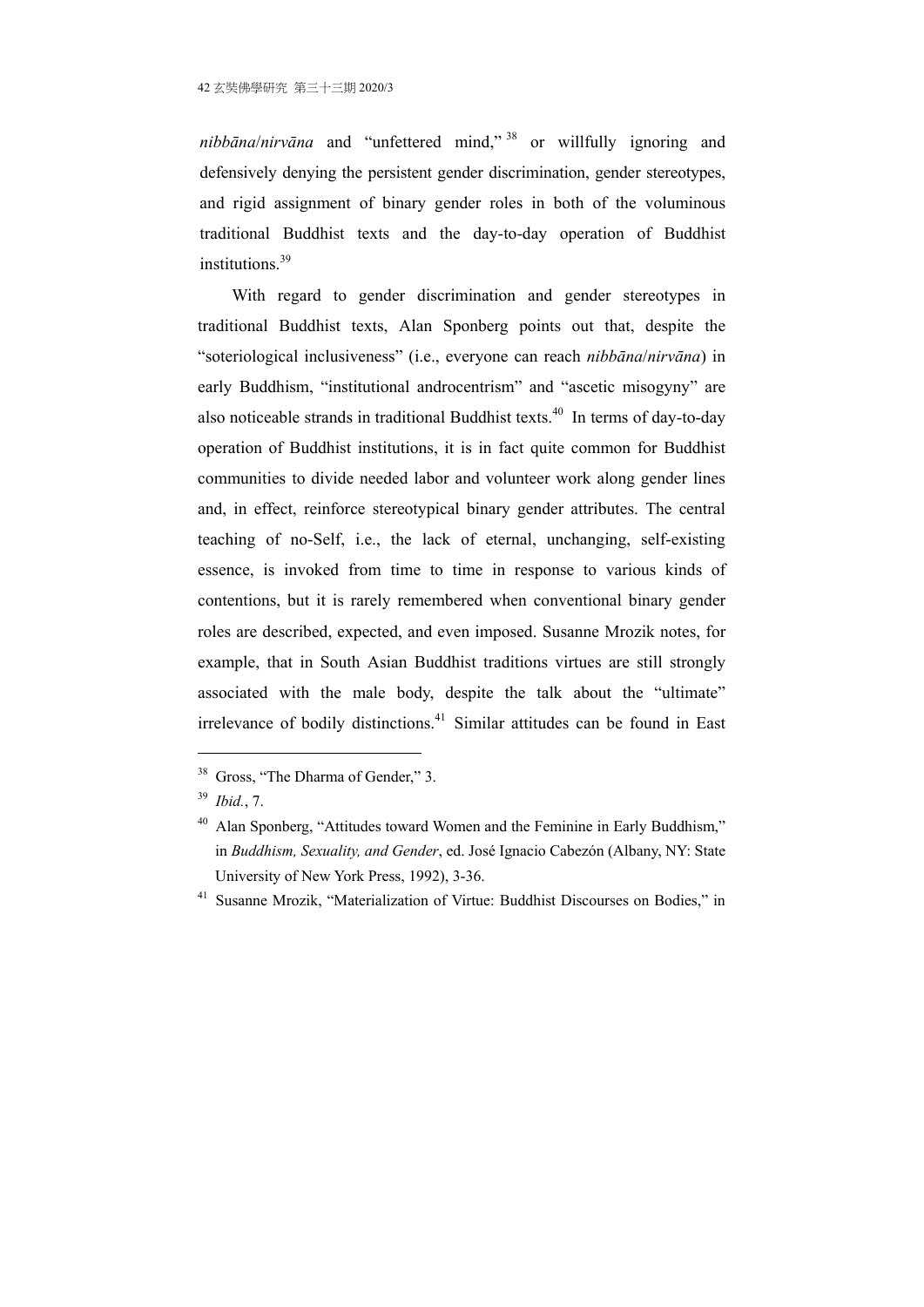Asian Buddhist traditions as well. Scott Pacey observes that the three most influential Buddhist masters in Taiwan, despite their different interpretations of "Buddhism for the Human World," are quite similar in that they take stereotypical binary gender attributes for granted and expect laywomen to fulfill their traditional feminine roles as wives and mothers, and only as wives and mothers, not as Dhamma/Dharma teachers or exemplary practitioners for all Buddhists.<sup>42</sup>

Theoretically, the Buddhist Dhamma/Dharma transcends gender. In everyday life, however, it often seems it is gender that transcends the Dhamma/Dharma, for the Dhamma/Dharma is supposed to cover every aspect of Reality/Existence but somehow is hardly ever applied to the gender binary. Karma Lekshe Tsomo observes that in modern Buddhisms when the issue of gender inequality arises, "The most common attitude is to ignore the problem altogether, dismiss it, deny it, and trivialize it."43 This reluctance to acknowledging the existence of gender stereotypes and androcentrism within the Buddhist traditions, Gross rightly notes, "is a more destructive and dangerous form of opposition to gender equality than outright opposition to

*Bodily Citations: Religion and Judith Butler*, eds. Ellen T. Armour and Susan M. St. Ville (New York: Columbia University Press, 2006): 34-35.

<sup>42</sup> Scott Pacey, "A Buddhism for the Human World: Interpretations of *Renjian Fojiao* in Contemporary Taiwan," *Asian Studies Review 29* (March 2005): 70-71.

<sup>&</sup>lt;sup>43</sup> Karma Lekshe Tsomo, "Family, Monastery, and Gender Justice: Reenvisioning Buddhist Institutions," in *Buddhist Women and Social Justice: Ideals, Challenges, and Achievements*, ed. Karma Lekshe Tsomo (Albany, NY: State University of New York Press, 2004), 9-10.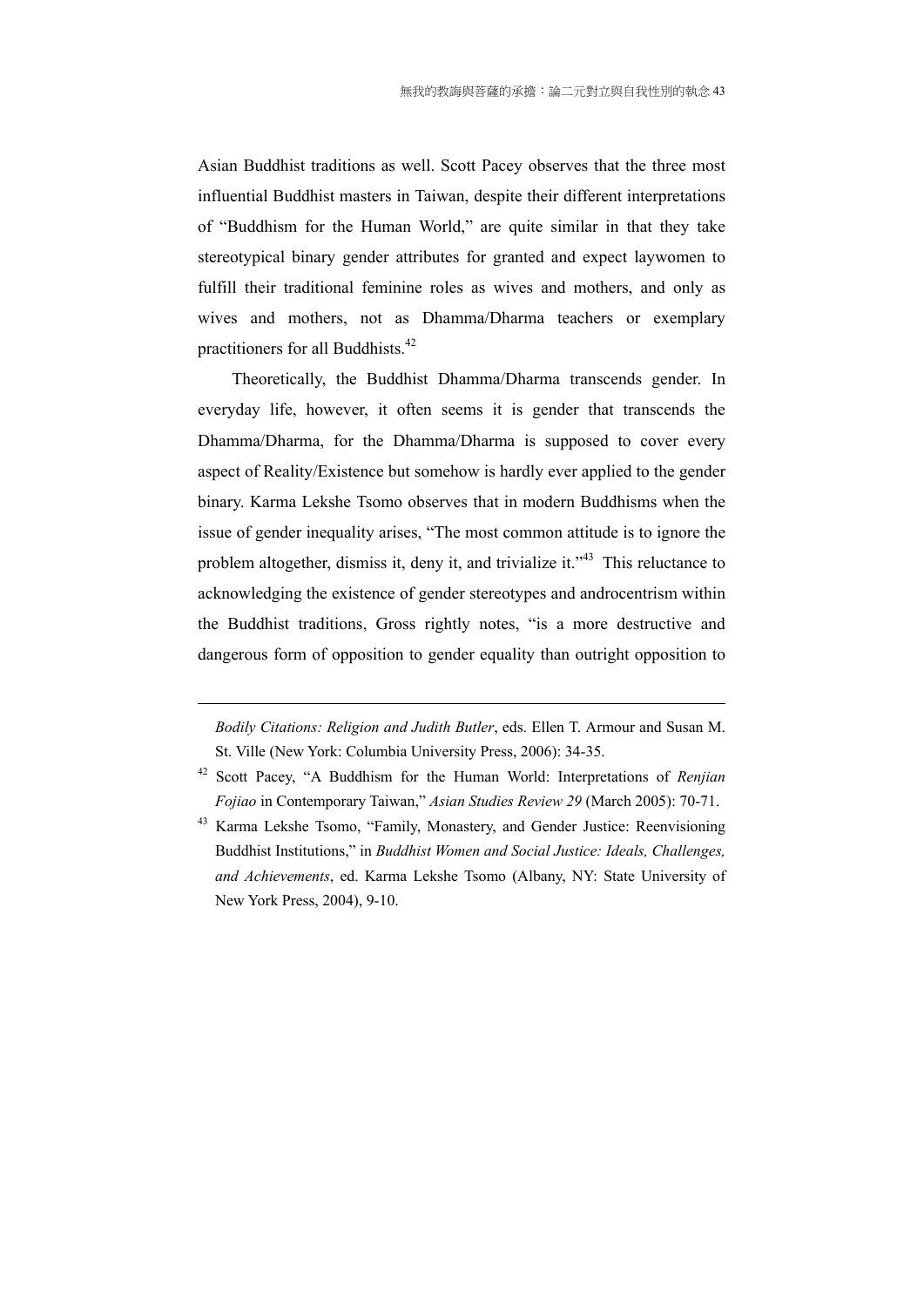1

egalitarian reforms,"44 for it precludes the possibility of reform by making it impossible to even bring up the topic.

The attitudes and actions of most Buddhists indicate that they consider gender "real" and are stubbornly attached to their gendered self. Specifically, and pertaining to the discussion of LGBTQIA+ issues, the gender that most Buddhists are attached to is binary and a product of compulsory heterosexuality that prescribes rigid dual sex/gender roles for the purposes of reproduction. That is, because reproduction has been upheld as an inviolable value by most cultures and because human reproduction needs male and female beings, all humans are then anticipated to fit into one of the two categories, biologically, socially, and culturally. Insofar as the gender binary is firmly upheld, any blurring of the boundary between the binary becomes problematic.

#### Reproduction—Not a Central Concern in Buddhism

However, Buddhism is not a fertility religion or a pronatalist religion,

<sup>44</sup> Rita M. Gross, *Buddhism After Patriarchy: A Feminist History, Analysis, and Reconstruction of Buddhism* (Albany, NY: State University of New York Press, 1993), 117; Gross, "The Dharma of Gender," 11. Similar concerns are shown in Mrozik, "Materialization of Virtue," 35; Tsomo, "Family, Monastery, and Gender Justice," 2; Sara McClintock, "Gendered Bodies of Illusion: Finding a Somatic Method in the Ontic Madness of Emptiness," in *Buddhist Theology: Critical Reflections by Contemporary Buddhist Scholars*, eds. Roger R. Jackson and John J. Makransky (Richmond, UK: Curzon Press, 2000), 261; Bernard Faure, *The Power of Denial: Buddhism, Purity, and Gender* (Princeton, NJ: Princeton University Press, 2003), 119-142.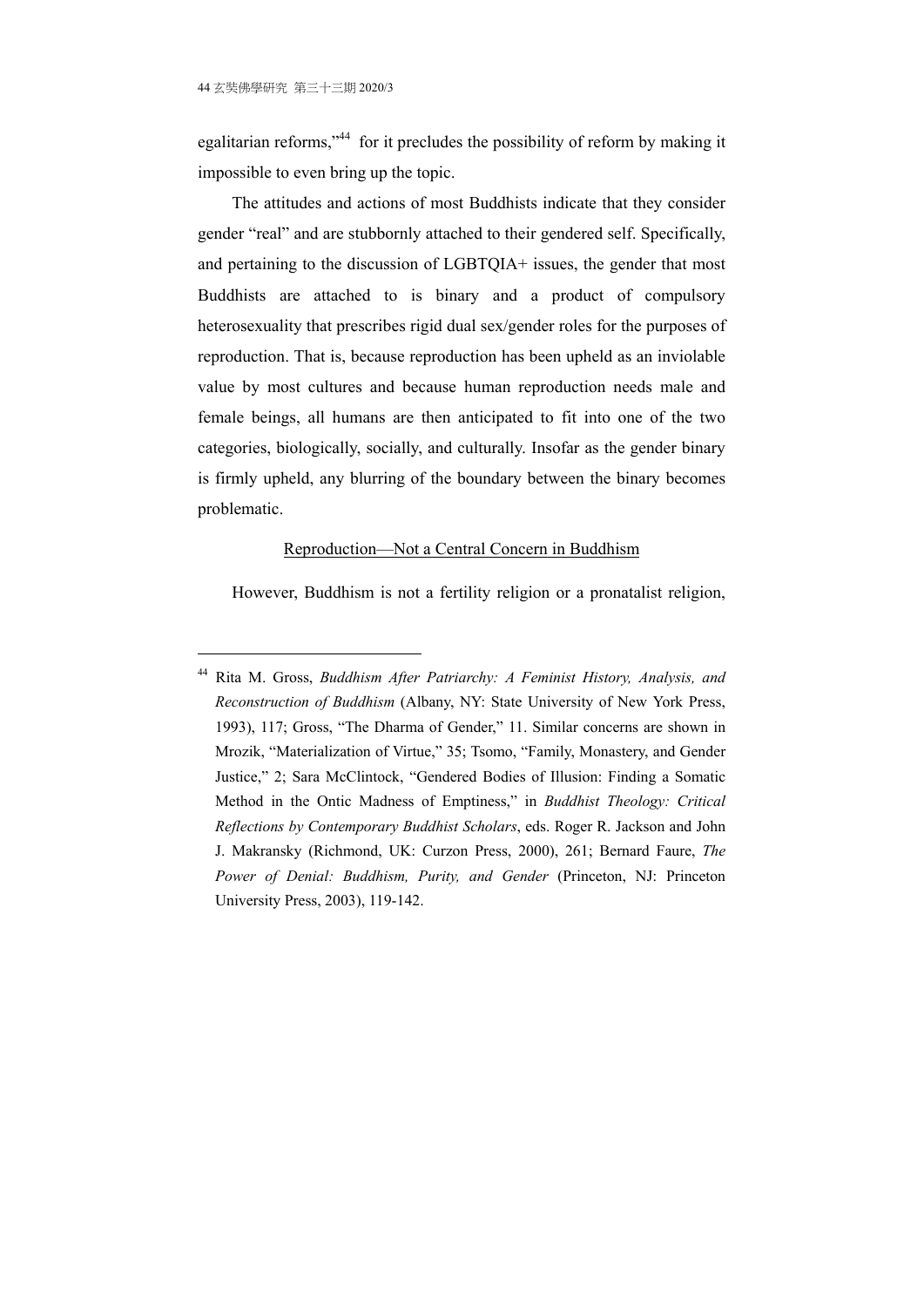and "no particular significance is attributed to procreation in Buddhism."<sup>45</sup> Celibate monasticism has been the ideal of Buddhist practices<sup>46</sup> as the ultimate goal is complete eradication of egocentric desires, including (in fact, especially) the desire for self-perpetuation through reproduction.<sup>47</sup> Rita M. Gross expounds,

*In the Buddhist vision, one does not need to reproduce biologically to fulfill the acme of one's responsibilities to the interdependent web of mother sentient beings, or to realize the most exalted possibilities of human life. In fact, though the arguments,in their traditional form, elevate celibacy over the householder life-style, rather than childlessness over biological reproduction, a great deal of Buddhist tradition suggests that biological reproduction may interfere with helping the world or realizing one's highest potential.*<sup>48</sup>

<sup>45</sup> Shoyo Taniguchi, "Biomedical Ethics from a Buddhist Perspective," *Pacific World 3* (Fall 1987): 75-83.

<sup>46</sup> Sujato, "Why Buddhists Should Support Marriage Equality."

<sup>&</sup>lt;sup>47</sup> Rita M. Gross, "Buddhist Resources for Issues of Population, Consumption, and the Environment," in *Buddhism and Ecology: The Interconnection of Dharma and Deeds*, eds. Mary Evelyn Tucker and Duncan Ryūken Williams (Cambridge, MA: Harvard University Press, 1997), 291-311; William R. LaFleur, "Sex, Rhetoric, and Ontology: Fecundism as an Ethical Problem," in *Religion and Sexuality in Cross-Cultural Perspective*, eds. Stephen Ellingson and M. Christian Green (London: Routledge, 2003), 51-82.

<sup>48</sup> *Ibid.*, 301. See also Langenberg, "Buddhism and Sexuality," 572-573, 576-577;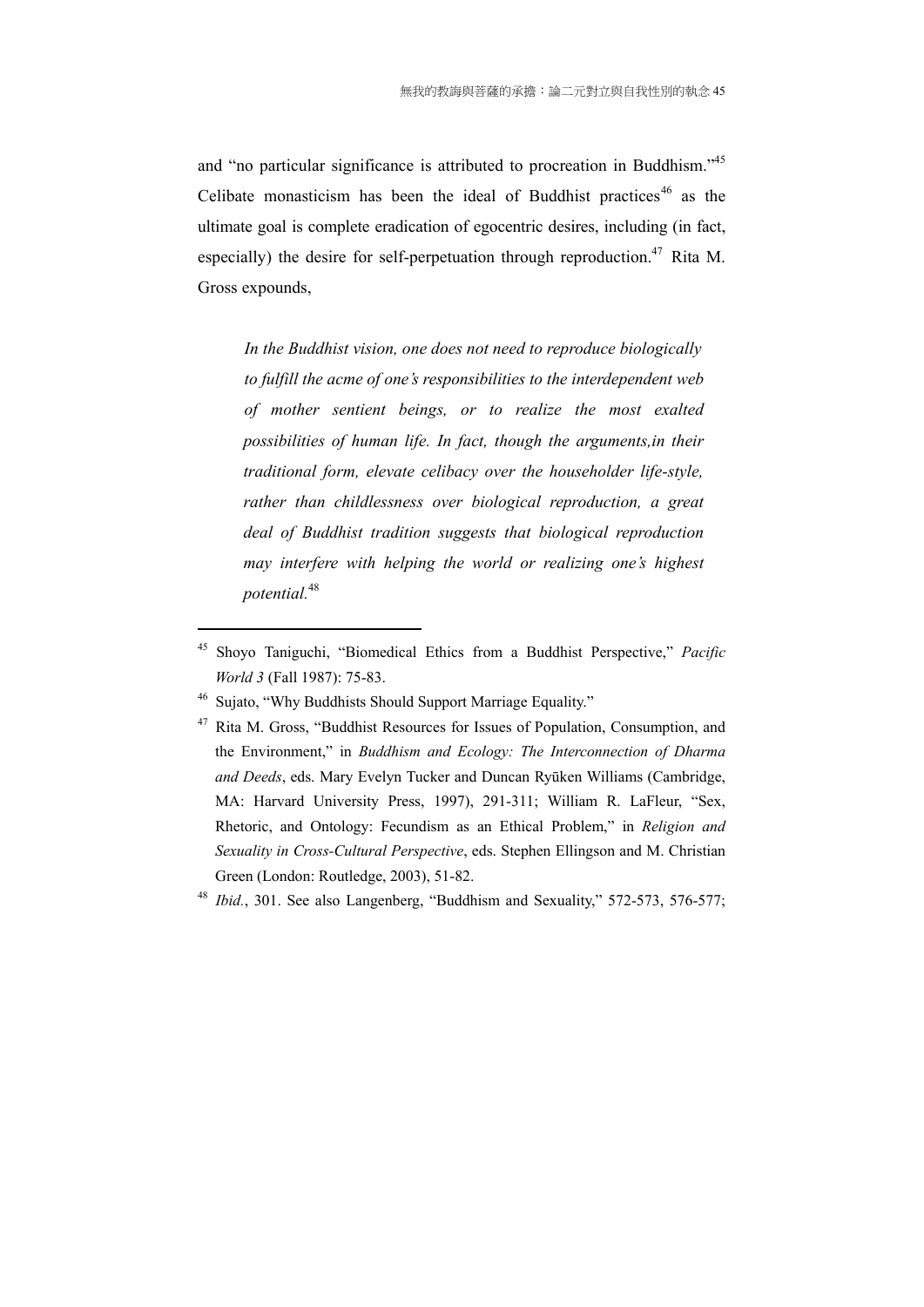While Buddhist teachings do not fault sexual desires on the part of people who are not pursuing *nibbāna/nirvāna*, 49 the anticipation of the

Gyatso, "Sex," 280.

1

<sup>49</sup> In Buddhist understanding, Taiwanese Bhik**zunī Chao-Hwei points out, love and** sex, whether heterosexual or homosexual, are the expressions of blind animal instincts, and blind animal instincts are neither holy nor sinful. In fact, there is no "sin" in Buddhism as understood in some religions; the fundamental problem, in Buddhist understanding, "lies in ignorance, *avidya* [Pali:*avijja*], false views and a lack of wisdom. These do not flaw human nature." Instinctual sensual attachment based on fundamental self-attachment binds one to *samsāra*, the endless cycle of birth, death, rebirth, and re-death, but attachment to one's own needs also serves as the foundation for understanding the needs of others. Therefore, instinctual desires are morally neutral. Sexual desire, like other instinctual desires, is a manifestation of the fundamental self-attachment and body-attachment that all sentient beings have. See Shih Chao-Hwei, *Fojiao Guifan Lunlixue* 佛教規範倫 理學 (Buddhist Normative Ethics) (Taipei, Taiwan: Fajie 法界, 2003), 300-301, 254; Shih Chao-Hwei, "'Tongzhi' qibi chengfu zui'e?「同志」豈必承負罪軛? (Why Must LGBTQ Bear the Stigma?)" *Hongshi Shuangyuekan* 弘誓雙月刊 (Great Vows Bi-Monthly) *83* (2006) (http://hongshi.org.tw/writings.aspx?code= A2A35E55C42B4B2E3D64CCB01E451784 , accessed September 24, 2019); Shih Chao-Hwei, "Cong Fofa guandian kan 'Qing' yu 'Yu', II 從佛法觀點看「情」 與「欲」(下) (Viewing Affection and Desire from a Buddhist Perspective, Part Two)," *Hongshi Shuangyuekan* 弘誓雙月刊 (GrVows Bi-Monthly) *122* (2013) (http://www.hongshi.org.tw/writings.aspx?code=076455D2C028E5E012926A5A E0BAC92E , accessed September 24, 2019); Anselm Grün and Shih Chao-Hwei, 2013. *Ni Xin Shenmo? Jiduzongjiao yu Fojiao de Shengming Duihua* 你信什麼? 基督宗教與佛教的生命對話 (What Do You Believe? A Dialogue about Life between Christianity and Buddhism) (Taipei, Taiwan: Nanyubei Wenhua 南與北 文化 (South and North Cultural Publishing, 2013), 179-180; Walpola Rahula,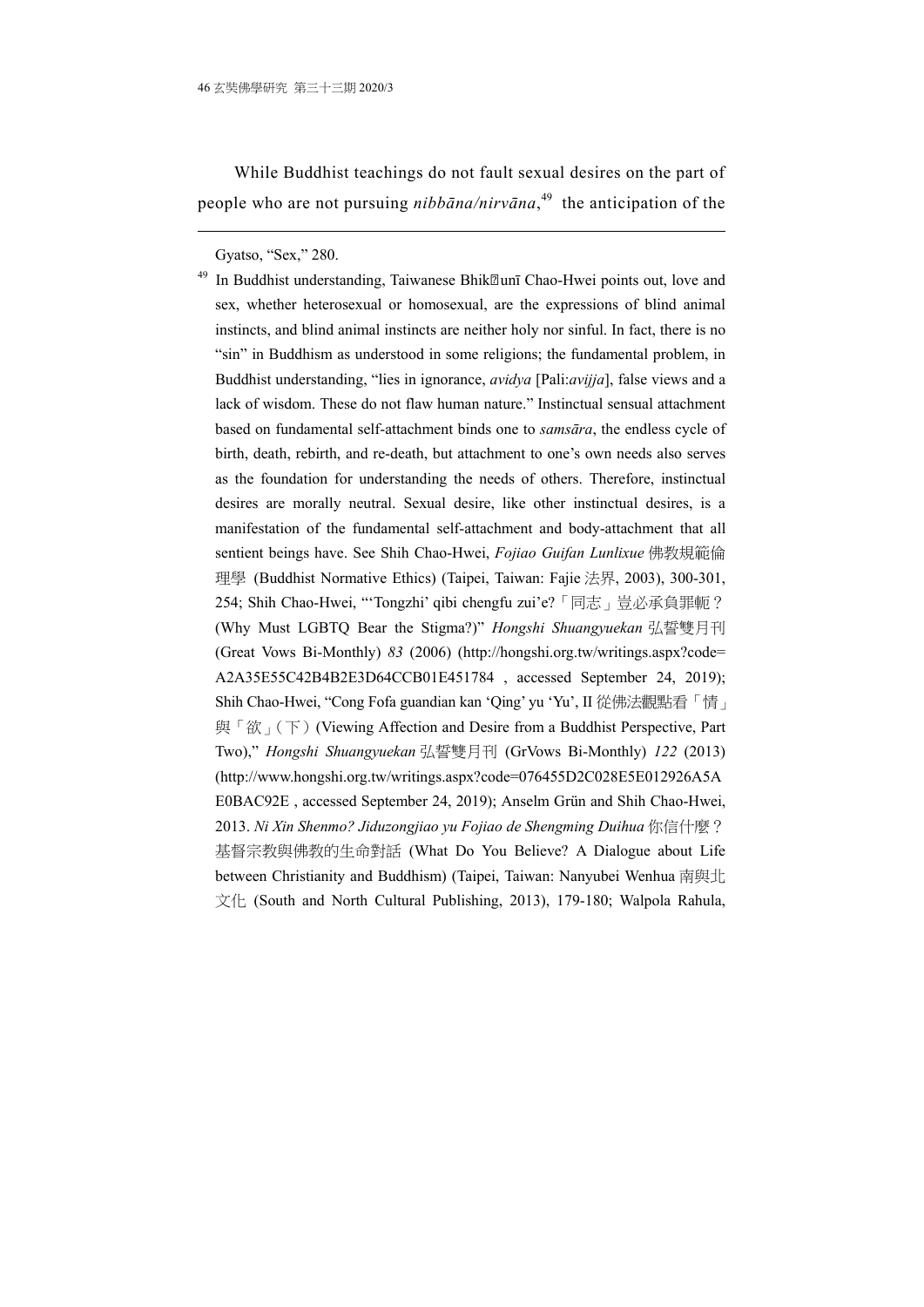gender binary that is rooted in the presumption that everyone needs to and should reproduce is not in accord with the ultimate goal of Buddhist practices. More important, the analyses of five aggregates and no-Self, fully understood, would deconstruct the presumed binary genders in the same way they deconstruct other aspects of personal identity. In other words, the non-essentialist teachings of Buddhism serve to undo dualistic thinking, including the male/female, masculine/feminine, and heterosexual/ homosexual binaries, which is exactly why LGBTQIA+ converts in the West find Buddhism "queer-friendly."50 And if central Buddhist teachings do not lend support to attachment to the reproduction-driven compulsory heterosexuality or the gender binary, how could they possibly support binary-based anti-LGBTQIA+ sentiments? Buddhist teachings do not lend support to attachment to the reproduction-driven compulsory heterosexuality or the gender binary, how could they possibly support binary-based anti-LGBTQIA+ sentiments?

*What the Buddha Taught* (New York: Grove, 1959), 3; Morgan, "Buddhism," 92; Karma Lekshe Tsomo, ed., *Sākyadhitā: Daughters of the Buddha* (Ithaca, NY: Snow Lion, 1988), 56; Shih Chao-Hwei, *Fojiao Lunlixue* 佛教倫理學 (Buddhist Ethics) (Taipei, Taiwan: Fajie 法界, 1995), 145; Amy Paris Langenberg, "Sex and Sexuality in Buddhism: A Tetralemma," *Religion Compass 9/9* (2015): 277-286. Ajahn Sujato notes that the Suttas "freely acknowledge that sex is for pleasure, and they never make a problem out of that." Sujato, "Why Buddhists Should Support Marriage Equality."

<u>.</u>

<sup>50</sup> Gleig, "Queering Buddhism or Buddhist De-Queering?" 198-199.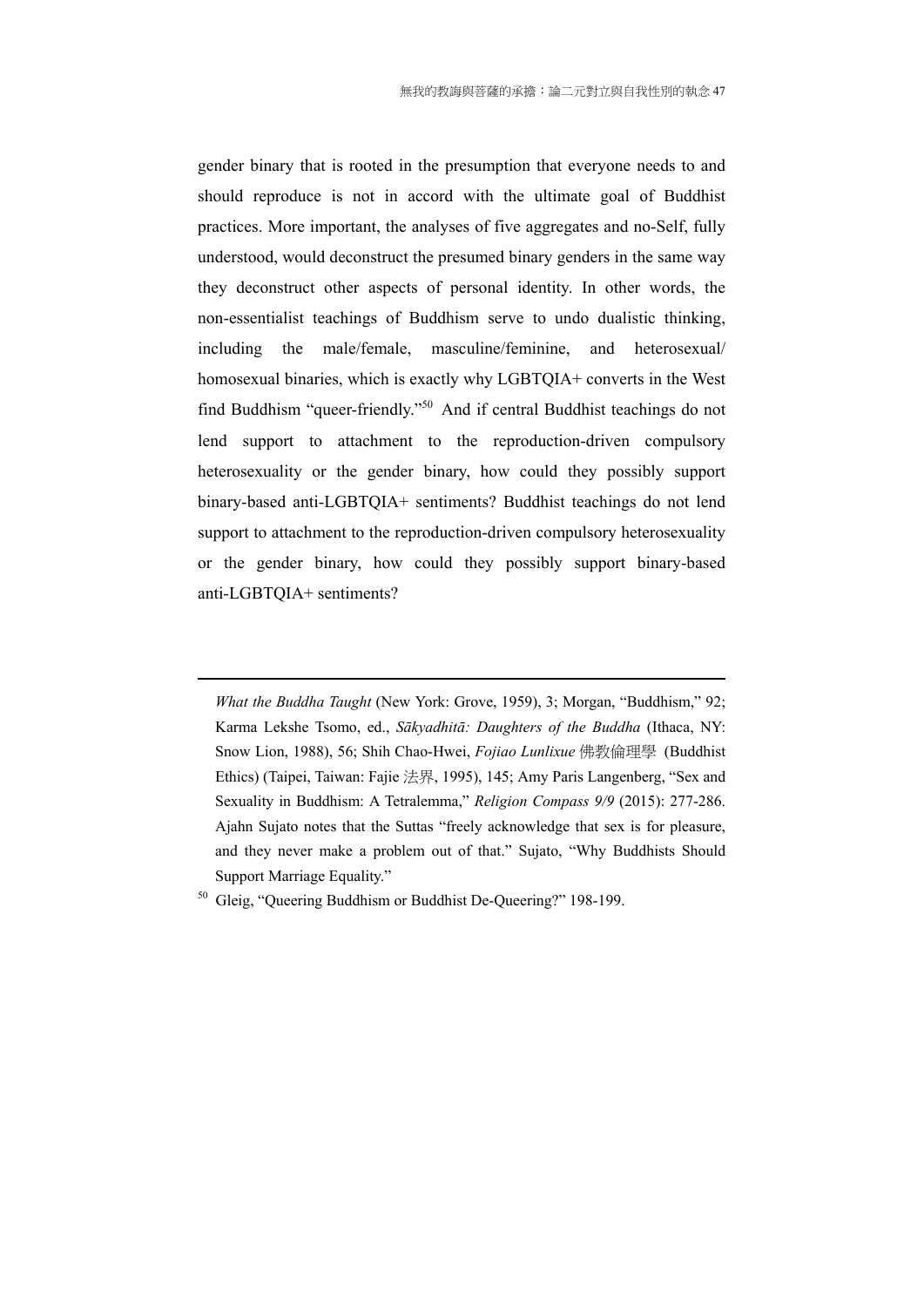# *Bodhisattva Guanyin as Exemplar of Empathy to Diverse Beings*

In whichever branch of Buddhism, the core Buddhist teachings are to understand that egocentric thinking is suffering-inducing, to practice universal compassion, and to devote oneself to the cessation of suffering for self and others, or at least the alleviation of it. The teaching of no-Self, which is preserved and taught in all Buddhist traditions, itself is a potent critique of the attachment to the sex/gender binary. Mahāyāna Buddhism takes the critique one step further with the Bodhisattva Ideal that simultaneously affirms and transcends the embodied experience of diverse beings. Most notable and most popular among the great Bodhisattvas in the Mahāyāna tradition is Avalokiteśvara (**अवलोिकतेæवर**; Ch. Quanyīn/Kuan-yin 觀音; Jp. Kannon; Kr. Kwan Um; Vt. Quan Am; Tbt. Chenrezig), the Bodhisattva of Compassion *par excellence* whose name in Chinese literally means the "Perceiver of the Cries of the World."

 The seemingly abstract teaching of no-Self has profound implications for interpersonal relationships and behaviors. Peter Harvey explains that the teaching of no-Self "undermines the attachment to self—that 'I' am a positive, self-identical entity that should be gratified, and should be able to brush aside others if they get in 'my' way—which is the basis of lack of respect for others."51 Peggy Morgan notes that, in Buddhist understanding, spiritual attainment is correlated with non-attachment to one's ego-self, which is manifested in kindness and respect to all beings: "[t]he more

<sup>51</sup> Harvey, *An Introduction to Buddhist Ethics*, 36;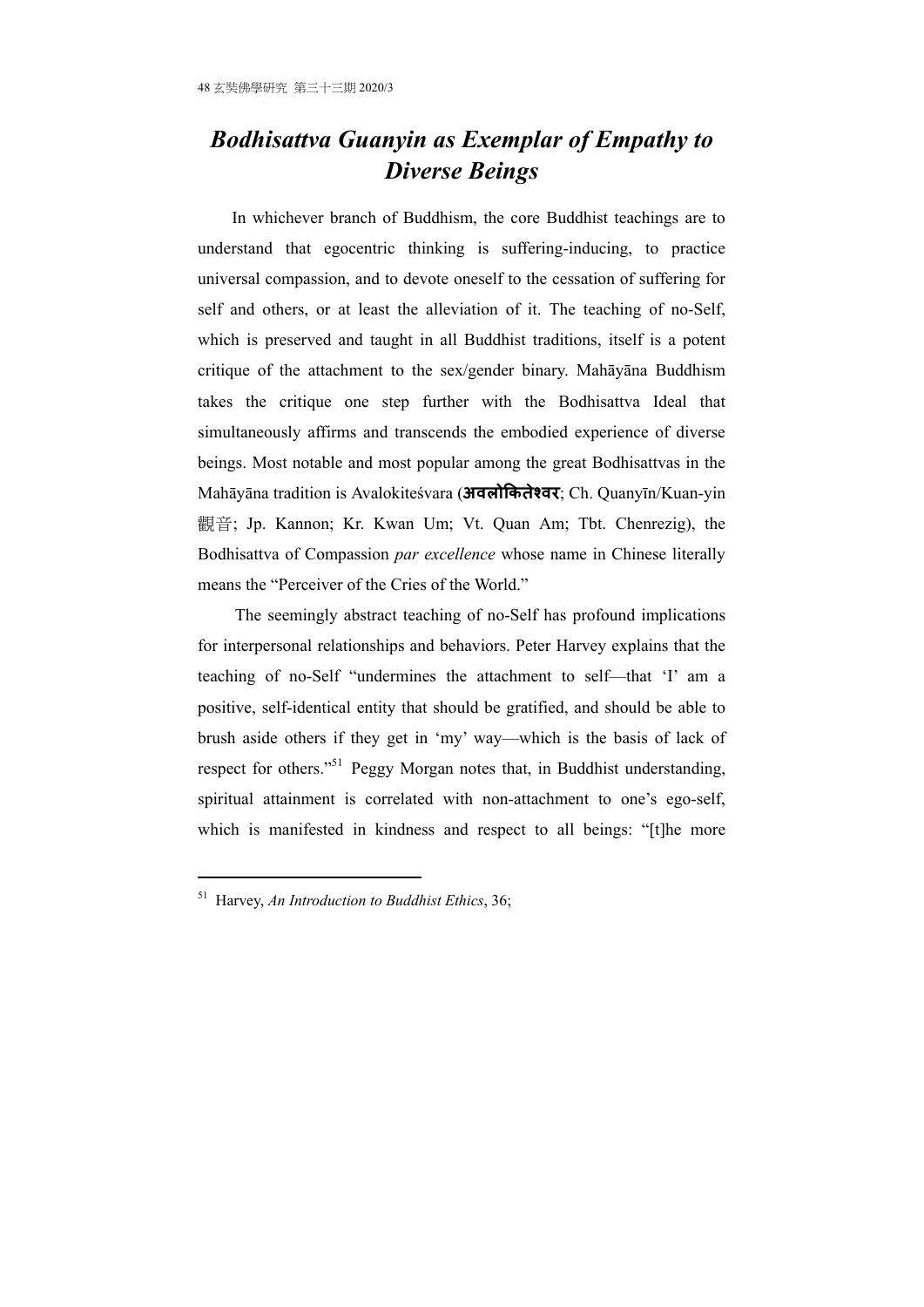enlightened people are, the more they treat all beings (not just human beings) as equals without separate egos, and with the same love and respect they naturally show to their children, parents or themselves."<sup>52</sup> Zenju Manuel states that she experiences spiritual liberation "as freedom from projections of superiority and inferiority among sentient beings"53 and recognizes that "to walk the path of compassion and wisdom is to carry no harmful distinctions within our personal lives or between ourselves and others."<sup>54</sup> Ajahn Brahm argues that Buddhism would not judge people's differences to be better or worse, and would just see different people to be equally worthy of compassion.55 Ajahn Sujato applies this line of thinking to all people who may be minoritized in one way or another: "People are people, regardless of their gender, colour, nationality, or sexual orientation. The Buddha taught 'for one who feels.' That's the only requirement for Buddhist practice: one who feels."<sup>56</sup>

 In Mahāyāna understanding, Bodhisattvas are beings who have enough wisdom to have eradicated the self-attachment and at the same time are

<u>.</u>

<sup>52</sup> Peggy Morgan, "Buddhism," in *Ethical Issues in Six Religious Traditions*, 2nd ed., eds. Peggy Morgan and Clive A. Lawton (Edinburgh: Edinburgh University Press, 2007), 101.

<sup>53</sup> Zenju Earthlyn Manuel, *The Way of Tenderness: Awakening through Race, Sexuality, and Gender* (Boston, MA: Wisdom, 2015), 78.

<sup>54</sup> *Ibid.*, 87.

<sup>55</sup> Ajahn Brahm, "Gay Marriage, Why Not?" March 16, 2012 (http://www.youtube. com/watch?v=GOPcbFhCEj0 , accessed September 24,2019).

<sup>&</sup>lt;sup>56</sup> Sujato, "Why Buddhists Should Support Marriage Equality."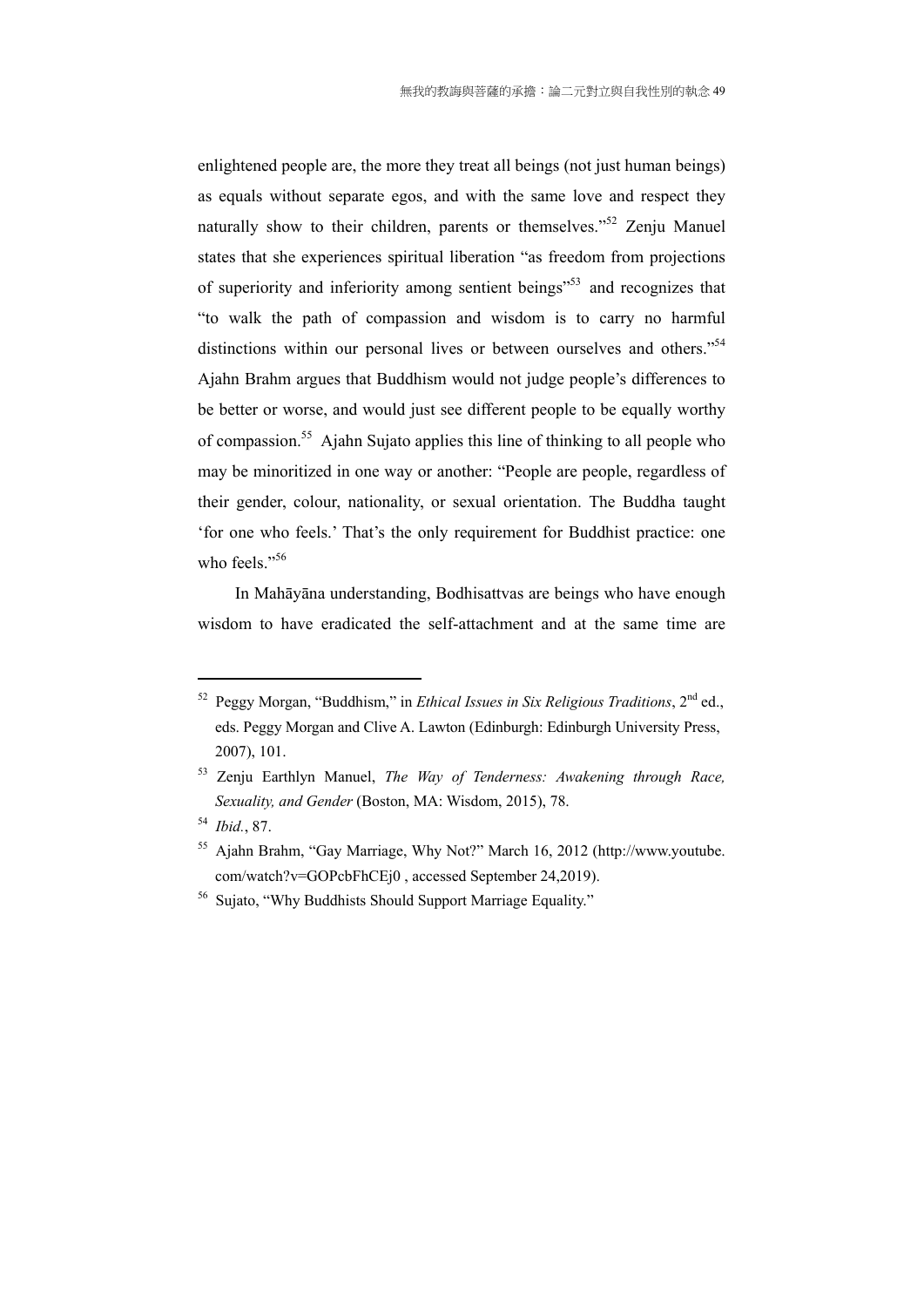1

driven by profound kindness and compassion to all beings so that they voluntarily stay in *samsāra* to help and teach *all* sentient beings, all those who feel. In other words, the overarching characteristics of all Bodhisattvas are wisdom and compassion. Avalokiteśvara, in particular, is known for immense compassion because it is believed that the "Perceiver of the Cries of the World" will come, in the physical forms that are needed, to the rescue of people who cry out the Bodhisattva's name. As such, Avalokiteśvara is not only widely and frequently invoked by Mahāyānists but is also known by Therāvadins, partly because Mahāyāna did spread to the modern-day Therāvada countries and partly because of the travels and communications among contemporary Buddhists. Avalokiteśvara's influence can also be seen in the western queer Buddhist circles, as a few white male gay writers portray him as the "gay archetype": an alluring, youthful gay man.<sup>57</sup> The "gay archetype" representation of Avalokiteśvara can be easily dismissed by more conservative Buddhists as a misappropriation of Buddhism and "not dharmic," and it has a very limited application to lesbians, bisexuals, transgender persons, and the intersex. More important, in my view, it misses the point of Avalokiteśvara being able to change into many forms, which can be tremendously comforting and inspiring to people of minoritized identities.

The textbook interpretation of Avalokiteśvara's taking different forms focuses on the Bodhisattva's motivation and ability: out of immense compassion for all sentient beings, the marvelous Bodhisattva

<sup>57</sup> Corless, "Coming Out in the Sangha," 263; Toby Johnson, *Gay Spirituality: The Role of Gay Identity in the Transformation of Human Consciousness* (Maple Shade, NJ: Lethe, 2004).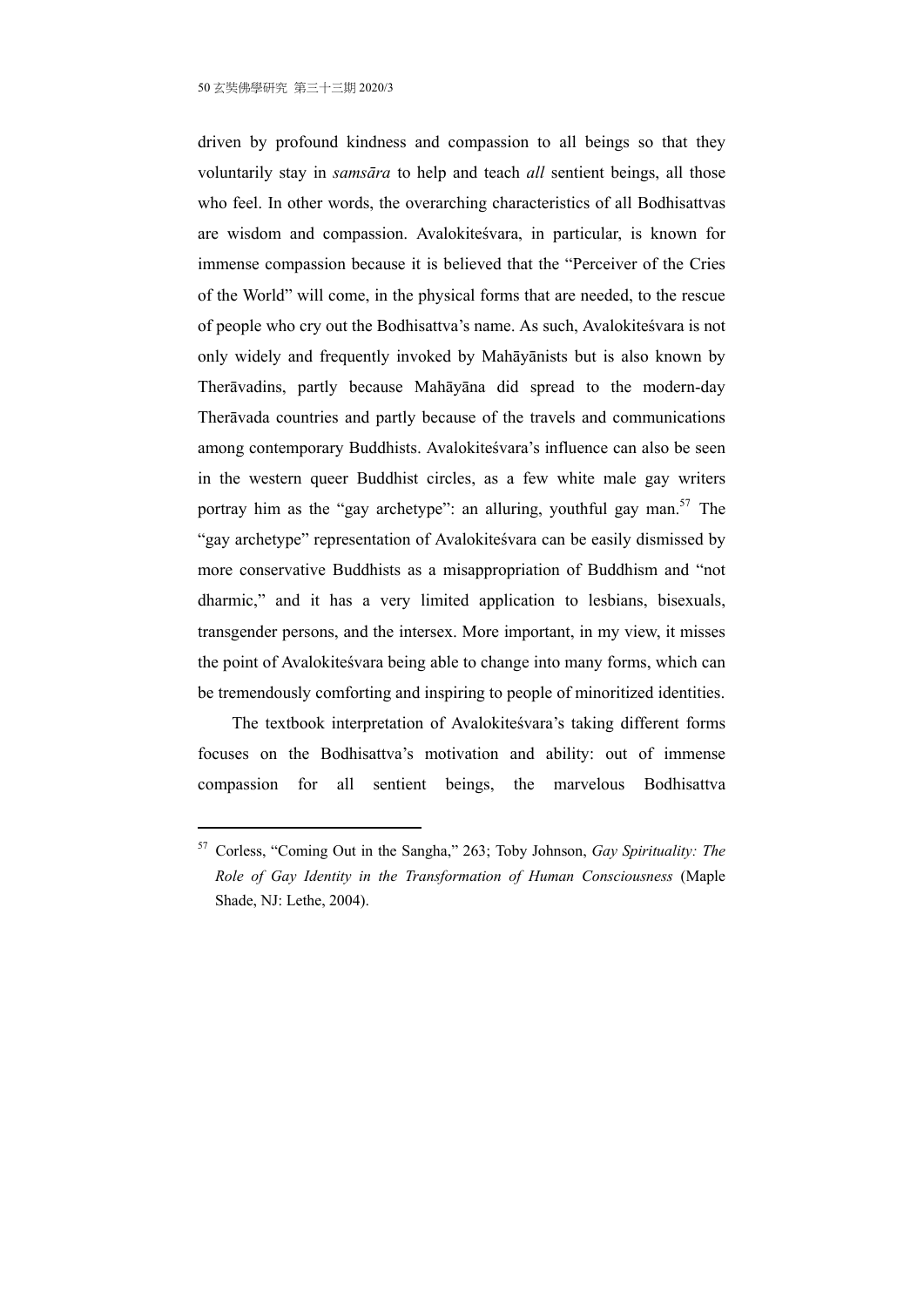Avalokiteśvara displays various forms in response to the needs of the people to be rescued. The various forms are typically glossed as a result of the Bodhisattva's skillful means (*upāya*) without any discussion on the significance of the specific forms that the Bodhisattva is said to take. What can the ability of transformation mean to ordinary people who are very much confined to one physical form in their concrete everyday life? What can it mean to conceptualize Avalokiteśvara taking many different forms, some familiar and some unfamiliar, some human and some mythical?

#### Implications of Thirty-Three Forms and Mythical/Multimorphic Beings

Different *sūtra*s, and in fact different versions of the same *sūtra*, mention the numerous forms that Avalokiteśvara takes. Take the *Lotus Sūtra* (Sanskrit: **सद्धमपर् ु Öडरीकसत्रू** *Saddharma Pu*ND*arīka Sūtra*), for example. The most popular version used by Chinese, Vietnamese, Korean, and Japanese Buddhists, *Mìaofă líenhúa jīng* 妙法蓮華經, 58 was translated to Chinese by Kumārajīva (Chinese name: Jīumōlúoshí 鳩摩羅什 [344-413, or 350-409]) in 406 C.E. In Chapter 25 of Kumārajīva's translation, the Buddha says that, in response to different needs of living beings, Avalokiteśvara immediately manifests in one of 33 forms in order to liberate them. ( *Taishō* 9: 57a-b.*)* Chun-Fang Yü  $\overrightarrow{F}$   $\overrightarrow{E}$   $\overrightarrow{F}$  points out that those forms mentioned "had relevance" to a religious universe intelligible only to people living in ancient India,"<sup>59</sup>

<sup>58</sup> *Taishō*, vol. 9, no. 262.

<sup>59</sup> Chün-Fang Yü, *Kuan-yin: The Chinese Transformation of Avalokiteśvara* (New York: Columbia University Press, 2001), 45.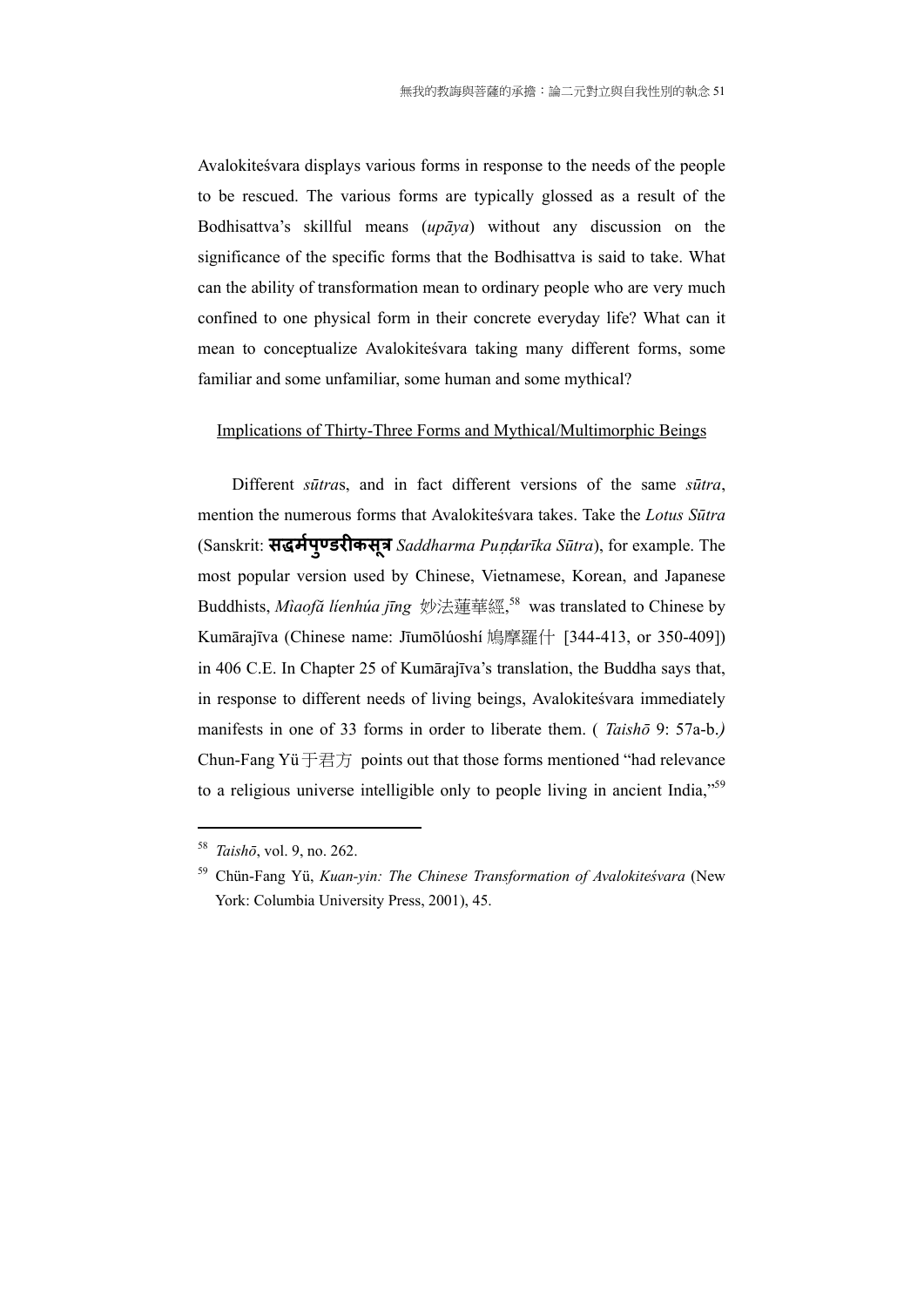and "the number thirty-three is meaningful only in the Vedic and Hindu context."60 However, the number 33 was not meaningful enough for all Indian Buddhist writers to adopt, nor did the various forms become a standardized trope: an earlier (286 C.E.) translation of the *Lotus Sūtra* by Dharmaraksa (Chinese name: Zhúfǎhù 竺法護 [ca. 230-?]), entitled Zhèngfǎhúa jīng正法華經, <sup>61</sup> lists only seventeen forms, and Hendrik Kern's English translation from a Nepalese manuscript lists only sixteen forms.<sup>62</sup> In volume six of the *Śūra*G*ama Sūtra* (Sanskrit: **शरङ्गम ू सू त्र**; Chinese: *Dà Fódǐng Rúlái Mìyīn Xiūzhèng Liǎoyì Zhū Púsà Wànxíng Shǒuléngyán jīng* 大 佛頂如來密因修證了義諸菩薩萬行首楞嚴經),<sup>63</sup> the Bodhisattva Avalokiteśvara take 32 forms in answering to the needs and dispositions of different sentient beings.( *Taishō* 19: 128b-129a.)

What is the significance of the variance of the forms listed? Both of the shorter lists contain mostly non-human forms, and neither of the shorter lists contains explicitly female forms. If the Buddha, bodhisattva, and *pratyekabuddha* (solitary buddha) are considered transcending humanity and thus non-human, then Dharmaraksa's translation lists only eight human forms, and only three forms listed in the Nepalese manuscript are human. If these two shorter lists are compared with that in Kumārajīva's translation or in the *Śūrangama Sūtra*, it seems that the authors of the two longer lists

<sup>60</sup> *Ibid.*, 26;

<sup>61</sup> *Taishō* 9:129b-c.

<sup>62</sup> Hendrik Kern, trans., *The Lotus Sūtra: Saddharma Pundarīka Sūtra or the Lotus of the True Law* (Surrey, BC: Eremitical, 2011), 287-288.

<sup>63</sup> *Taishō*, vol. 19, no. 945.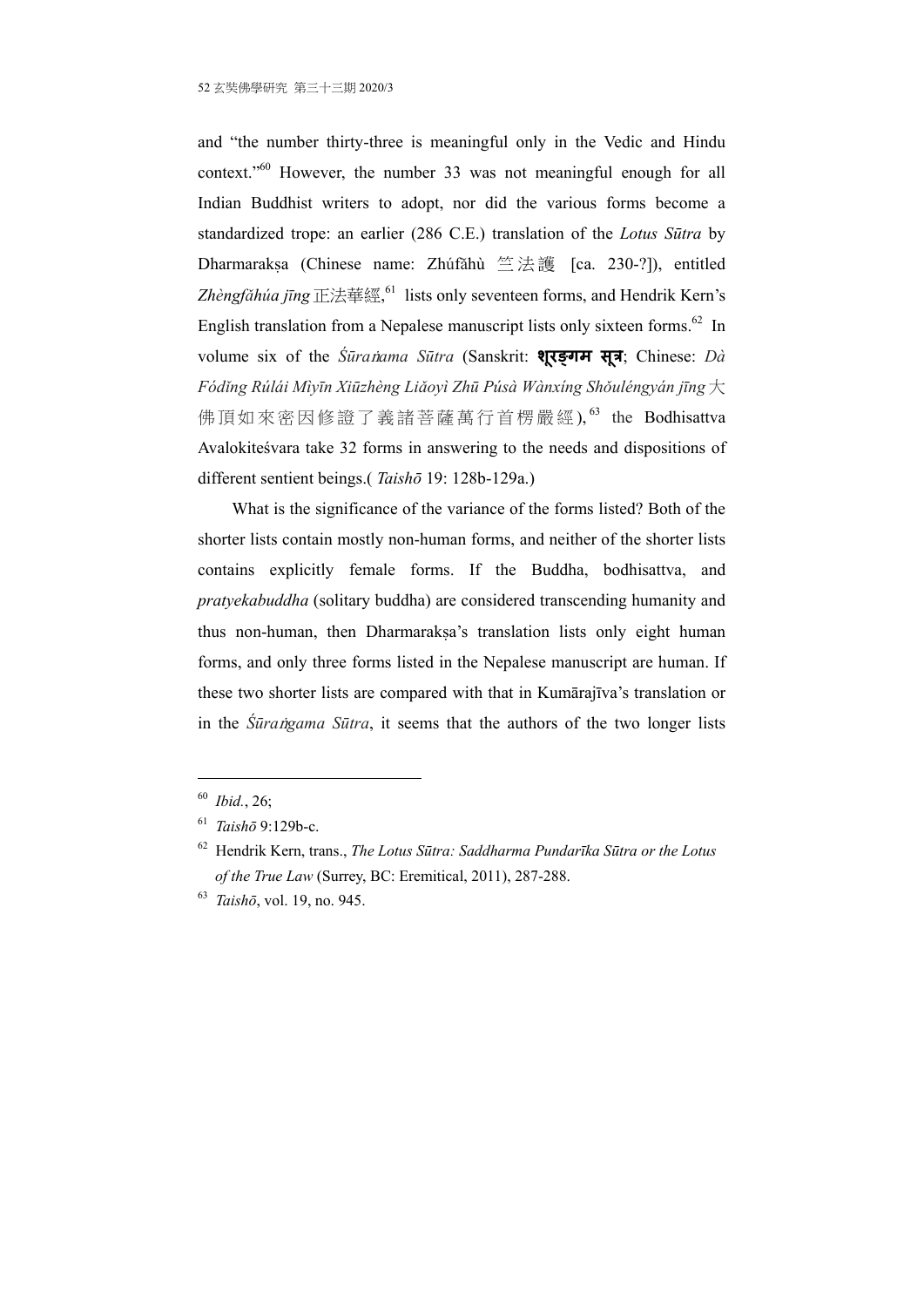deliberately put in more human forms, particularly female human forms: 16 of the 33 forms listed in Kumārajīva's translation are human, seven of which are explicitly female: *bhiksunī* (fully-ordained female Buddhist monastic), *upāsikā* (lay woman follower of the Buddha), wife of an elder, wife of a householder, wife of a chief minister, wife of a brāhmin, and young girl. In the *Śūrangama Sūtra*, 13 of the 32 forms are human, four of which are explicitly female: *bhik*S*unī*, *upāsikā*, female master or wife of a king, and young girl (and there are clearly females among the form of "ordinary humans"). The proliferation of human forms that are *not* adult male elites is noteworthy because, considering that they were educated to read and write, the authors of *sūtra*s were most likely to have been adult male elites. It seems that the authors of Kumārajīva's translation and the *Śūra ngama Sūtra* no longer saw adult male elites, such as *cakravartin* (wheel-turning monarch) and brāhmin (priest), to be representative of the entirety of humankind, even though the list of female human forms in Kumārajīva's translation still betrays an elite male perspective: four of the seven forms are the wives of high-status men (both "elder" and "householder" in ancient Indian usage were status terms; they did not refer to any old or non-monastic persons). The expanded lists of human forms to include male and female, adult and children, and elite and commoner seemed to suggest that the authors were becoming more sensitive to biological and social differences and were recognizing the diversity of experiences and needs based on sex, age, and social status.

But why is there such a large number of mythical beings? It is worth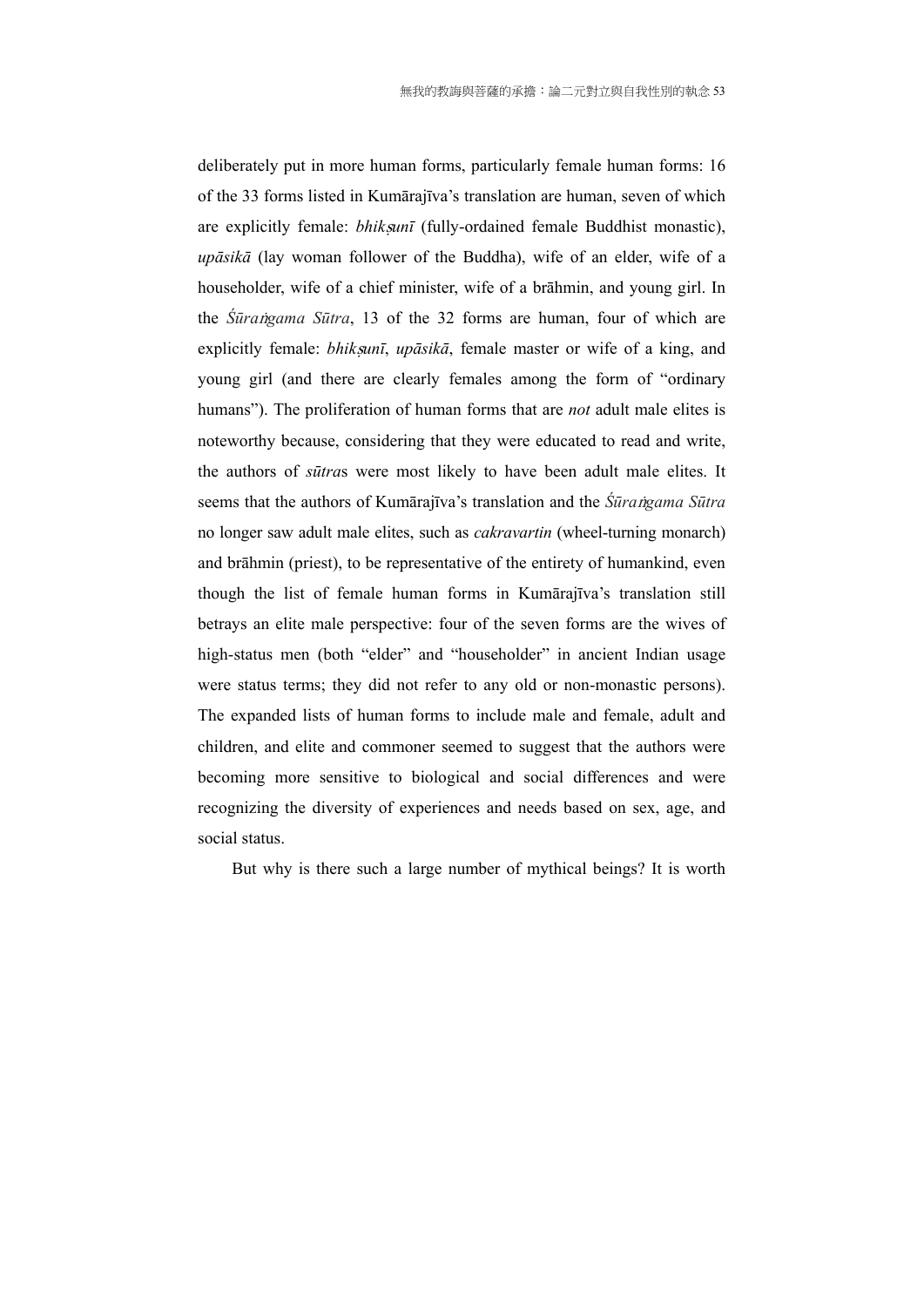repeating that the mythical forms clearly did not become a standardized repertoire: the non-human forms in the four lists vary, albeit with overlaps. That is, the authors did not just quote from a well-accepted list of mythical beings that everyone believed to exist. Robert DeCaroli observes, "Although some texts attempt to organize these beings by rank or classify them according to their qualities, no two classifications systems are the same, and rarely, if ever, do the narratives conform to these rubrics."<sup>64</sup> What does it mean for those ancient Indian male adult elites to include so many forms of mythical beings, even though the types of beings and the definitions of those beings were not conceived in the same way by all ancient Indians?<sup>65</sup> If the purpose of such a long list was simply to include as many different beings as possible, why were animals, insects, and plants not included?

Considering the large number of mythical beings listed and the lack of references to animals, insects, and plants therein, it is possible that the inclusion of at least some of the mythical beings was the authors' way of signifying the types of human differences that, from their perspective, were too far from the taken-for-granted norm to be considered "human." Neither animals nor insects nor plants were included because the focal point was still the diversity of *human* experiences, even though the dominant male elites did not consider those "others" to be "human" as they defined it. For example, the *gandharva* is depicted as a kind of male spirit that has superb

<sup>64</sup> Robert DeCaroli, *Haunting the Buddha: Indian Popular Religions and the Formation of Buddhism* (Oxford: Oxford University Press, 2004), 10.

<sup>65</sup> *Ibid.*, 12.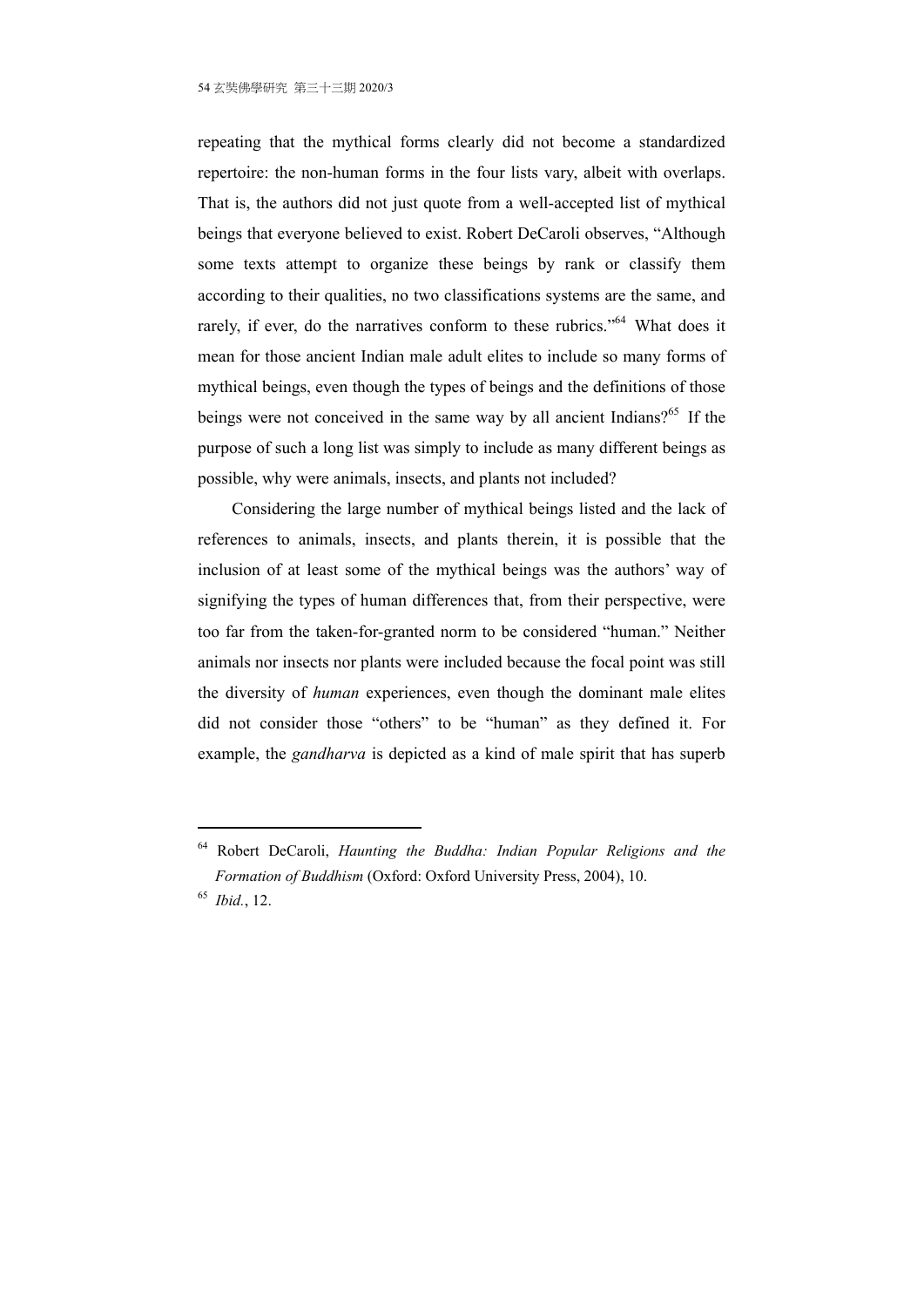musical skills and feeds on fragrance.<sup>66</sup> The *yaksa*, depicted as a sinuous woman, is a class of nature spirit with supernatural powers who, if not propitiated, can wreak vengeance on (normative male) humans. 67 The *kimnara*, literally "How could this be human?", is a class of celestial musicians who are depicted either as horse-headed men or as woman-headed birds.<sup>68</sup> These three may very well reflect stereotypes about gender and sexual minorities from the perspective of cisgender, heterosexual men: the ethereal, effeminate men who are good at arts, the women who are out of men's reach and yet can potentially hurt the heterosexual men's feelings and egos, and the people who appear to be men and women but have a certain quality, out of which cisgender men cannot make sense. The *asura* (demigods) is a group that continuously wages wars against the *deva* (gods) out of jealousy in ancient Indian understanding,<sup>69</sup> and yet for Zoroastrians *Ahura* (cognate to *asura*) is the Lord/God and *deva* is none other than the devil—the designation *asura* might just be referring to the rival ethnic group. The *nāga*, depicted with a human's head and torso but a cobra's tail and

<sup>66</sup> Damien Keown, *Dictionary of Buddhism* (Oxford: Oxford University Press, 2003), 99; Robert E. Buswell and Donald S. Lopez, Jr., eds., *The Princeton Dictionary of Buddhism* (Princeton, NJ: Princeton University Press, 2013), 311-312.

<sup>67</sup> Keown, *Dictionary of Buddhism*, 338; Buswell and Lopez, eds., *The Princeton Dictionary of Buddhism*, 1018.

<sup>68</sup> Keown, *Dictionary of Buddhism*, 142; Buswell and Lopez, eds., *The Princeton Dictionary of Buddhism*, 436.

<sup>69</sup> Keown, *Dictionary of Buddhism*, 23; Buswell and Lopez, eds., *The Princeton Dictionary of Buddhism*, 76.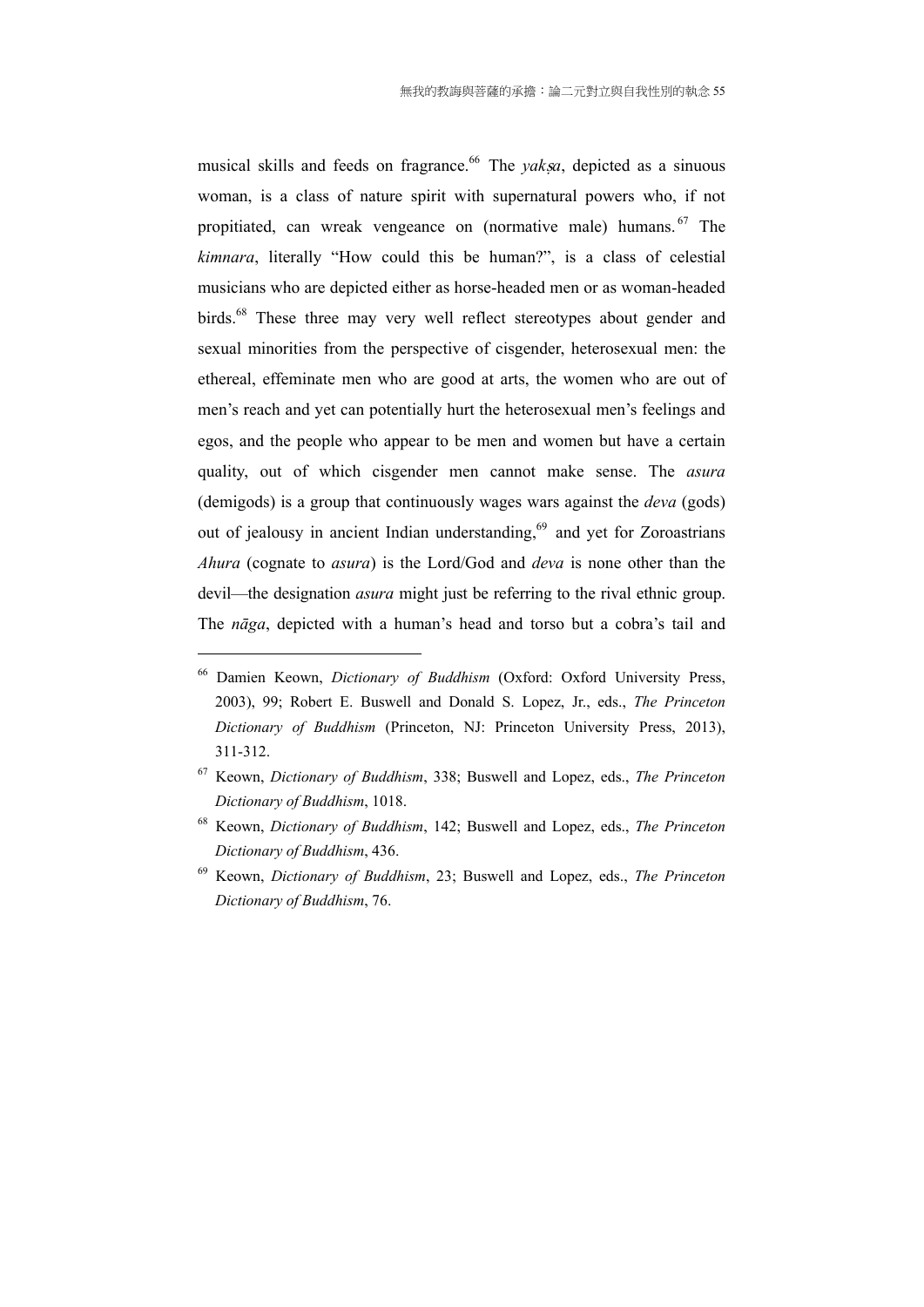hood and having the ability to masquerade as human,<sup>70</sup> may very well allude to the Naga tribes in the northeast India and northwest Myanmar. As such, mythical beings might be the dominant elites' ways of representing gender, sexual, and ethnic "others" who were so different from the "norm" that they were depicted as different mythical species.

While it is impossible to know for sure the reason(s) that these mythical beings are included, Avalokiteśvara's transformation still exemplifies two important values when dealing with human diversity: respect (self-respect as well as other-respect) and empathy. To say that Avalokiteśvara takes the forms of all kinds of beings is also to say that the Bodhisattva's infinite wisdom and boundless compassion can be found in people with all identities. Legends about the manifestations of Avalokiteśvara, particularly in the Chinese Mahāyāna tradition, invariably recount that people encountered a person, thought it was just a man or woman of the "other," and realized that they had been helped by Avalokites vara only after the act of rescue.<sup>71</sup> These legends convey the Mahāyāna teaching that, whoever one encounters, whether the "other" is perceived to be one's equal or social superior or social inferior, that "other" may very well be an enlightened being performing an identity and thus well deserving respect. Avalokiteśvara's multimorphic manifestation is thus a call for respect for different kinds of people in the

<sup>70</sup> Buswell and Lopez, eds., *The Princeton Dictionary of Buddhism*, 561.

<sup>71</sup> Barbara E. Reed, "The Gender Symbolism of Kuan-yin Bodhisattva," in *Buddhism, Sexuality, and Gender*, eds. José Ignacio Cabezón (Albany, NY: State University of New York Press, 1992), 165; Liz Wilson, "Buddhist Views on Gender and Desire," 166.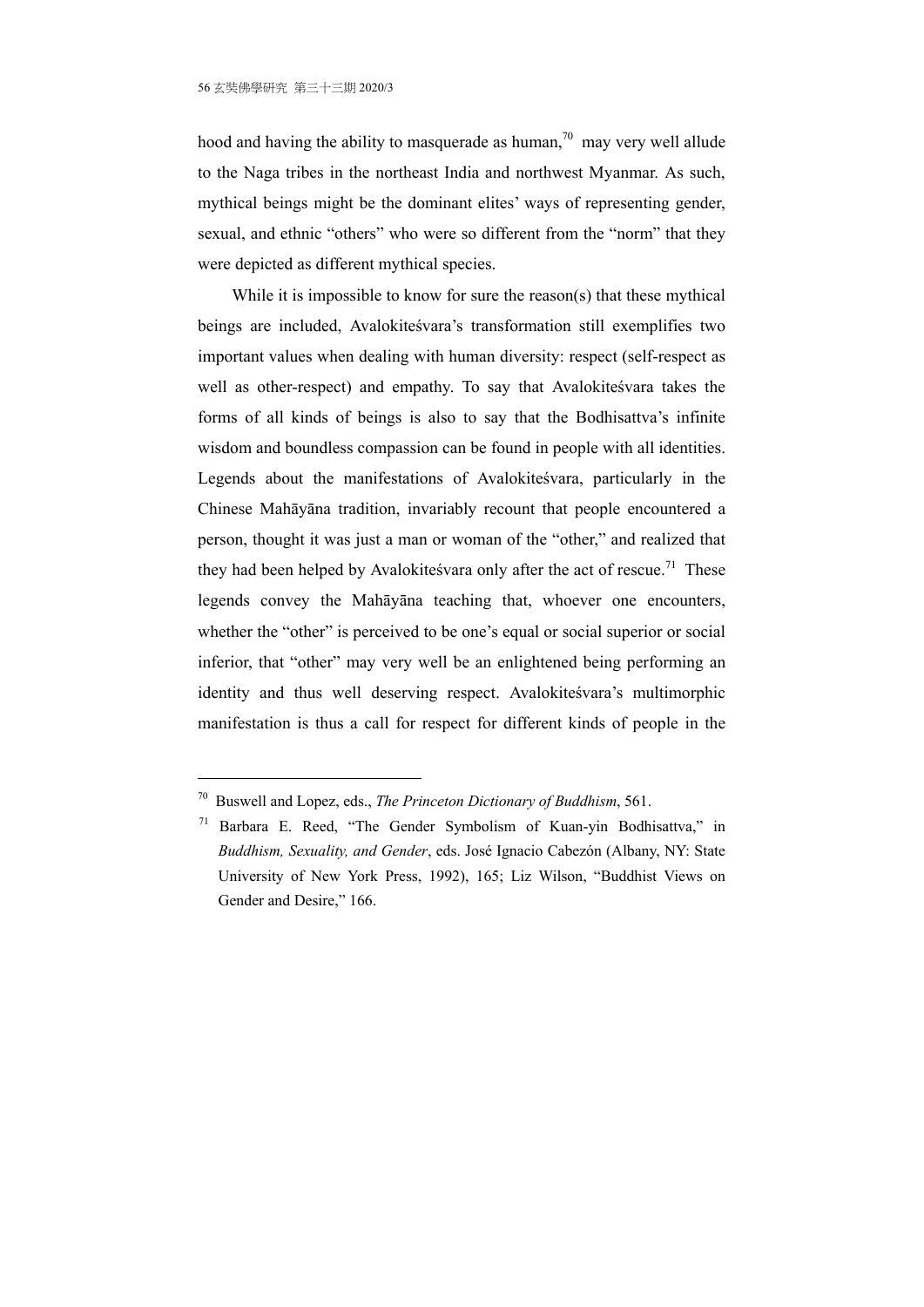world, even if their difference from oneself is perceived to be so great that they seem almost a different species.

For ethnic, gender, and sexual minorities, "dominant cultural beliefs and values furnish and perpetuate feelings of inadequacy, shame, confusion, and distrust." 72 Avalokiteśvara's act of taking various forms without discrimination is a validation of the embodied existence of ethnic, gender, and sexual differences. The multimorphic manifestation of Avalokiteśvara is thus also a call for minoritized people to respect themselves: no matter how far from the "norm" someone's identity may be, and no matter if the identity category is constructed by oneself or imposed by others, that identity has no bearing on the spiritual potential of the person; every identity can have the same infinite wisdom and boundless compassion of the great Bodhisattva.

#### Affirming Yet Transcending Embodied Identities

Sometimes the affirmation of differences can become a straightjacket for gender, sexual, and ethnic minorities, as many queer theorists and cultural theorists have noted. Cultural theorist Rey Chow, for example, points out that for the ethnic academic subject, "[h]er only viable option seems to be that of reproducing a specific version of herself—and her ethnicity—that has, somehow, already been endorsed and approved by the

<sup>72</sup> Tracy L. Robinson-Wood, *The Convergence of Race, Ethnicity, and Gender: Multiple Identities in Counseling*, 3rd ed. (Upper Saddle River, NJ: Pearson, 2009), iv.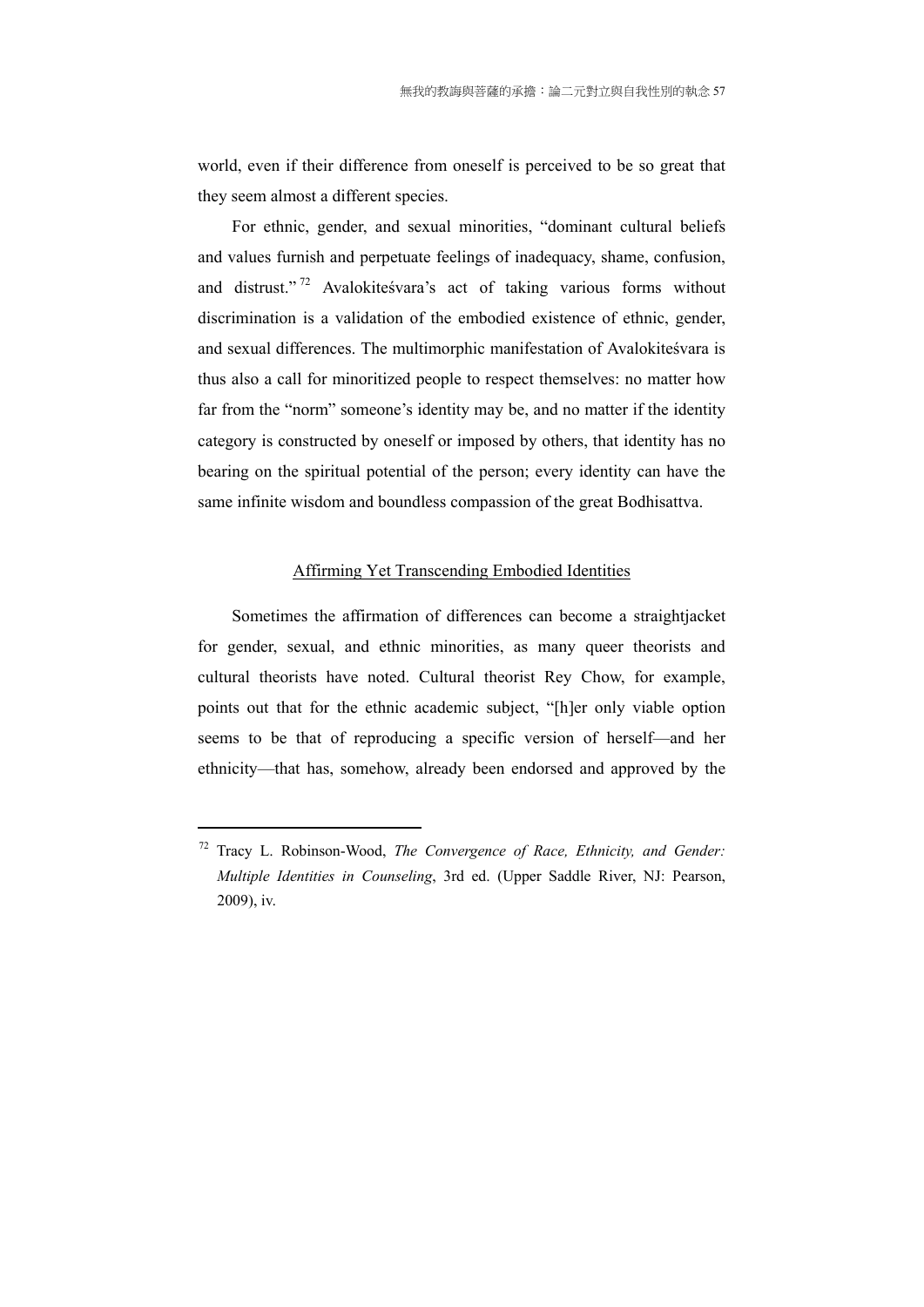specialists of her culture."<sup>73</sup> In the west, non-western ethnicities, and in fact all non-mainstream identities such as gender and sexual minorities, are managed "through the disciplinary promulgation of the supposed difference."<sup>74</sup> Different identity groups are acknowledged and to some extent allowed, insofar as those groups are internally homogenized and their supposed differences from the dominant group are fossilized. Identity politics frequently conflates and ignores intra-group differences while presupposing and amplifying intergroup ones<sup>75</sup>—"they" are all the same within their groups, but "they" are completely and perpetually different from the dominant "us." The supposed differences of non-mainstream identity groups are very often misunderstandings, exaggerations, wishful imaginations, or outright caricatures, and yet presumably every single person of a certain identity group shares those traits and *is* those traits, with no possibility of ever getting beyond them. Avalokiteśvara's ability to transform, going along with the teaching of no-Self, indicates that identity is not a stable, fixed *thing*. To say that the Bodhisattva can transform is also to indicate that identity is performed and can be transcended. A person can transcend the confinements of the supposed differences of any particular identity.

The possibility of transcendence, however, does not at all suggest that

<sup>73</sup> Rey Chow, *Ethics after Idealism: Theory—Culture—Ethnicity—Reading* (Bloomington, IN: Indiana University Press, 1998), 117.

<sup>74</sup> *Ibid*.

 $75$  Kimberle Crenshaw, "Mapping the Margins: Intersectionality, Identity Politics, and Violence against Women of Color," *Stanford Law Review 43(6)* (1991): 1242.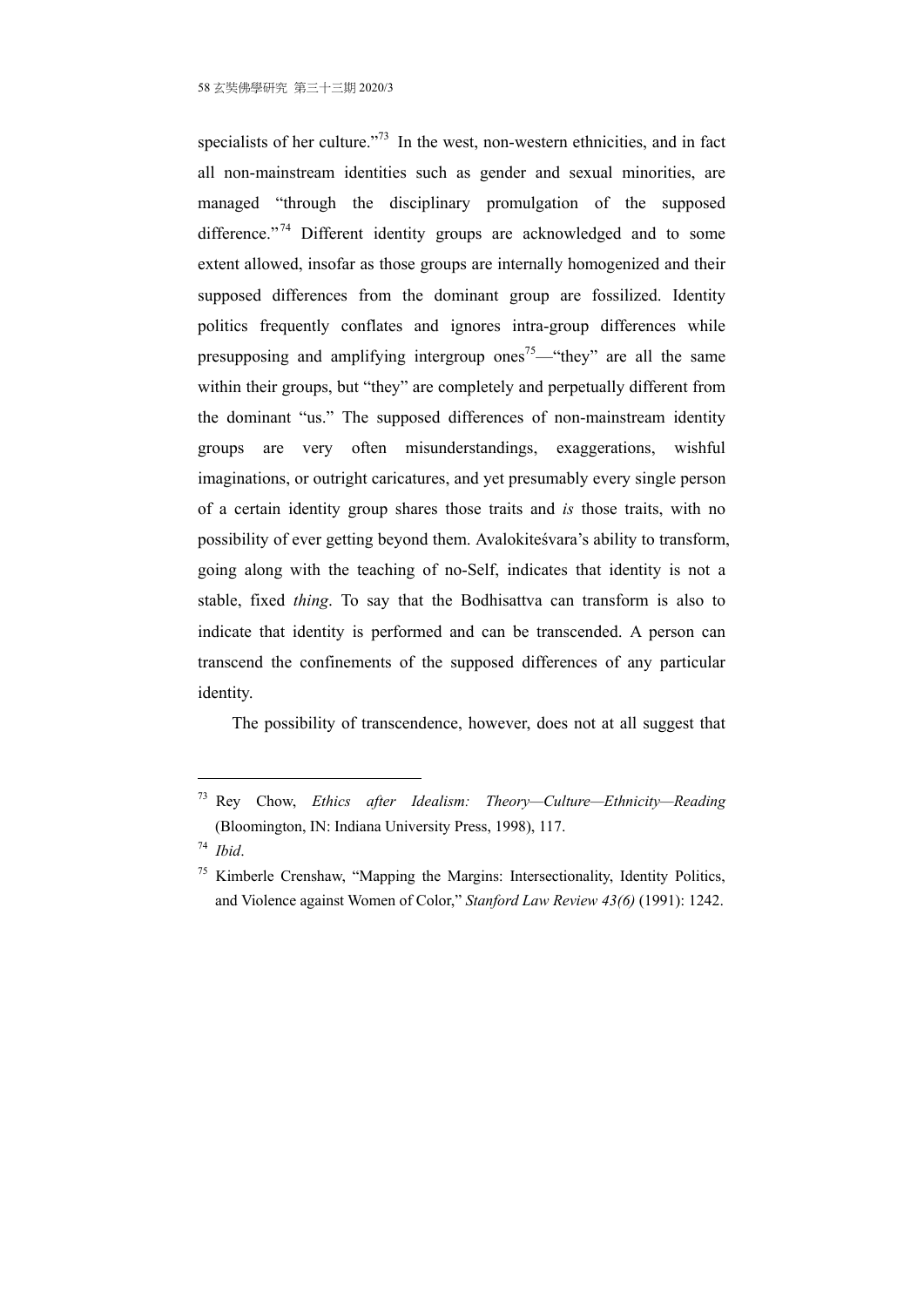marginalized identities *should* be discarded for an identity that is presumably more "normal;" no-Self or transcendence of identity is not about jettisoning one's embodied identity altogether 76—at least the *Lotus Sūtra* or the  $\hat{S}$ *ūra ngama Sūtra* does not say that Avalokiteśvara, after performing various identities, returns to an original form that is an adult male elite. In fact, the evolution of Avalokiteśvara's iconography in the Buddhist history (from male to female, and from singular to multiple) suggests at least some inchoate understanding that even the identity of an adult male elite needs to be transcended. Whether male or female, upper class or lower class, one's identity is socially and psychologically constructed and does not correlate with the level of spiritual attainment of which a person is capable.<sup>77</sup> A person may choose or be forced to identify with a certain identity, but the identity category does not define their nature or essence—there is no fixed nature or essence to be found.

At the same time, this emphasis on the illusory nature of identity can produce the unintended effect of dismissing the everyday sufferings of minoritized people. "Within many Buddhist communities," Zenju critiques, "discussions of difference gravitate toward a superficial sameness or 'no self,' without realistically addressing the suffering that has happened—that is

<sup>76</sup> Andrew K. T. Yip and Sharon Smith, "Queerness and Sangha: Exploring Buddhist Lives," in *Queer Spiritual Spaces: Sexuality and Sacred Placed*, eds. Kath Brown and Sally R. Munt (Burlington, VT: Ashgate, 2010), 111-138. See also Gleig's discussion in "Queering Buddhism or Buddhist De-Queering?" 204.

<sup>77</sup> Sponberg, "Attitudes toward Women and the Feminine in Early Buddhism," 8-10.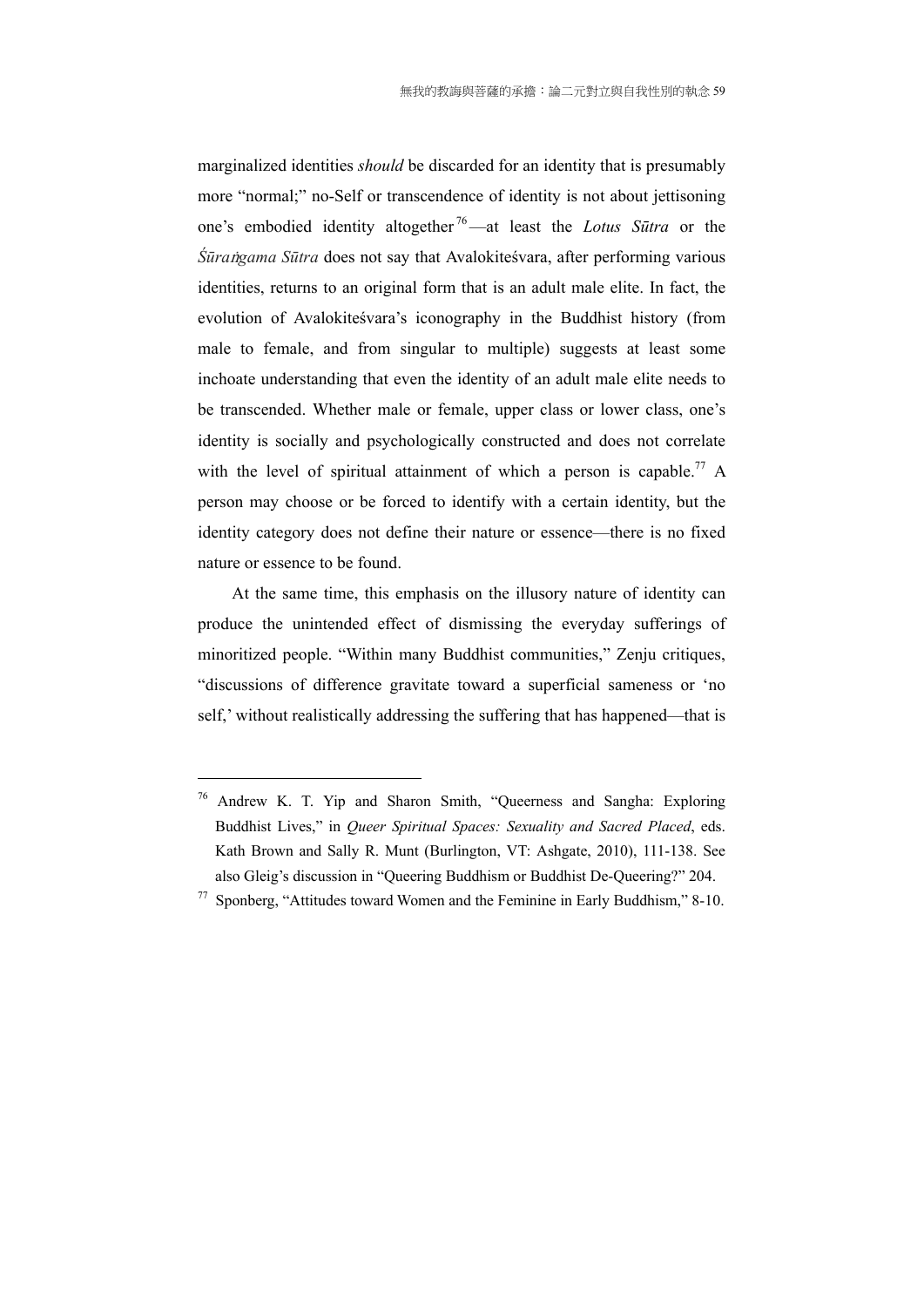happening—among human beings."<sup>78</sup> When "no-Self" is emphasized to females but the representations of enlightenment remain overwhelmingly male, it is in effect telling women that whatever sufferings they have experienced as women do not deserve attention from the perspective of (male) enlightened beings because their femaleness is not real. Likewise, when cultural diversity discourses deconstruct identity categories but the dominant identities remain the norms in society, the idea that identities are constructed can function to minimize the sufferings that gender, sexual, and racial minorities have experienced. Along the same line, Mahāyāna Buddhist legends about women instantaneously changing into men, even though pointing to the central Buddhist teaching of no-Self and carrying relevance for female-to-male transgender persons, still produce the effect of dismissing feminine identity and female sexuality.79 Zenju Manuel points out that in

<sup>78</sup> Manuel, *The Way of Tenderness*, 47.

<sup>79</sup> Lucinda Joy Peach, "Social Responsibility, Sex Change, and Salvation: Gender Justice in the 'Lotus Sutra,'" *Philosophy East and West 52(1)* (2002): 50-74; Serinity Young, "Female Mutability and Male Anxiety in an Early Buddhist Legend," *Journal of the History of Sexuality 16(1)* (2007): 14-39. There are also Pāli texts that recount spontaneous sex change due to the force of *kamma*, and in those texts it seemed people presumed the spontaneous sex change could happen both ways, i.e. both from male to female, and from female to male. See Burkhard [Bee] Scherer, "Gender Transformed and Meta-Gendered Enlightenment: Reading Buddhist Narratives as Paradigms of Inclusiveness," *Revista de Estudos da Religião 3* (2006): 65-76 (https://www.pucsp.br/rever/rv3\_2006/p\_scherer.pdf , accessed September 24, 2019); Carol S. Anderson, "Changing Sex in Pāli Buddhist Monastic Literature," in *Queering Paradigms VI: Interventions, Ethics, and Glocalities*, ed. Bee Scherer (Oxford: Peter Lang, 2016), 231-251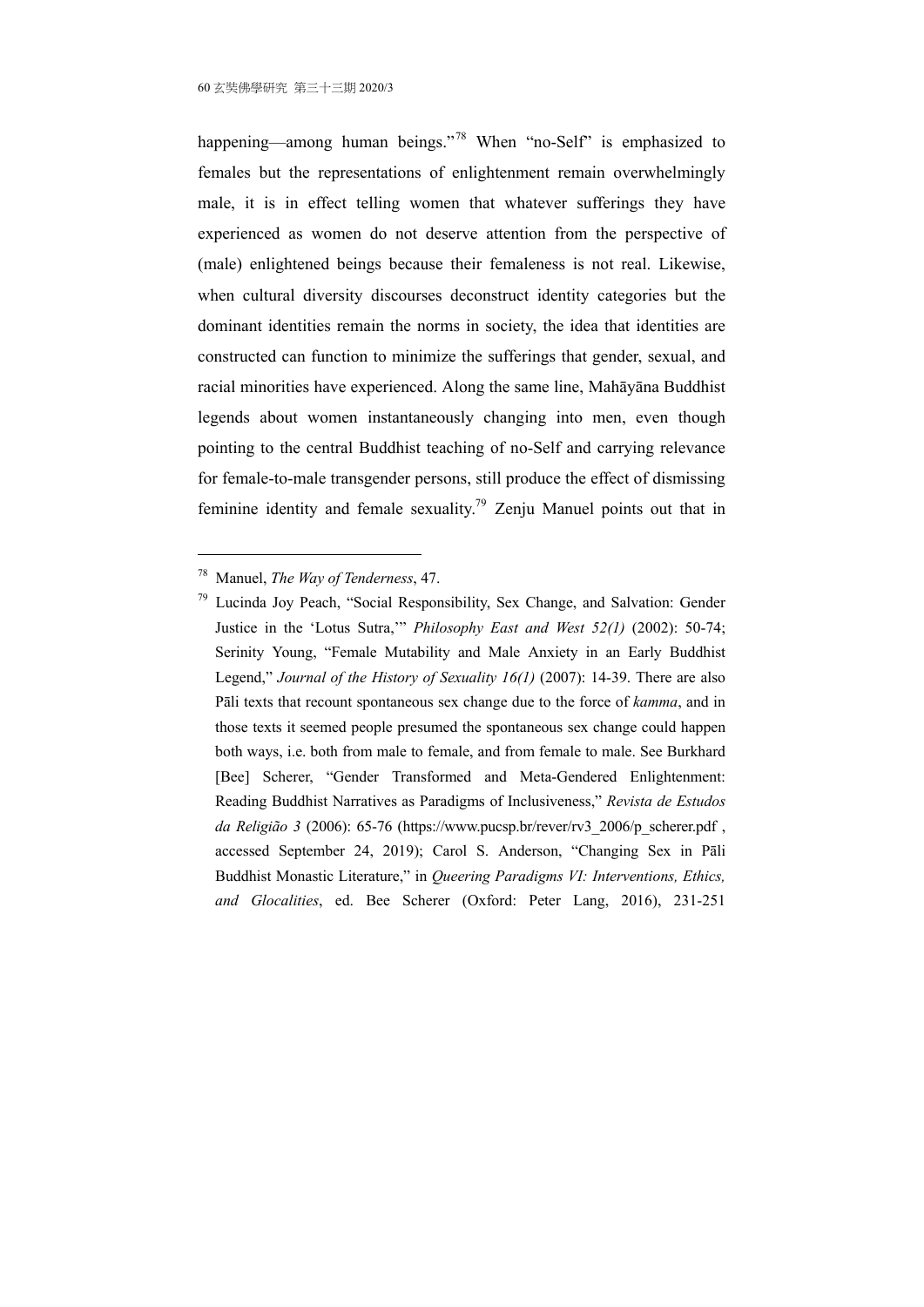many predominantly white spiritual communities "people of color are expected to 'graduate' from being concerned with issues of race," but whites are not expected to give up their whiteness.  $80$  Similarly, Gleig's ethnographical study finds that the non-essentialist philosophy of Buddhism can also function to "de-queer" and suggest to queer persons that they should jettison their gender or sexual identities even though heterosexual and cisgender persons are not expected to do the same.<sup>81</sup> As La Sarmiento comments, no-Self is "true in the absolute sense and not so much in the relative or mundane sense" because "[a]ll beings are not treated equally, some have more privileges than others, and many are oppressed by those in power—which in our culture and in Western Buddhism tend to be cisgender, white, straight men."<sup>82</sup> The manifestation of Avalokites vara in multiple forms represents a corrective to this inadvertent effect of overemphasizing

(https://www.academia.edu/31385777/Anderson\_Changing\_Sex\_Ch\_11\_QP\_6\_2 016\_.pdf , accessed September 24, 2019); Carol S. Anderson, "Changing Sex or Changing Gender in Pāli Buddhist Literature," *Scholar & Feminist Online 14.2* (2017)

(http://sfonline.barnard.edu/queer-religion/changing-sex-or-changing-gender-in-p ali-buddhist-literature/ , accessed September 24, 2019).

80 Manuel, *The Way of Tenderness*, 61.

- Gleig, "Queering Buddhism or Buddhist De-Queering?"
- $82$  Justin Whitaker, "Intersections of Gender, Identity, and Buddhism: An Interview with LGBTO Meditation Teacher La Sarmiento," February 23, 2015 (https://www.patheos.com/blogs/americanbuddhist/2015/02/intersections-of-gend er-identity-and-buddhism-an-interview-with-lgbtiq-meditation-teacher-la-sarmien to.html , accessed September 24, 2019).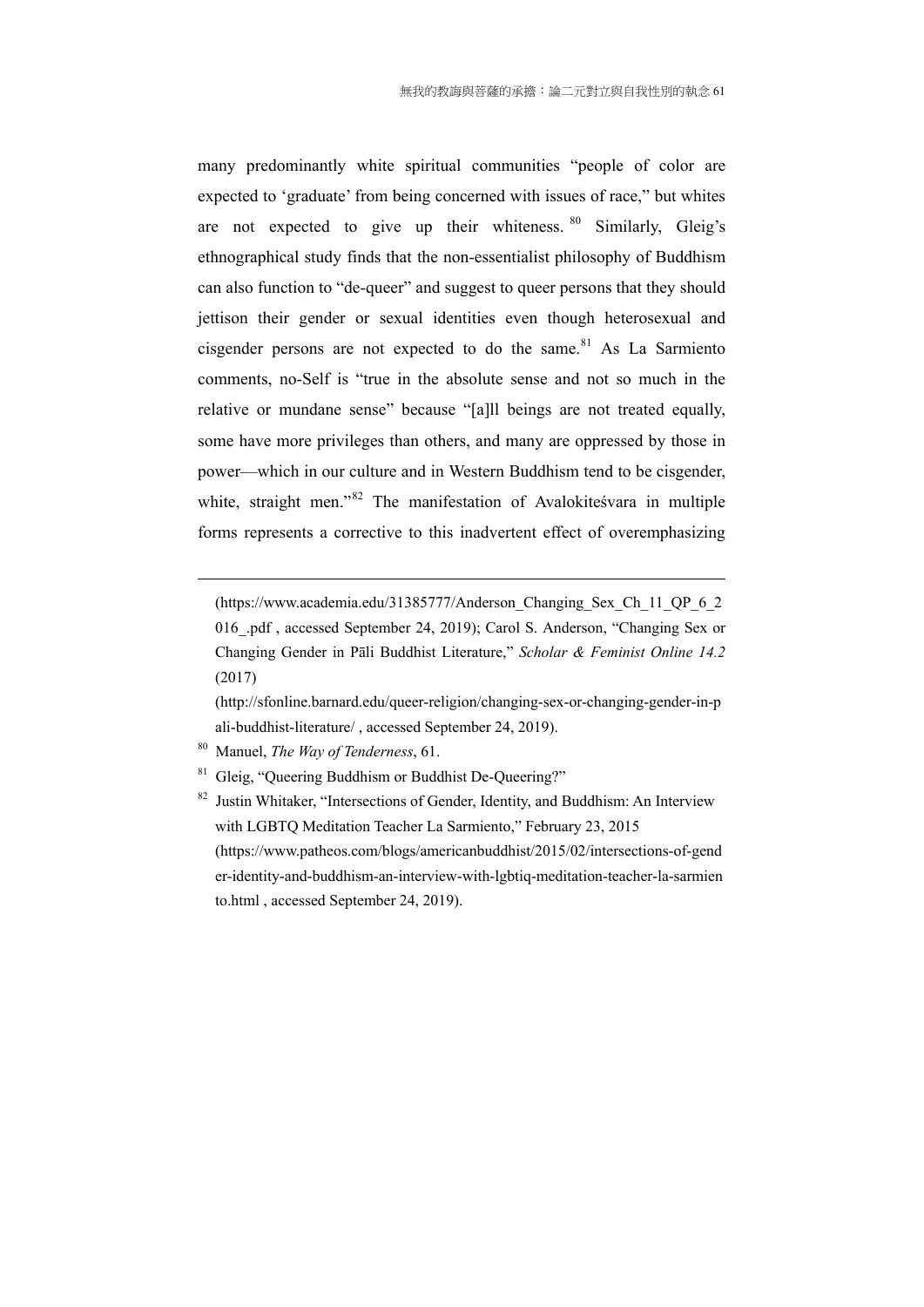no-Self without considering the embodied sufferings: different humans experience life differently and thus suffer in different ways, and Avalokiteśvara recognizes various sufferings caused by human differences and takes the forms they needed to help them.

Bodhisattvas are beings of wisdom and compassion. *Real*-izing compassion, Avalokiteśvara's manifestation in different forms affirms the embodied existence of people of minoritized identities. Utilizing wisdom, Avalokiteśvara surpasses the notion of fixed identity and is able to trans-*form*, which exemplifies moving beyond the confinements of any particular identity, whether normative or non-normative, and actively empathizing with others. Ordinary people cannot change their physical forms to become the non-normative others and experience their day-to-day sufferings, but as aspiring bodhisattvas, as practitioners of Mahāyāna are said to be, they can strive to learn the perspectives of the minoritized "others," empathize with their realities and needs, and seek to alleviate their sufferings.

# *Conclusion: The Buddhist Commitment to Alleviate Suffering*

 The central Buddhist teaching of no-Self deconstructs the idea of a "natural," abiding self, including the gendered aspect of it that is rooted in the desire for reproduction. As Buddhist teachings do not uphold reproduction as a fundamental value like other world religions do, they cannot be said to support the binary sex/gender system that is conceptualized and imposed on people for the purposes of reproduction. And given that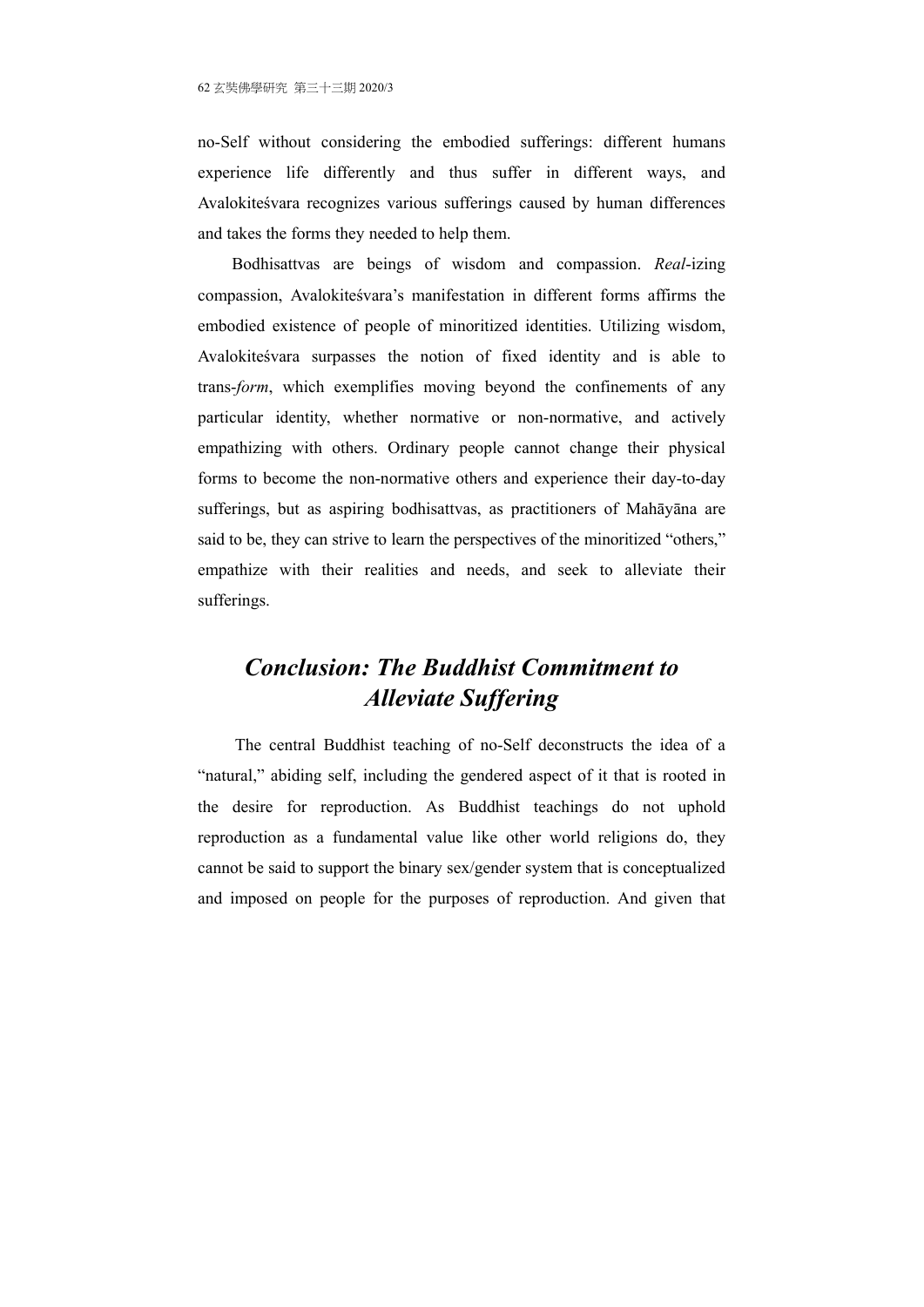anti-LGBTQIA+ sentiments and arguments are based on the "naturalness" of binary sexes/genders, Buddhist teachings do not support them, either. The Bodhisattva Ideal in the Mahāyāna tradition further points to the performative nature of identities as well as the necessity of empathizing with and actively helping all suffering "others" in their embodied experiences. For Buddhists, Peggy Morgan states, "the mark of great beings is their capacity to identify with others and their wish to take everyone along the path to Nirvana with them. They are selfless persons, with all awareness of ego and distinctions gone."83 That is, from a Buddhist point of view, LGBTQIA+ issues are not about "unnatural" or "abnormal" identities or sexual desires <sup>84</sup> —the "nature" or "norm" in question is invariably constructed out of the egocentric distinctions that the people of the dominant group make. Rather, LGBTQIA+ issues are about the sufferings of "those who feel" caused by egocentric and essentialist labeling of people, and about the Buddhist injunction to move toward the cessation of suffering or, in lieu of complete cessation, at least alleviation of suffering.

Bhiksunī Chao-Hwei, the most systematic among the monastic and lay Buddhist teachers who advocate for LGBTQIA+ rights, observes that the heterosexual majority often judges sexual minorities to be "unnatural" or "abnormal." However, she remarks, from a Buddhist point of view, the condition of the majority is not necessarily "normal."<sup>85</sup> In fact, as shown

<sup>83</sup> Morgan, "Buddhism," 101.

<sup>&</sup>lt;sup>84</sup> Liz Wilson, "Buddhist Views on Gender and Desire"; Numrich, "The Problem with Sex According to Buddhism".

<sup>85</sup> Chao-Hwei, "Cong Fofa guandian kan 'Qing' yu 'Yu', II".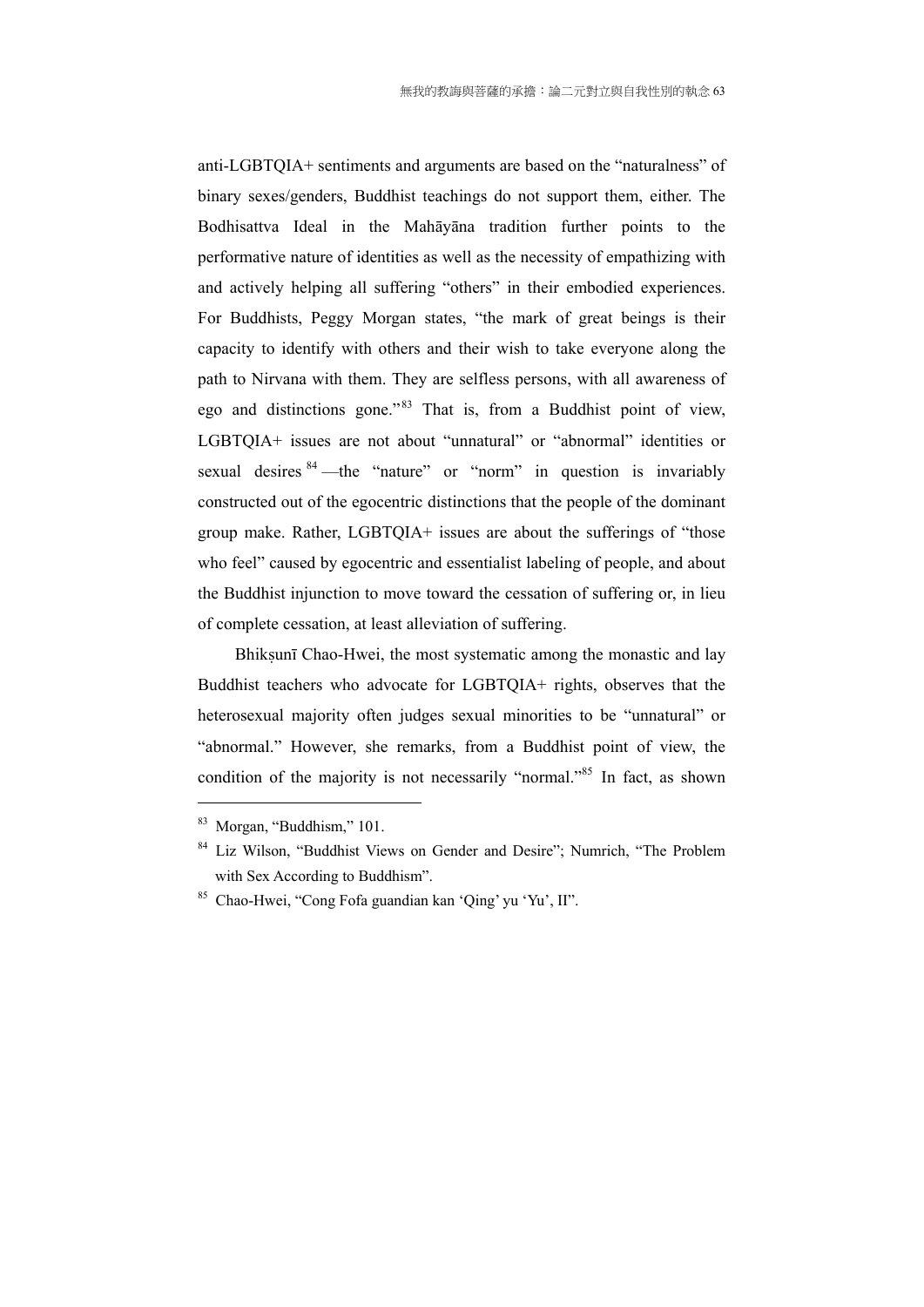above, the Buddhist traditions are not at all pronatalist and often seem to treat non-reproductive sex as a lesser problem than reproductive sex. The social institutions based on compulsory heterosexuality are not only not necessary "natural" or "normal;" they are, in Bhiksunī Chao-Hwei's judgment, committing "bad karma" by oppressing LGBTQIA+ persons, in the same way that male domination is creating bad karma against women, ableism is creating bad karma against the differently abled, slavery is creating bad karma against the enslaved, and anthropocentrism is creating bad karma against non-human species.<sup>86</sup>

 Bhikkhu Sujato writes, "For the Buddha, homosexuality was clearly not an issue. Nor was making laws proscribing valid forms of marriage. What was an issue, on the other hand, was compassion. The very essence of compassion is to reach out to those who are suffering, those who are marginalised and persecuted…. As Buddhists we should recognise a clear moral imperative to help wherever we can."  $87$  Similarly, Bhiksunī Chao-Hwei asserts that being compassionate to, and protective of, minorities who suffer from discriminations is a moral obligation for people who strive for *nirvāna*. 88 Specifically regarding gender and sexual minorities, she enjoins, "As Buddhists, we should follow the Buddha in protecting beings and should be compassionate and use our power to help LGBTQIA+ persons alleviate suffering and attain happiness."89 Buddhism teaches no-Self and

<sup>86</sup> Chao-Hwei, "'Tongzhi' qibi chengfu zui'e?".

<sup>87</sup> Sujato, "Why Buddhists Should Support Marriage Equality."

<sup>88</sup> Chao-Hwei, *Fojiao Lunlixue*, 78 and 222.

<sup>89</sup> Chao-Hwei, "'Tongzhi' qibi chengfu zui'e?".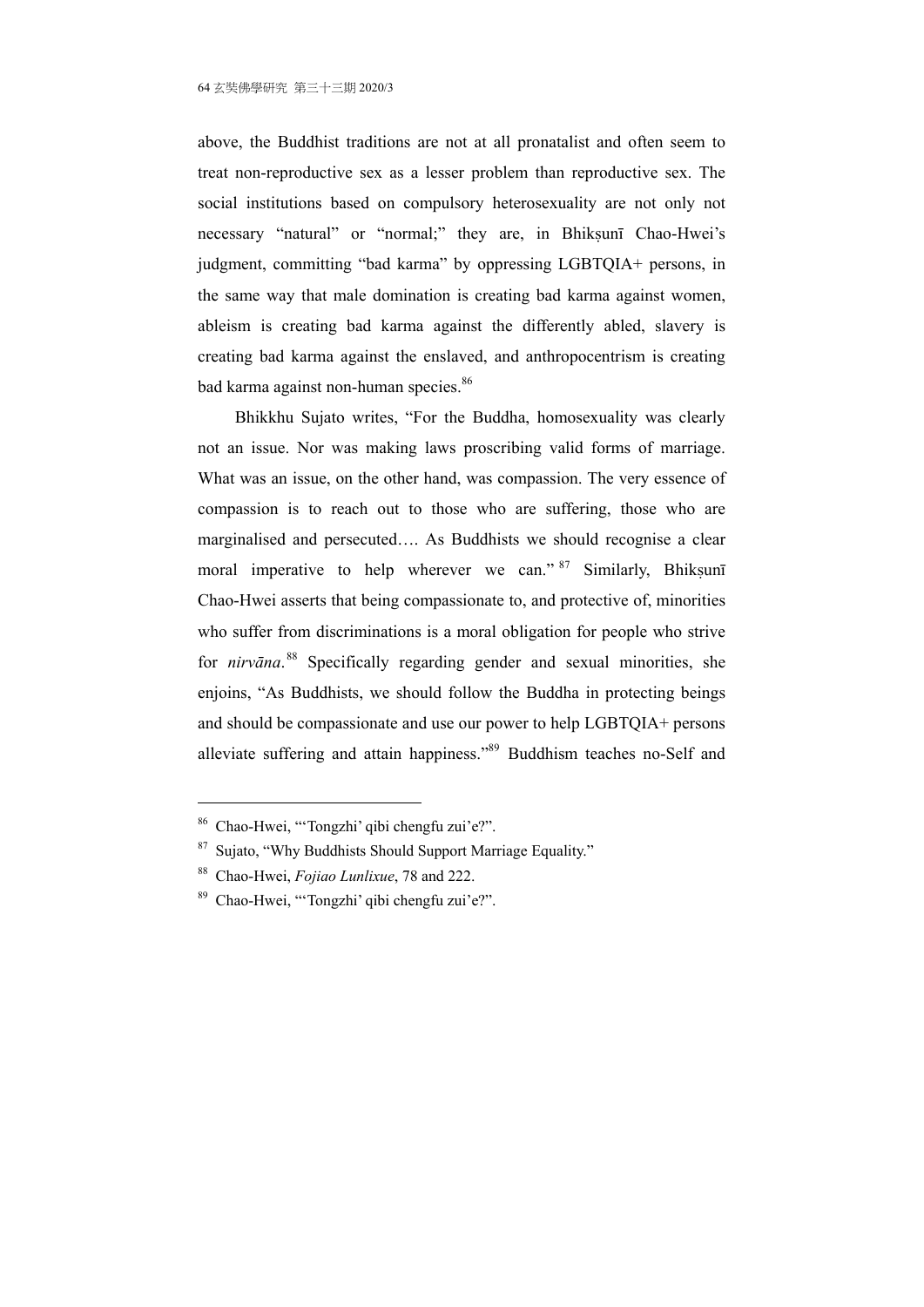deconstruction of egocentric attachment that seeks to reproduce itself through compulsory heterosexuality and binary gender norms, and Buddhism teaches compassion toward all suffering others as well as active alleviation of suffering. Anti-LGBTQIA+ thoughts and practices are egocentric on the part of the heterosexual and cisgender majority, harmful to people who do not fit into the binary sex/gender system that aims at reproduction, and callous to minoritized suffering "others"—they have no ground in Buddhism.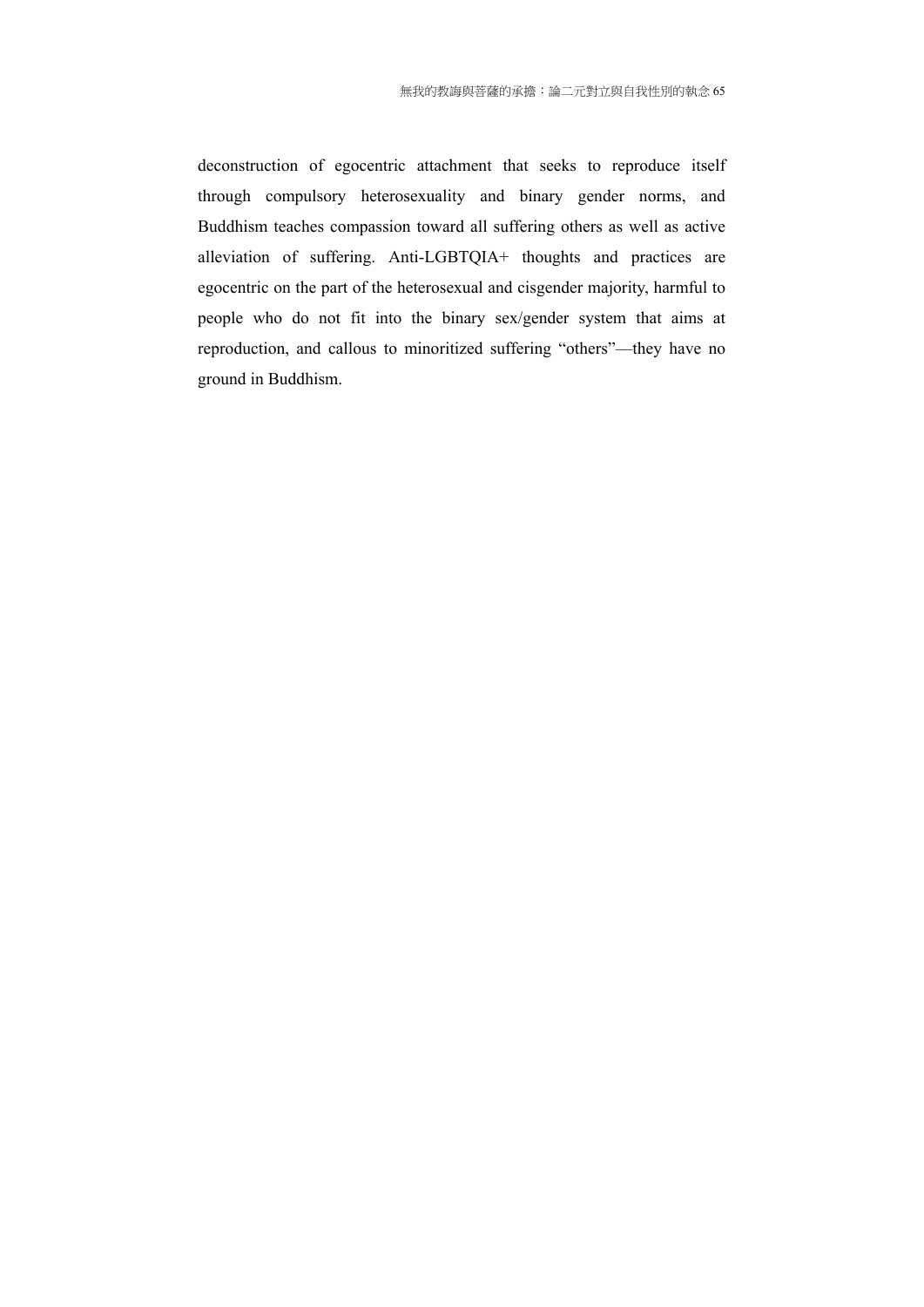# **Bibliography**

### **1. Buddhist Canons**

- Dharmarakṣa (Zhufahu 竺法護), trans. Zhengfahuajing 正法華經. Taishō, vol. 9, no. 263.
- Kern, Hendrik, trans. *The Lotus Sūtra: Saddharma Pundarīka Sūtra or the Lotus of the True Law*. Surrey, BC: Eremitical, 2011.
- Kumārajīva (Jiumoluoshi 鳩摩羅什), trans. *Miaofalianhuajing* 妙法蓮華經. *Taishō*, vol. 9, no. 262.
- Mahāthera Nārada, ed. & trans. *A Comprehensive Manual of Abhidhamma: Pāli Text, Translation and Explanatory Guide of the Abhidhammattha Sangaha of Ācariya Anuruddha*, 1st BPS Pariyatti edition, translation revised by Bhikkhu Bodhi, introduction and explanatory guide by U Rewata Dhamma and Bhikkhu Bodhi, Abhidhamma tables by U Sīlānanda. Onalaska, WA: Pariyatti Press, 2000.

### **2. Books and Book Chapters**

- Anderson, Carol S. "Changing Sex in Pāli Buddhist Monastic Literature." In *Queering Paradigms VI: Interventions, Ethics, and Glocalities*, ed. Bee Scherer, 231-251. Oxford: Peter Lang, 2016. https://www.academia.edu/31385777/Anderson\_Changing\_Sex\_Ch\_11\_ QP\_6\_2016\_.pdf . Accessed September 24, 2019.
- Buswell, Robert E., and Donald S. Lopez, Jr., eds. *The Princeton Dictionary of Buddhism*. Princeton, NJ:Princeton University Press, 2013.
- Butler, Judith. G*ender Trouble: Feminism and the Subversion of Identity*, 10<sup>th</sup> anniversary edition. New York and London: Routledge, 1999.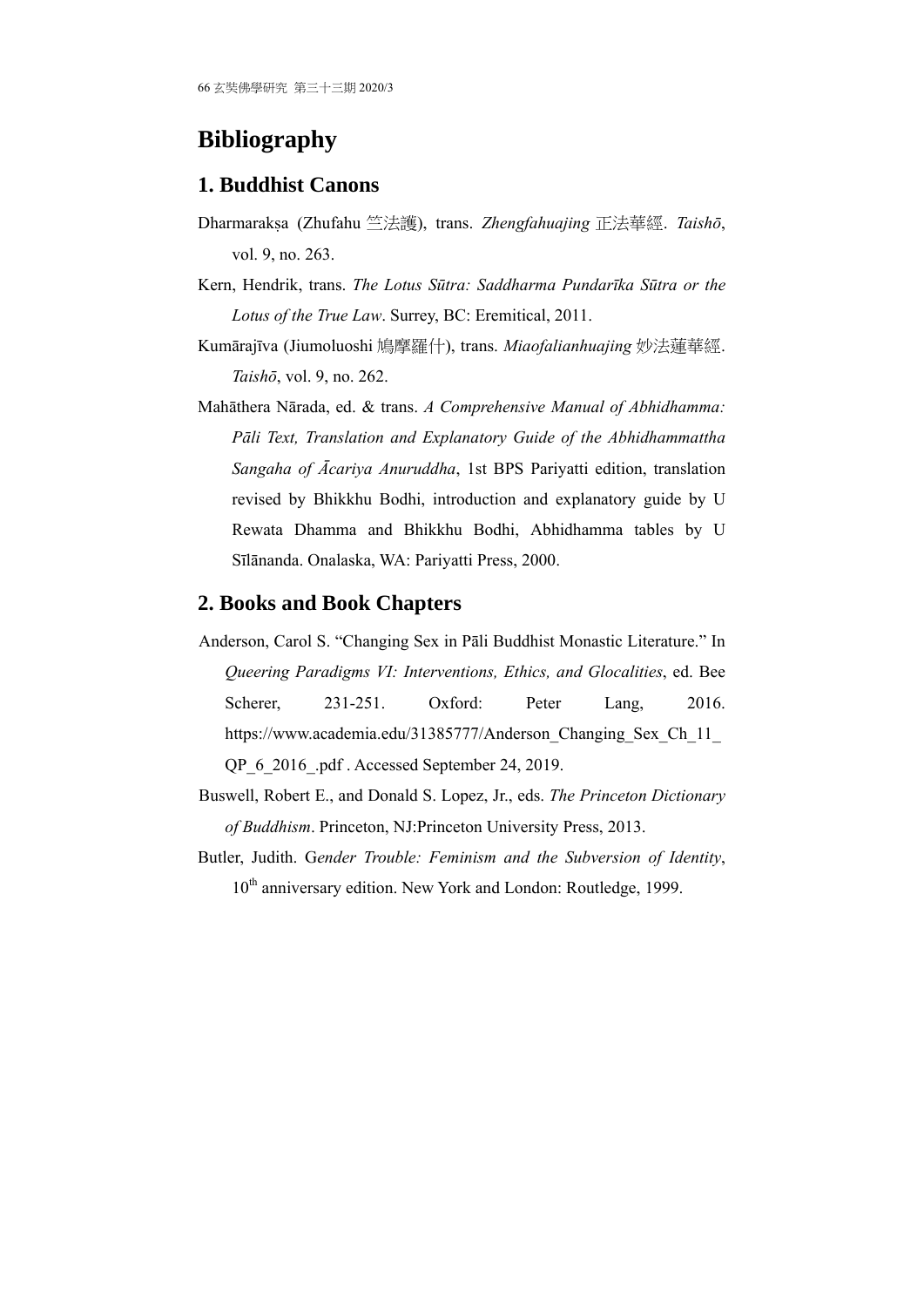- \_\_\_. *Bodies That Matter: On the Discursive Limits of "Sex"*. New York and London: Routledge, 1993.
- Cabezón, José Ignacio, ed. *Buddhism, Sexuality, and Gender*. Albany, NY: State University of New York Press, 1992.
- \_\_\_. "Buddhism and Homosexuality." In *Queer Dharma: Voices of Gay Buddhists, Vol. 1*, ed. Winston Leyland, 29-44. San Francisco, CA: Gay Sunshine Press, 1998.
- Chow, Rey. *Ethics after Idealism: Theory—Culture—Ethnicity—Reading*. Bloomington, IN: Indiana University Press, 1998.
- Conner, Randy, and Stephen Donaldson. "Buddhism." In *Encyclopedia of Homosexuality*, ed. by Wayne Dynes, Vol. 1, 168-171. New York: Garland, 1990.
- Corless, Roger. "Coming Out in the Sangha: Queer Community in American Buddhism." In *The Faces of Buddhism in America*, eds. Charles S. Prebish and Kenneth K. Tanaka, 253-265. Berkeley, CA: University of California Press, 1998.
- Dalai Lama. *Beyond Dogma: Dialogues and Discourses*. Berkeley, CA: North Atlantic Books, 1996.
- DeCaroli, Robert. *Haunting the Buddha: Indian Popular Religions and the Formation of Buddhism*. Oxford: Oxford University Press, 2004.
- Faure, Bernard. *The Power of Denial: Buddhism, Purity, and Gender*. Princeton, NJ: Princeton University Press, 2003.
- Gier, Nicholas F., and Paul Kjellberg. "Buddhism and the Freedom of the Will: Pali and Mahayanist Responses." In *Freedom and Determinism*,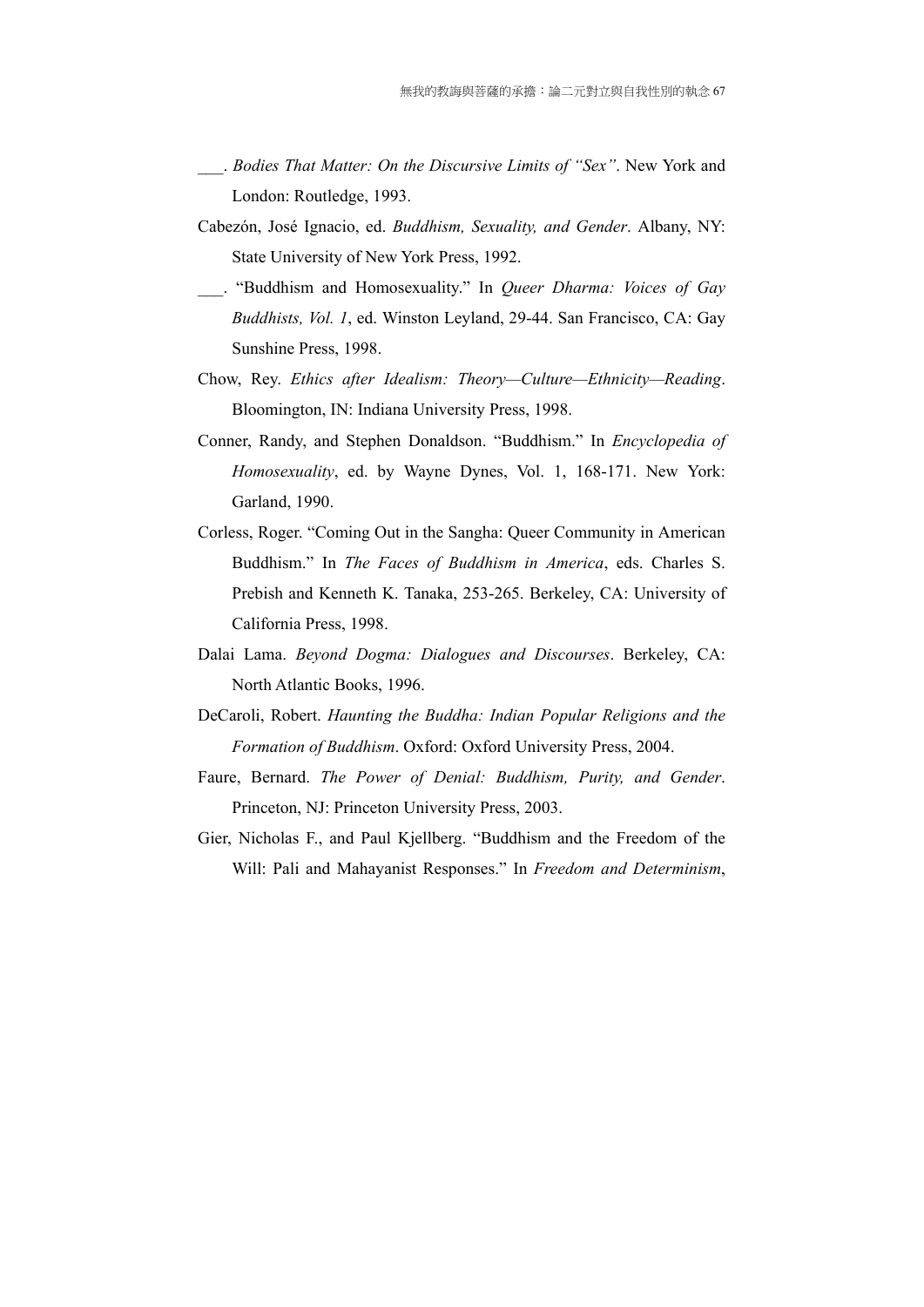eds. Joseph Keim Campbell, Michael O'Rourke, and David Shier, 277-304. Cambridge, MA: Massachusetts Institute of Technology Press, 2004.

- Gross, Rita M. *Buddhism After Patriarchy: A Feminist History, Analysis, and Reconstruction of Buddhism*. Albany, NY: State University of New York Press, 1993.
- \_\_\_. "Buddhist Resources for Issues of Population, Consumption, and the Environment." In *Buddhism and Ecology: The Interconnection of Dharma and Deeds*, eds. Mary Evelyn Tucker and Duncan Ryūken Williams, 291-311. Cambridge, MA: Harvard University Press, 1997.
- Grün, Anselm, and Shih Chao-Hwei 釋昭慧. *Ni Xin Shenmo? Jiduzongjiao yu Fojiao de Shengming Duihua* 你信什麼?基督宗教與佛教的生命 對話 (What Do You Believe? A Dialogue about Life between Christianity and Buddhism). Taipei, Taiwan: Nanyubei Wenhua 南與北 文化 (South and North Cultural Publishing), 2013.
- Gyatso, Janet. "Sex." In *Critical Terms for the Study of Buddhism*, ed. Donald S. Lopez, Jr., 271-290. Chicago, IL: University of Chicago Press, 2005.
- Harvey, Peter. *An Introduction to Buddhist Ethics: Foundations Values and Issues*. Cambridge: Cambridge University Press, 2000.
- Johnson, Toby. *Gay Spirituality: The Role of Gay Identity in the Transformation of Human Consciousness*. Maple Shade, NJ: Lethe, 2004.
- Keown, Damien. *Dictionary of Buddhism*. Oxford: Oxford University Press, 2003.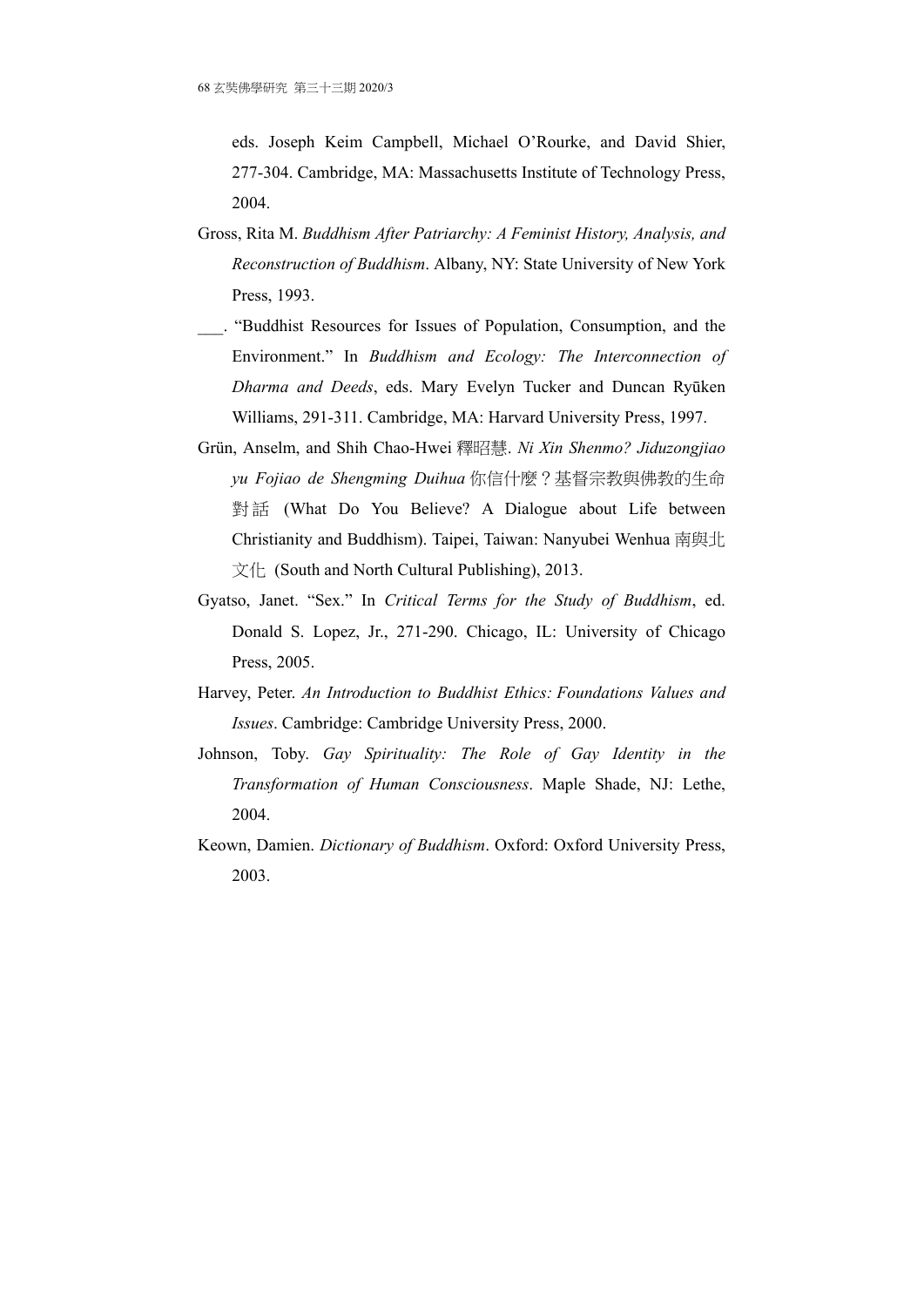- Klassen, Chris. *Religion and Popular Culture: A Cultural Studies Approach*. Oxford: Oxford University Press, 2014.
- Lafleur, William R. "Sex, Rhetoric, and Ontology: Fecundism as an Ethical Problem." In *Religion and Sexuality in Cross-Cultural Perspective*, eds. Stephen Ellingson and M. Christian Green, 51-82. London: Routledge, 2003.
- Langenberg, Amy Paris. "Buddhism and Sexuality." *The Oxford Handbook of Buddhist Ethics*, eds. Daniel Cozort and James Mark Shields, 567-591. Oxford: Oxford University Press, 2018.
- Leyland, Winston, ed. *Queer Dharma: Voices of Gay Buddhists*, Vol. 1. San Francisco, CA: Gay Sunshine Press, 1998.
- \_\_\_, ed. *Queer Dharma: Voices of Gay Buddhists*, Vol. 2. San Francisco, CA: Gay Sunshine Press, 2000.
- Manuel, Zenju Earthlyn. *The Way of Tenderness: Awakening through Race, Sexuality, and Gender*. Boston, MA: Wisdom, 2015.
- McClintock, Sara. "Gendered Bodies of Illusion: Finding a Somatic Method in the Ontic Madness of Emptiness." In *Buddhist Theology: Critical Reflections by Contemporary Buddhist Scholars*, eds. Roger R. Jackson and John J. Makransky, 261-274. Richmond, UK: Curzon Press, 2000.
- Morgan, Peggy. "Buddhism." In *Ethical Issues in Six Religious Traditions*, 2<sup>nd</sup> edition, eds. Peggy Morgan and Clive A. Lawton, 61-117. Edinburgh: Edinburgh University Press, 2007.
- Mrozik, Susanne. "Materialization of Virtue: Buddhist Discourses on Bodies." In *Bodily Citations: Religion and Judith Butler*, eds. Ellen T.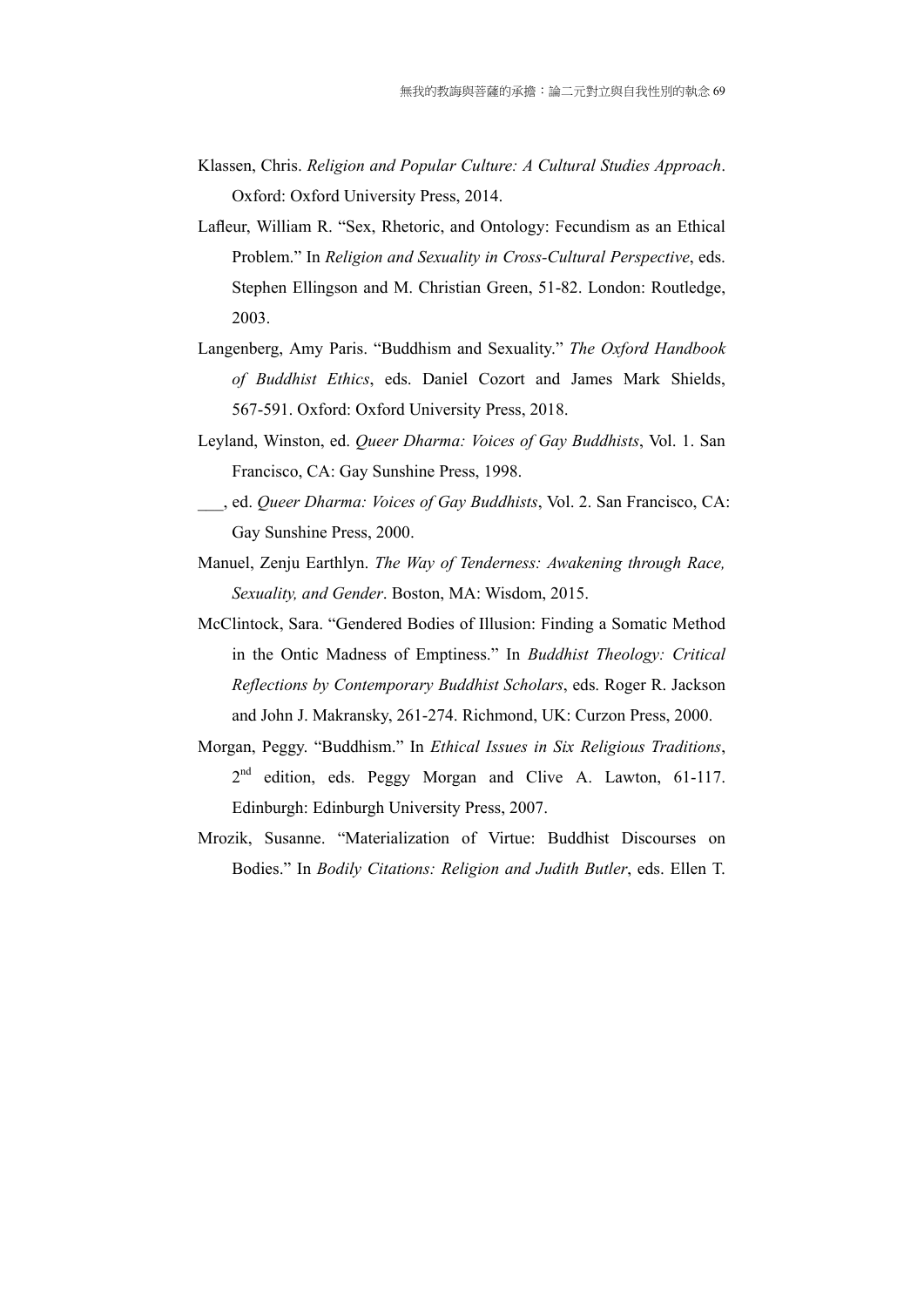Armour and Susan M. St. Ville, 15-47. New York: Columbia University Press, 2006.

- Rahula, Walpola. *What the Buddha Taught*. New York: Grove, 1959.
- Reed, Barbara E. "The Gender Symbolism of Kuan-yin Bodhisattva." In *Buddhism, Sexuality, and Gender*, ed. José Ignacio Cabezón, 159-180. Albany, NY: State University of New York Press, 1992.
- Robinson-Wood, Tracy L. *The Convergence of Race, Ethnicity, and Gender: Multiple Identities in Counseling*, 3rd ed. Upper Saddle River, NJ: Pearson, 2009.
- Shih Chao-Hwei 釋昭慧. *Fojiao Lunlixue* 佛教倫理學 (Buddhist Ethics). Taipei, Taiwan: Fajie 法界, 1995.
- \_\_\_. *Fojiao Guifan Lunlixue* 佛教規範倫理學 (Buddhist Normative Ethics). Taipei, Taiwan: Fajie 法界, 2003.
- Sponberg, Alan. "Attitudes toward Women and the Feminine in Early Buddhism." In *Buddhism, Sexuality, and Gender*, ed. José Ignacio Cabezón, 3-36. Albany, NY: State University of New York Press, 1992.
- Sweet, Michael J. "Buddhism." In *Homosexuality and Religion: An Encyclopedia*, ed. Jeffrey S. Siker, 162-171. Westport, CT: Greenwood, 2007.
- Tsomo, Karma Lekshe, ed., *Sākyadhitā: Daughters of the Buddha*. Ithaca, NY: Snow Lion, 1988.
- \_\_\_."Family, Monastery, and Gender Justice: Reenvisioning Buddhist Institutions." In *Buddhist Women and Social Justice: Ideals, Challenges, and Achievements*, ed. Karma Lekshe Tsomo, 1-19. Albany, NY: State University of New York Press, 2004.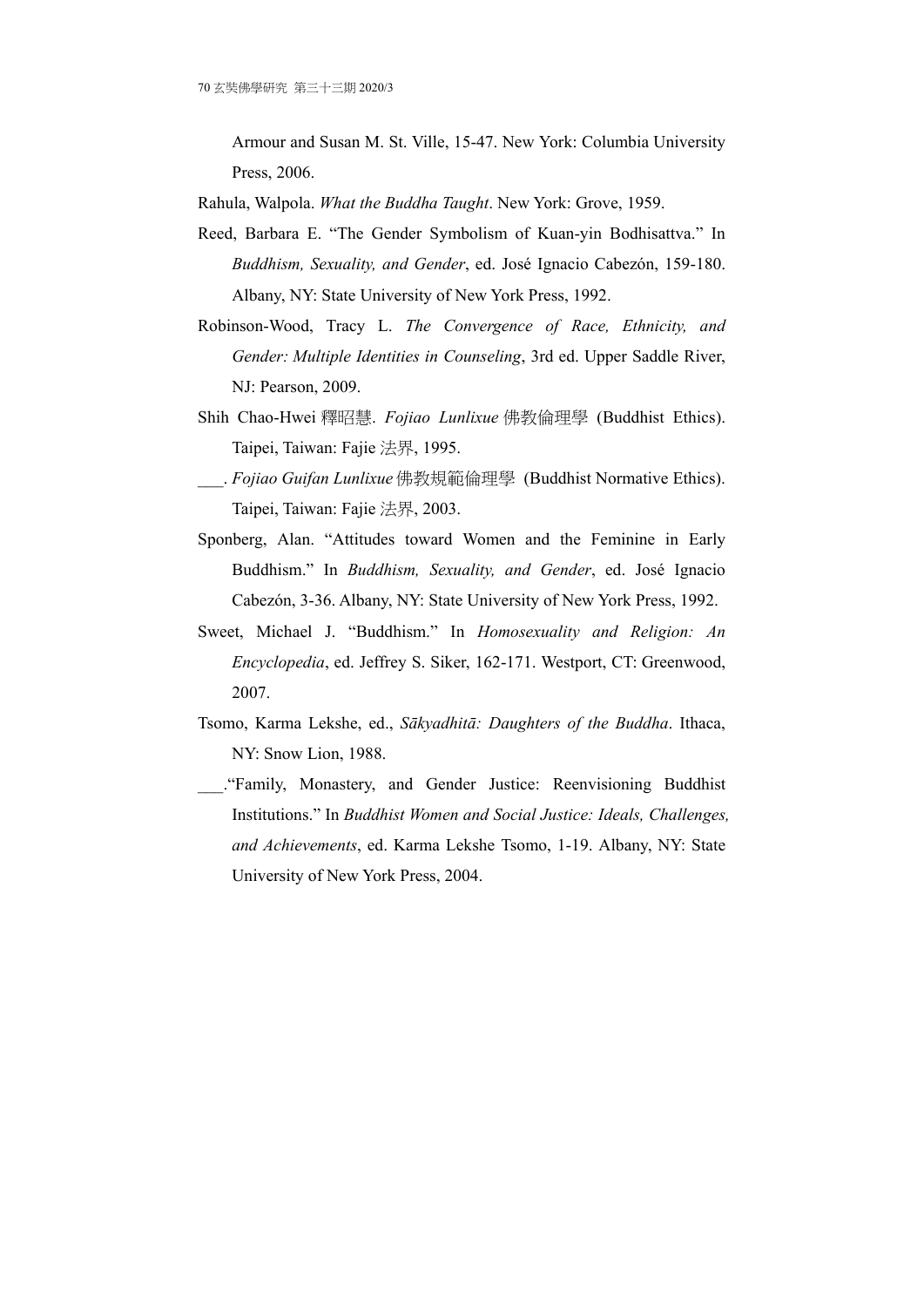- Wilson, Liz. "Buddhist Views on Gender and Desire." In *Sexuality and the World's Religions*, eds. David W. Machacek and Melissa M. Wilcox, 135-175. Santa Barbara, CA: ABC-CLIO, 2003.
- Yip, Andrew K. T., and Sharon Smith. "Queerness and Sangha: Exploring Buddhist Lives." In *Queer Spiritual Spaces: Sexuality and Sacred Placed*, eds. Kath Brown and Sally R. Munt, 111-138. Burlington, VT: Ashgate, 2010.
- Yü, Chün-Fang 于君方 . *Kuan-yin: The Chinese Transformation of Avalokiteśvara*. New York: Columbia University Press, 2001.
- Zwilling, Leonard. "Homosexuality as Seen in Indian Buddhist Texts." In *Buddhism, Sexuality, and Gender*, ed. José Ignacio Cabezón, 203-214. Albany, NY: State University of New York Press, 1992.

### **3. Journal and News Articles**

- Anderson, Carol S. "Changing Sex or Changing Gender in Pāli Buddhist Literature." *Scholar & Feminist Online 14.2* (2017). http://sfonline.barnard.edu/queer-religion/changing-sex-or-changing-ge nder-in-pali-buddhist-literature/ . Accessed September 24, 2019.
- Crenshaw, Kimberle. "Mapping the Margins: Intersectionality, Identity Politics, and Violence against Women of Color." *Stanford Law Review 43(6)* (1991): 1241-1299.
- Gleig, Ann. "Queering Buddhism or Buddhist De-Queering? Reflecting Differences Amongst Western LGBTQIA+I Buddhists and the Limits of Liberal Convert Buddhism." *Theology & Sexuality 18(3)* (2012): 198-214.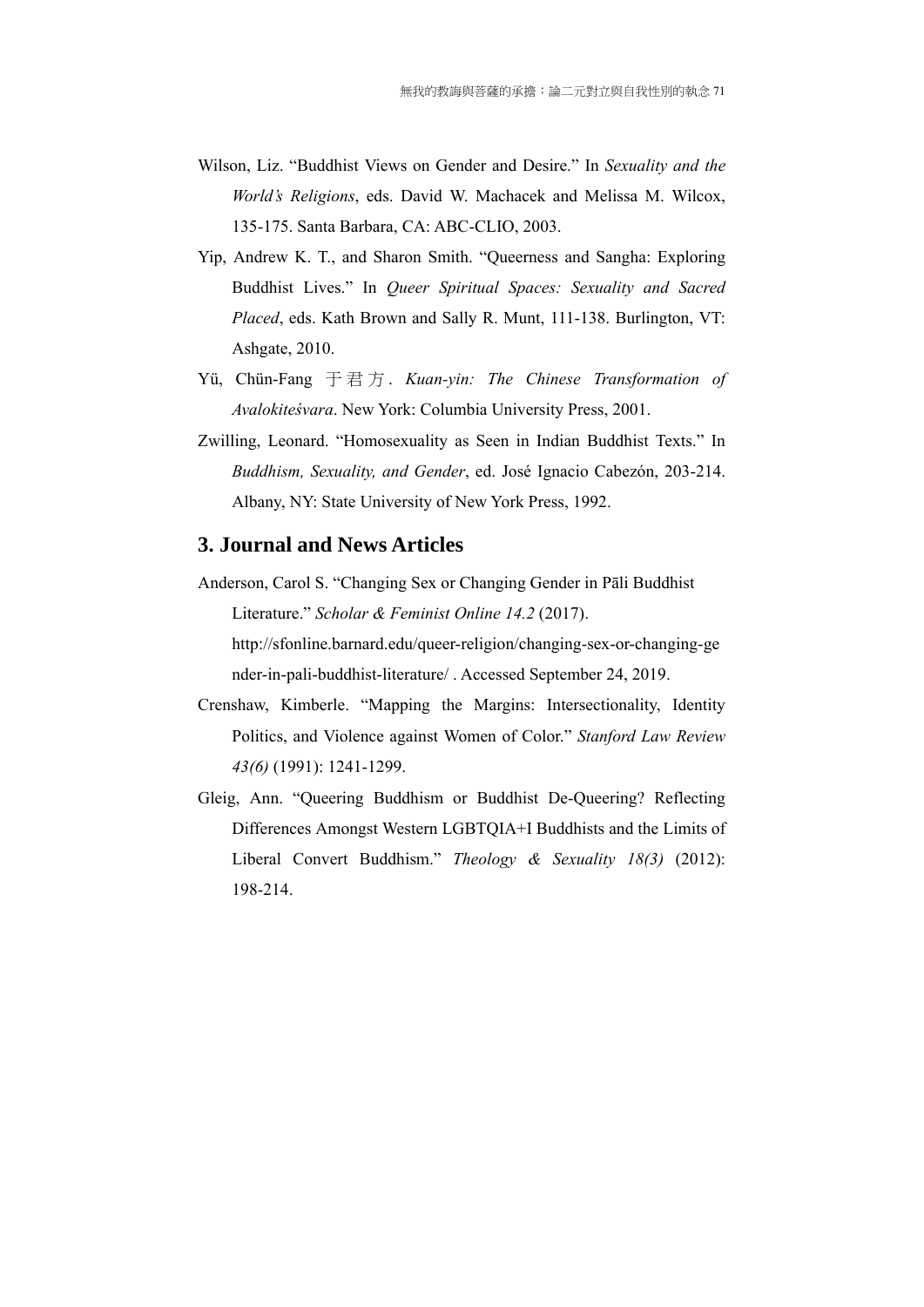- Gross, Rita M. "The Dharma of Gender," *Contemporary Buddhism 5*, no. 1 (May 2004): 3-13.
- Jackson, Peter A. "Thai Research on Male Homosexuality and Transgenderism and the Cultural Limits of Foucaultian Analysis." *Journal of the History of Homosexuality 8* (1997): 52-85.
- Kubo Mikako. "Gay Wedding Ceremonies Seen Gaining Wider Acceptance." *The Japan Times*, April 6, 2015. http://www.japantimes.co.jp/news/2015/04/06/national/social-issu

es/gay-wedding-ceremonies-seen-gaining-wider-acceptance/#.VT GFJiFVikp. Accessed September 24, 2019.

- Langenberg, Amy Paris. "Sex and Sexuality in Buddhism: A Tetralemma." *Religion Compass 9/9* (2015): 277-286.
- Numrich, Paul David. "The Problem with Sex According to Buddhism." *Dialog: A Journal of Theology 48(1)* (Spring 2009): 62-73.
- Pacey, Scott. "A Buddhism for the Human World: Interpretations of *Renjian Fojiao* in Contemporary Taiwan." *Asian Studies Review 29* (March 2005): 61-77.
- Peach, Lucinda Joy. "Social Responsibility, Sex Change, and Salvation: Gender Justice in the 'Lotus Sutra.'" *Philosophy East and West 52(1)* (2002): 50-74.
- Taniguchi, Shoyo. "Biomedical Ethics from a Buddhist Perspective." *Pacific World 3* (Fall 1987): 75-83.
- Scherer, Burkhard [Bee]. "Gender Transformed and Meta-Gendered Enlightenment: Reading Buddhist Narratives as Paradigms of Inclusiveness." *Revista de Estudos da Religião 3* (2006): 65-76.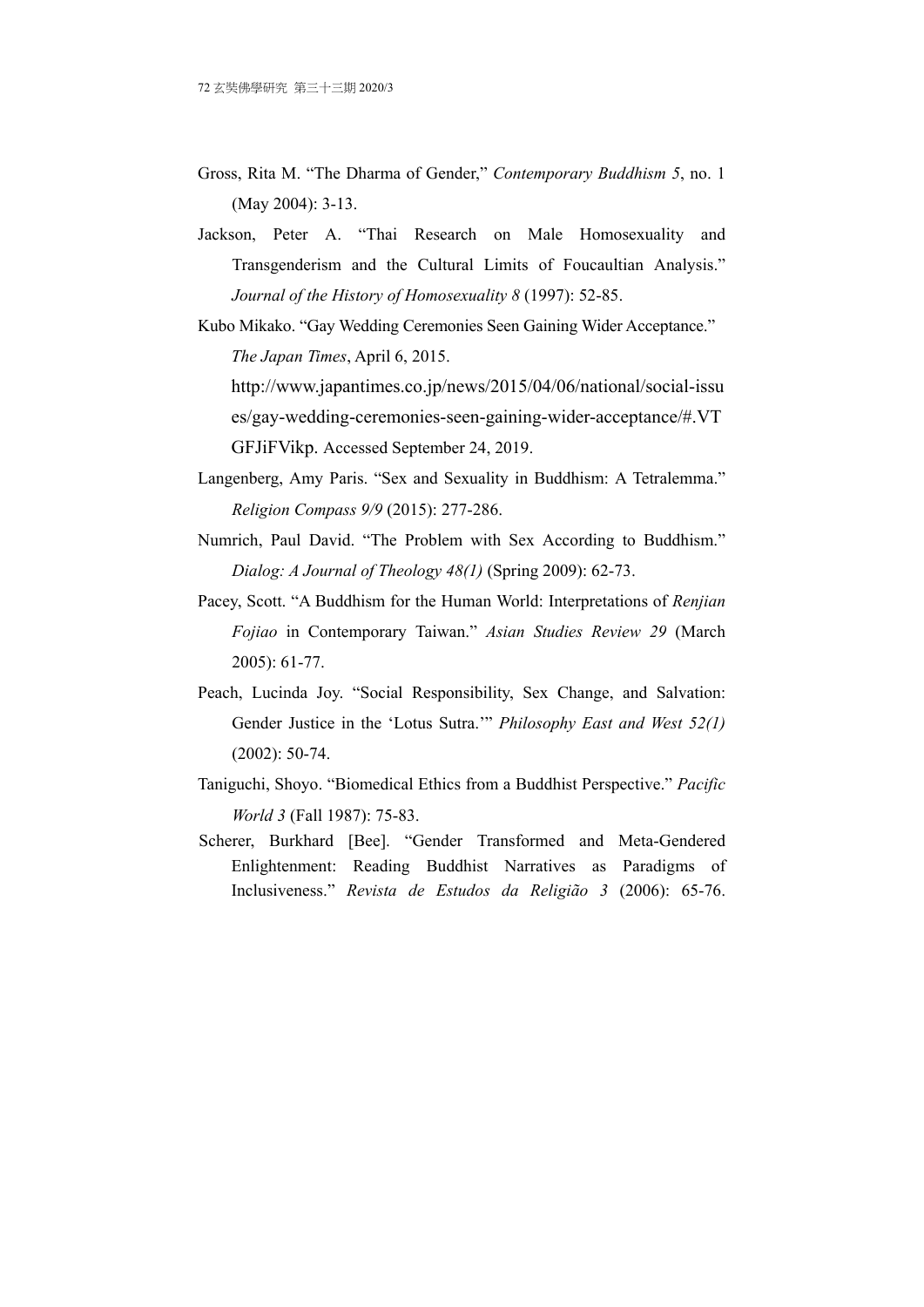https://www.pucsp.br/rever/rv3\_2006/p\_scherer.pdf. Accessed September 24, 2019.

- Shih Chao-Hwei 釋昭慧. "'Tongzhi' qibi chengfu zui'e?「同志」豈必承負 罪軛? (Why Must LGBTQIA+ Bear the Stigma?)" *Hongshi Shuangyuekan* 弘誓雙月刊 (Great Vows Bi-Monthly) *83* (2006). http://hongshi.org.tw/writings.aspx?code=A2A35E55C42B4B2E3D64 CCB01E451784 . Accessed September 24, 2019.
	- . "Cong Fofa guandian kan 'Qing' yu 'Yu', II 從佛法觀點看「情」與「欲」 (下)(Viewing Affection and Desire from a Buddhist Perspective, Part Two)." *Hongshi Shuangyuekan* 弘誓雙月刊 (Great Vows Bi-Monthly) *122* (2013).

http://www.hongshi.org.tw/writings.aspx?code=076455D2C028E5E012 926A5AE0BAC92E . Accessed September 24, 2019.

- Wilson, Jeff. " 'All Beings Are Equally Embraced By Amida Buddha': Jodo Shinshu Buddhism and Same-Sex Marriage in the United States." *Journal of Global Buddhism 13* (2012): 31-59.
- Young, Serinity. "Female Mutability and Male Anxiety in an Early Buddhist Legend." *Journal of the History of Sexuality 16(1)* (2007): 14-39.

### **4. Electronic Sources**

Ajahn Brahm, "Gay Marriage, Why Not?" March 16, 2012. http://www.youtube.com/watch?v=GOPcbFhCEj0 . Accessed September 24, 2019.

Austin, Henry. "Dalai Lama Voices Support for Gay Marriage." *NBCNews.com*, March 7, 2014.